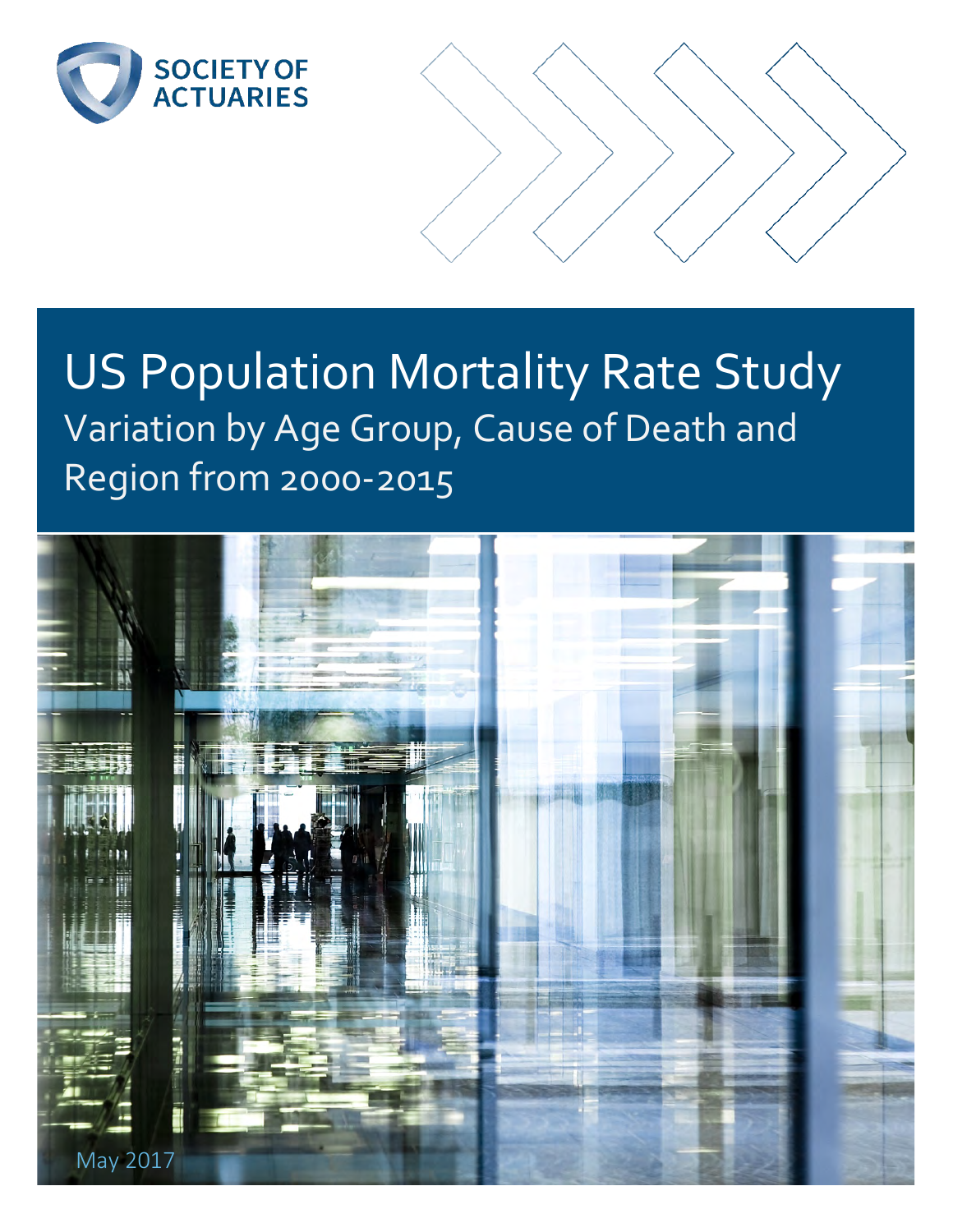

# US Population Mortality Rate Study Variation by Age Group, Cause of Death and Region from 2000-2015

AUTHOR R. Jerome Holman, FSA, MAAA

REVIEWERS Jean-Marc Fix, FSA, MAAA R. Dale Hall, FSA, MAAA Allen M. Klein, FSA, MAAA Cynthia S. MacDonald, FSA, MAAA Bram J. Spector, FSA, MAAA

#### Caveat and Disclaimer

This study is published by the Society of Actuaries (SOA) and contains information from a variety of sources. The study is for informational purposes only and should not be construed as professional or financial advice. The SOA does not recommend or endorse any particular use of the information provided in this study. The SOA makes no warranty, express or implied, or representation whatsoever and assumes no liability in connection with the use or misuse of this study.

Copyright ©2017 All rights reserved by the Society of Actuaries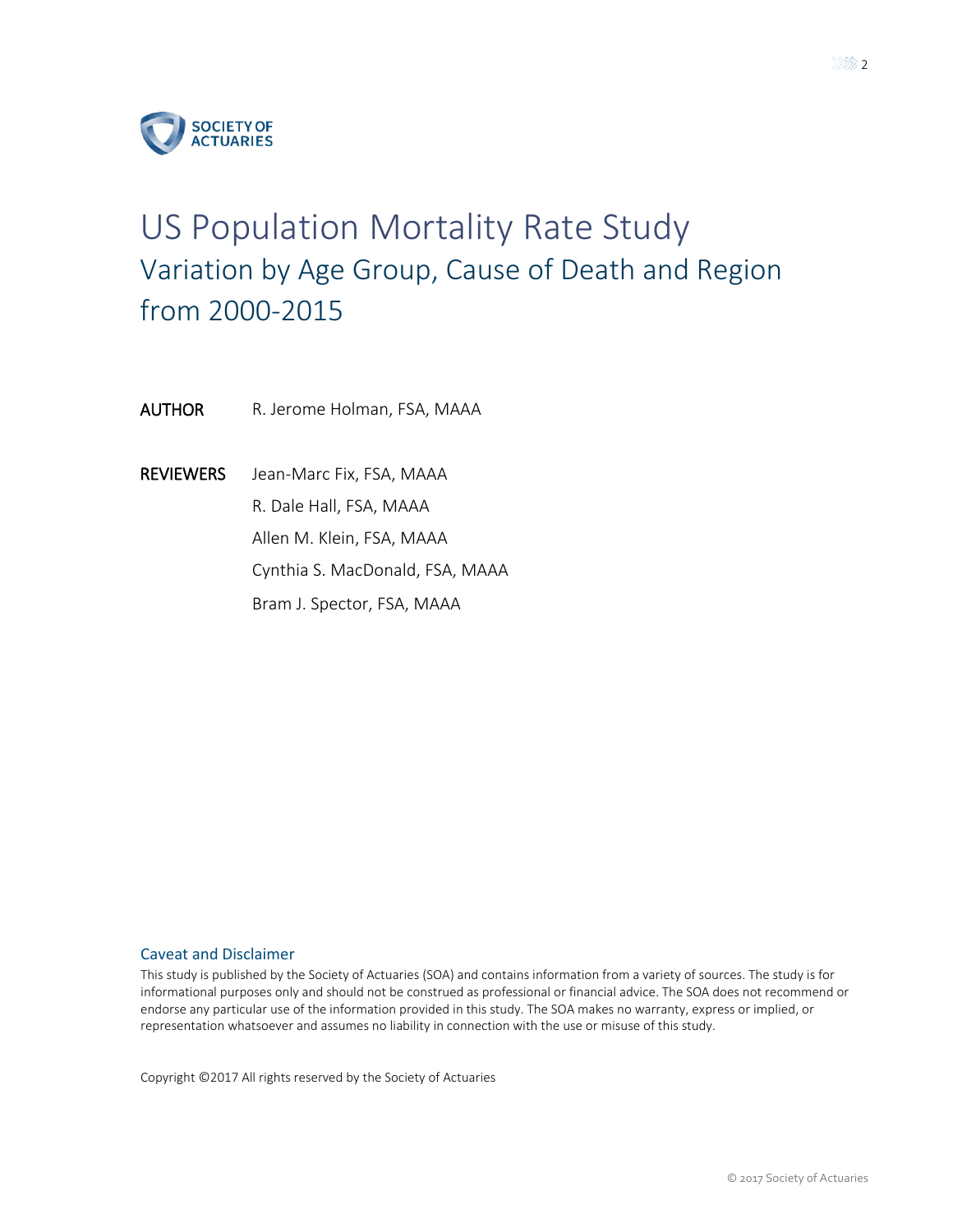# **TABLE OF CONTENTS**

| 4.1 |  |
|-----|--|
| 4.2 |  |
| 4.3 |  |
|     |  |
| 5.1 |  |
|     |  |
|     |  |
|     |  |
|     |  |
|     |  |
|     |  |
| 5.2 |  |
|     |  |
|     |  |
|     |  |
|     |  |
|     |  |
|     |  |
| 5.3 |  |
|     |  |
|     |  |
|     |  |
|     |  |
|     |  |
|     |  |
|     |  |
|     |  |
|     |  |
|     |  |
|     |  |
|     |  |
|     |  |
|     |  |
|     |  |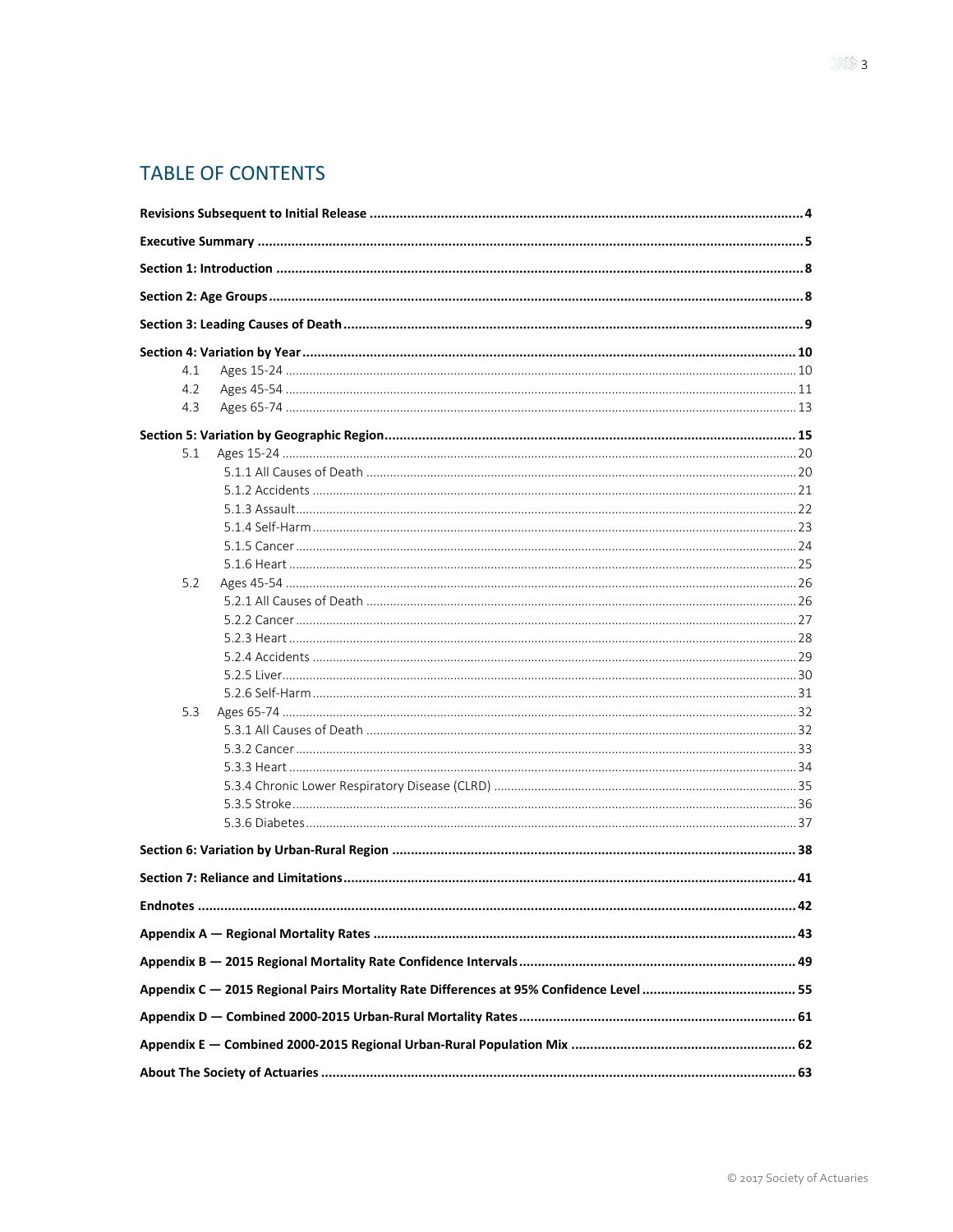## <span id="page-3-0"></span>Revisions Subsequent to Initial Release

5/18/17: Wording in first paragraph of Section 5.1.2 modified slightly; labels for Figures 9-24 corrected.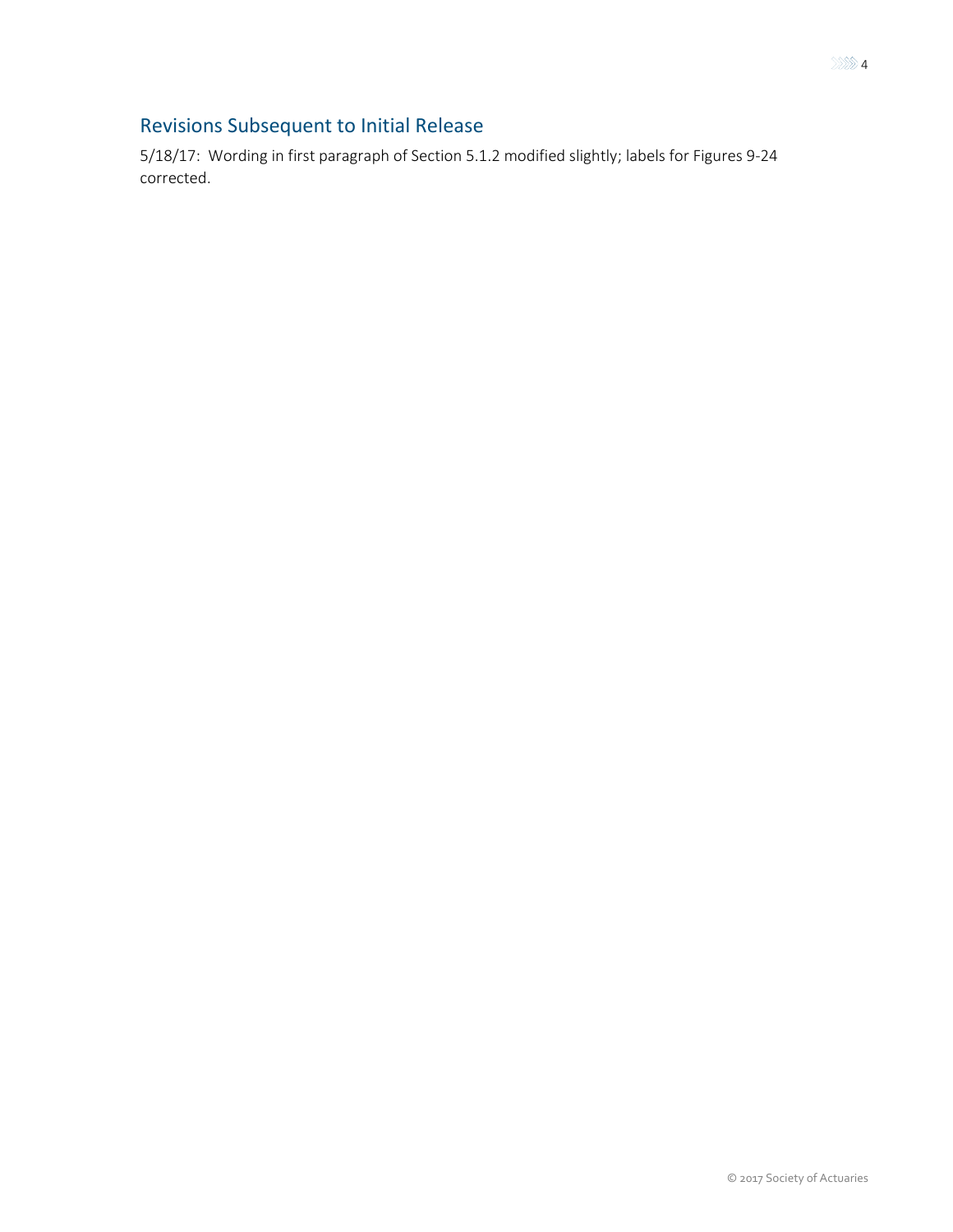### <span id="page-4-0"></span>Executive Summary

This report covers US regional population mortality experience during the period 2000-2015. The Society of Actuaries pursued the research as part of its ongoing longevity and mortality research initiatives. The purpose of the research is to produce an overview of the differences and similarities in mortality by age group, time, cause of death and region (geographic and urbanrural) to better aid in the understanding of future expected mortality rates and the management of public programs and policy.

### Age Groups

Age groups 15-24, 45-54 and 65-74 are analyzed in this study. The selected age groups provide a sample of low, middle and older age mortality of the US population. This set of age groups comprises about one third of the population and one quarter of the deaths during the period studied. Age group analysis is preferred to all ages combined because mortality patterns vary significantly by age. Studying mortality by age group avoids the potential loss of observing key patterns that can get diluted when causes of death are analyzed for all ages combined.

### Leading Causes of Death

The top five leading causes of death associated with each age group are studied. External causes of death are more prevalent at younger ages and natural causes of death are more prevalent for older ages. Because of this, the top five causes of death vary by age group.

External causes of death (accidents, assault and self-harm) in the top five causes of death for age group 15-24 are 73.7% of total mortality. Externally caused deaths (accidents and self-harm) in the top five for age group 45-54 are a combined 14.6%. No external causes of death are in the top five causes of death for age group 65-74.

Each age group has cancer and heart disease in its top five leading causes of death. For age group 45-54 and 65-74, cancer and heart disease, in that order, are the top two causes of death, comprising 47.8% and 58.2%, respectively, of the two age groups. Despite not being the top cause of death in any of our age groups, heart disease is the top cause of death over all ages and is being driven by the ages 85 and older results, which we are not specifically studying in this report.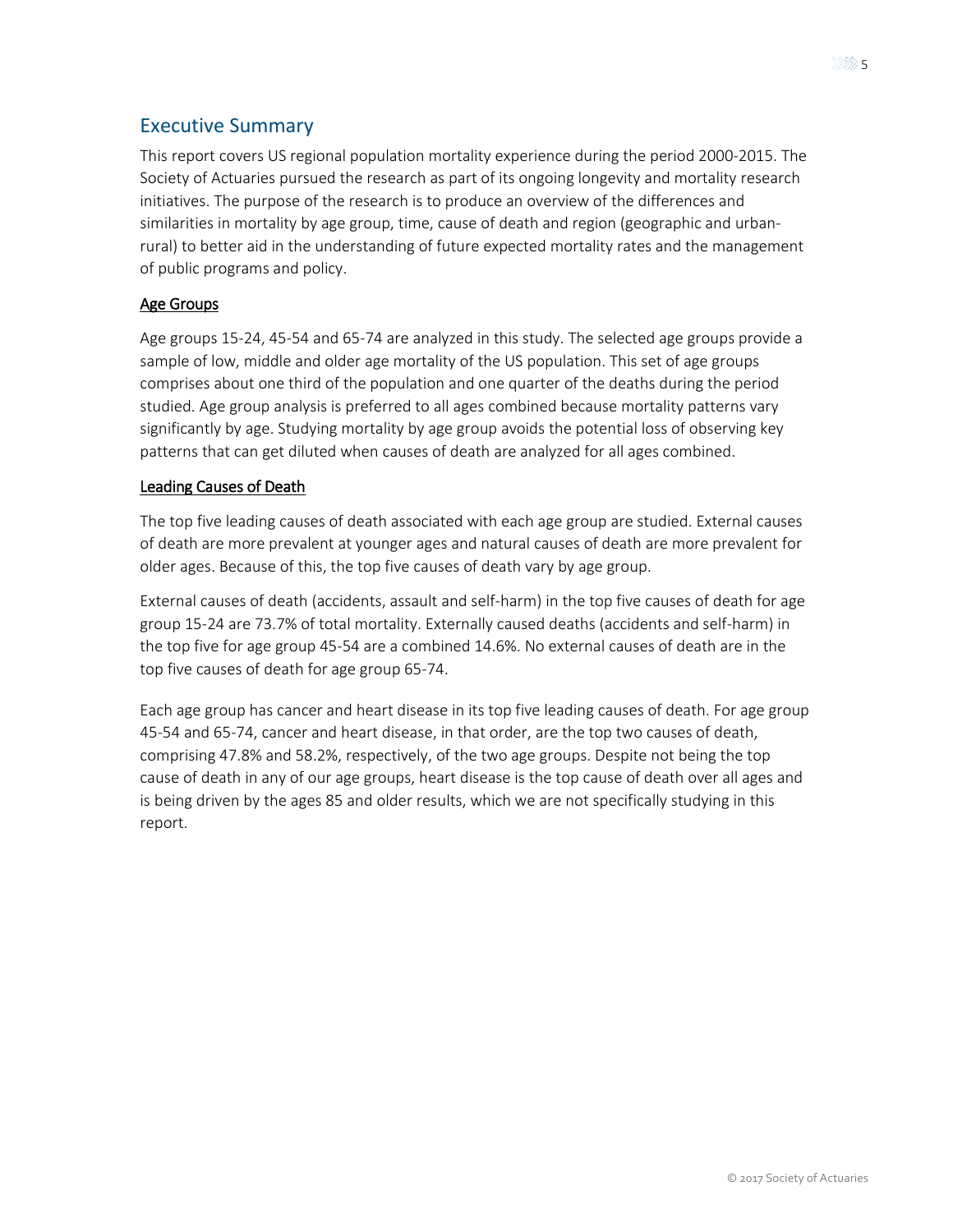### Variation by Year

All three age groups experienced overall mortality improvement on a national basis for the years being studied, 2000-2015. Ages 15-24, 45-54 and 65-74 had average annual mortality improvement rates of 0.9%, 0.3% and 1.9%, respectively. Each age group had a different mortality rate pattern. The patterns are summarized in Table 1.

| Table 1                                         |
|-------------------------------------------------|
| 2000-2015 NATIONAL TOTAL MORTALITY RATE PATTERN |

 $\equiv$  1.1  $\equiv$  1.1

| <b>Age Group</b> | Pattern                                                                       |
|------------------|-------------------------------------------------------------------------------|
| 15-24 Years      | Small increase in mortality from 2000 to 2006, then a 20.1% decline to 2013,  |
|                  | followed by a 7.3% increase to 2015.                                          |
| 45-54 Years      | Small increase from 2000 to peak in 2003, followed by stair-step pattern down |
|                  | to 2015. 2003-2015 peak to trough was a 6.7% decrease.                        |
| 65-74 Years      | Steady continuous cumulative 24.9% decrease from 2000 to 2012, then level to  |
|                  | 2015.                                                                         |

Of the natural causes of death (cancer, chronic lower respiratory disease (CLRD), diabetes, heart, liver and stroke) studied in the top five causes of death for any of the age groups, all but liver had mortality improvement from 2000-2015. Trends, increasing or decreasing, over the period were generally consistent for natural causes of death. Cancer and heart, which were in each age group, showed rates of improvement that were successively greater by increasing age group. Cancer mortality rates experienced a consistent continuous decline for the full period, whereas heart disease mortality rates declined until 2012 and then leveled off. Even with this later slowed improvement, heart disease registered a 3.5% average annual improvement rate from 2000-2015 for ages 65-74.

External causes of death had more variation within and across age groups. Accident mortality decreased for ages 15-24, while it increased for ages 46-54. For ages 15-24, this was caused by a decrease in motor vehicle accidents (MVA) that more than offset increases in accidental poisonings. Conversely, age group 45-54 had a smaller decrease of MVA and this was more than offset by an increase of accidental poisonings. Self-harm increased for both age groups 15-24 and 45-54, but the increase was larger for age group 45-54. Both accidents and self-harm experienced upticks of mortality rates in 2015 for both age groups.

### Variation by Geographic Region

The ten Department of Health and Human Services (HHS) regions are used for the study of geographic variation. The regions encompass groups of contiguous states in the continental United States plus Alaska and Hawaii.

There are significant mortality variations by region for total mortality (all causes of death combined). The difference between the highest and lowest regions for total mortality for all years 2000-2015 combined was greater for the two lower age groups than ages 65-74. For the first two age groups, the lowest region, Northeast, was about 33% lower than the highest region, Southeast. For ages 65-74, the lowest region, Southwest, was 20% lower than the highest region, South Central.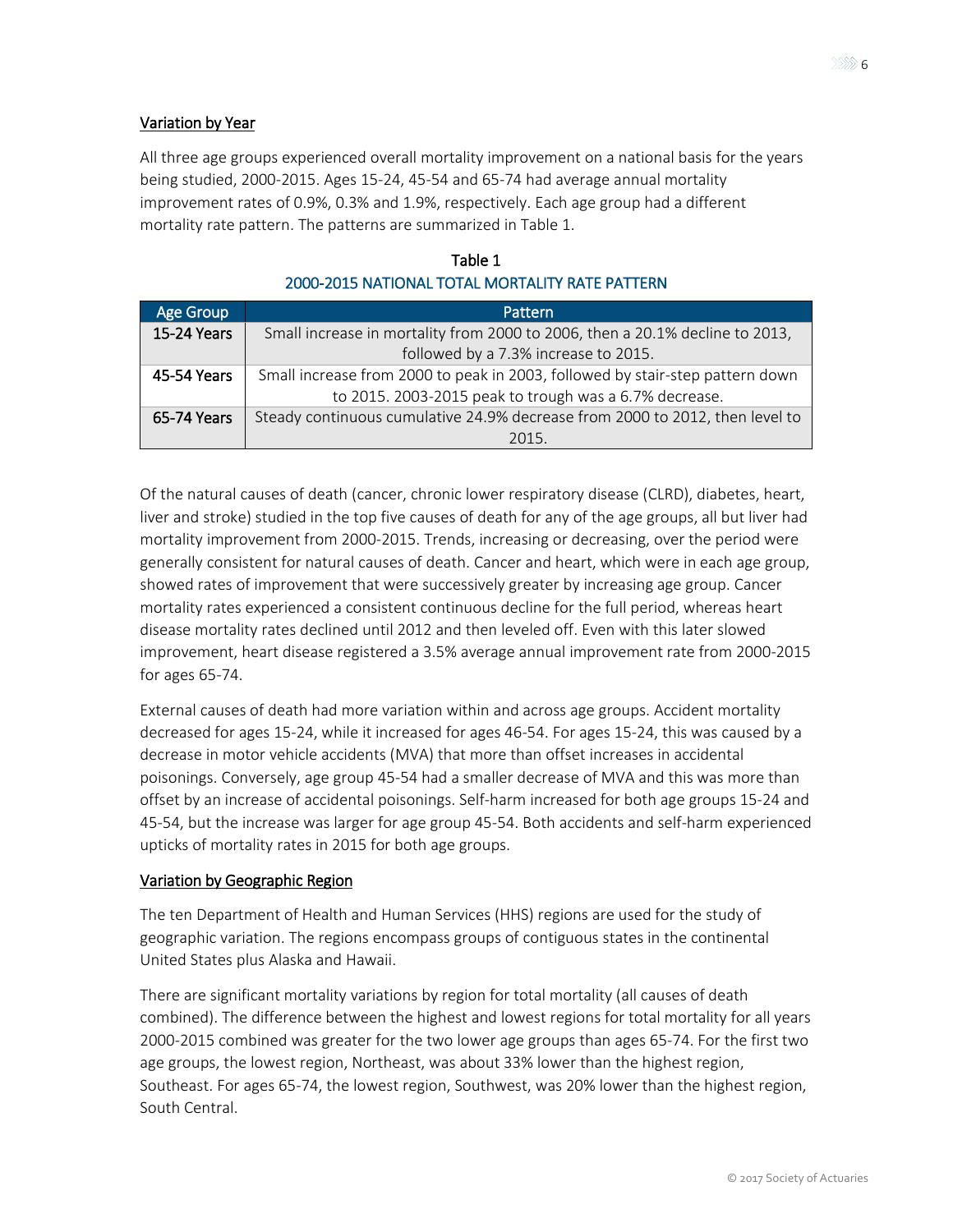The rank-order of regional total mortality is relatively consistent across age groups and across time. Notably two regions, Southeast age group 45-54 and South Central age group 65-74, had the highest mortality in every year from 2000-2015. No region had the lowest mortality in all years for any of the age groups.

Based on testing done only for 2015, there is a 95% probability that the difference of total mortality rates between the highest and lowest regions for each age group is not due to chance or random variation. This implies that these regions have statistically significant differences of mortality in 2015. Table 2 summarizes these regions' respective total mortality rates.

| כבוראו ובארווטווין וואסומיקאי ומשפח בארצוניה של וכבודה ומידו |                 |            |                 |            |                 |            |
|--------------------------------------------------------------|-----------------|------------|-----------------|------------|-----------------|------------|
|                                                              | Age Group 15-24 |            | Age Group 45-54 |            | Age Group 65-74 |            |
|                                                              |                 | Deaths per |                 | Deaths per |                 | Deaths per |
| Rank                                                         | Region          | 100,000    | Region          | 100,000    | Region          | 100,000    |
| Highest                                                      | Southeast       | 80.4       | Southeast       | 485.5      | South           | 2,013.4    |
|                                                              |                 |            |                 |            | Central         |            |
| Lowest                                                       | $NY-NJ$         | 52.8       | NY-NJ           | 322.0      | Southwest       | 1,547.2    |

Table 2 HIGHEST VS. LOWEST 2015 REGIONAL MORTALITY RATES

### Variation by Urban-Rural Region

There are significant differences of mortality by urban-rural regions. Using the CDC "2013 NCHS Urban-Rural Classification Scheme for Counties," non-metro (rural) mortality was generally higher than metropolitan (urban) mortality. Although there are regional exceptions, rural mortality was higher than urban mortality for all regions combined for each of the three age groups studied. The range of mortality between the high and low region classifications decreased by increasing age group.

Because mortality varies by urban-rural area and the HHS regions have different urban-rural mixes, the region's urban-rural mix may be an explanatory variable of differing HHS regional mortality.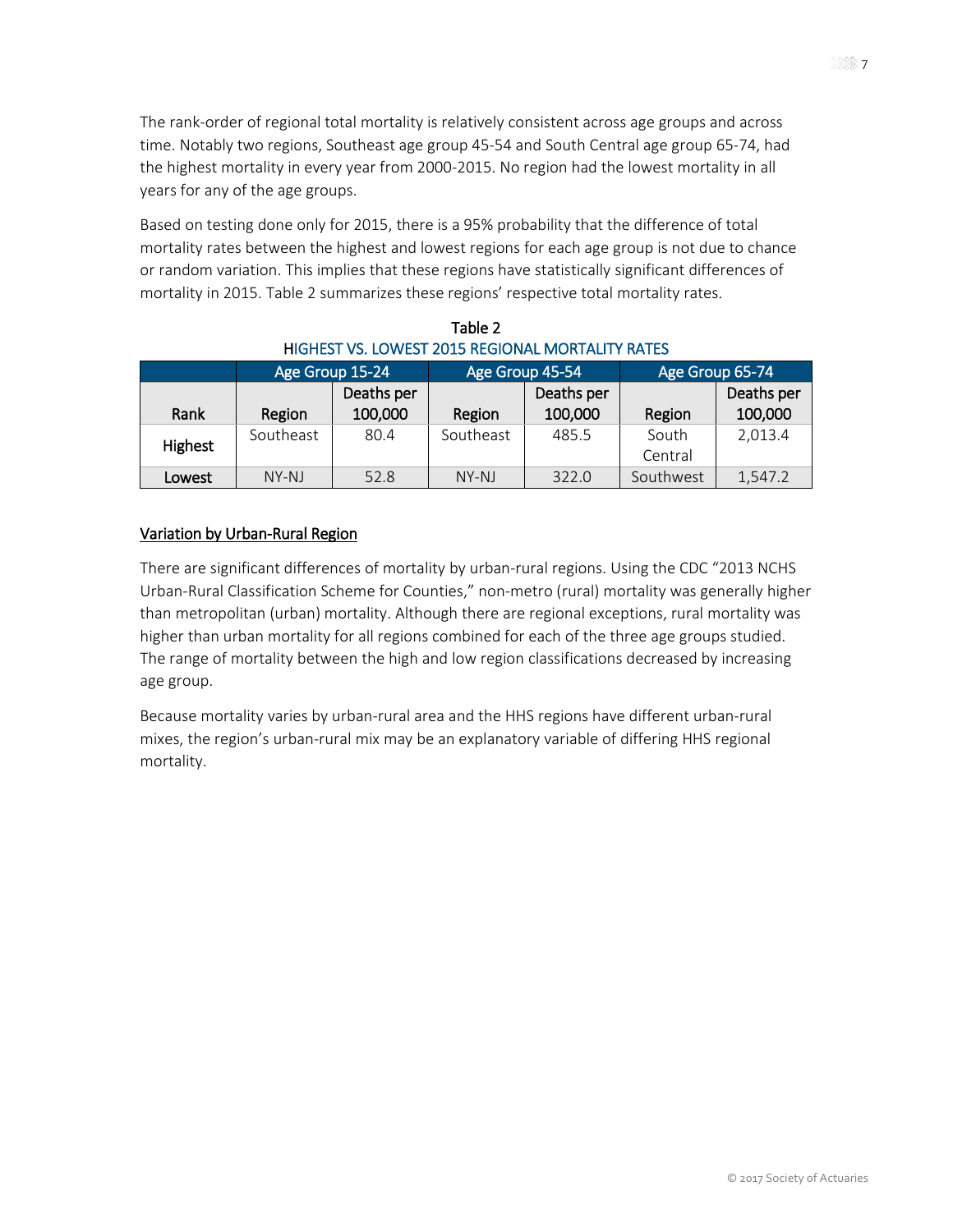## <span id="page-7-0"></span>Section 1: Introduction

This report was produced to provide an overview of the differences and similarities in US population mortality by region (geographic and urban-rural) and over time. Understanding trends and regional variations serves to better aid in the understanding of future expected mortality rates and the management of public programs and policy.

The report is arranged as a waterfall of increasing detail regarding the mortality of age groups, causes of death, variation by time and variation by region. For this purpose, specific age groups (Section 2) are analyzed as a preferred alternative to reviewing the mortality of all ages combined. Section 3 provides information about the causes of death studied, which is limited to all causes combined (total mortality) and the top five causes of death for each age group. Section 4 expands the analysis to study the patterns by time for each of the age groups' array of causes of death over 2000-2015. Sections 5 and 6 discuss mortality variation by region. Section 5 adds the dimension of geographical regional variation to Section 4, whereas Section 6 analyzes mortality variation by urban-rural region on a more limited basis. Section 7 details the limitations and restrictions of the report.

In all instances, data to calculate mortality rates is drawn from the Centers for Disease Control and Prevention (CDC) Wide-ranging Online Data for Epidemiologic Research (WONDER) database. The mortality rates shown in Appendix A, Regional Mortality Rates, are the deaths divided by the population for any specific sub-group, e.g., age group, cause of death, year and region.

### <span id="page-7-1"></span>Section 2: Age Groups

Mortality experience is subdivided into age groups for analysis. Three age groups, 15-24, 45-54 and 65-74, are used for this purpose to reflect the differences in cause of death by age. A sample of age groups rather than all ages combined is preferred to see the differences of mortality patterns by age that gets diluted if evaluated for all ages combined.

The selected age groups provide a cross section of younger, middle age and older age mortality experience that covers about a third of the of US population and about one quarter of the deaths from 2000-2015. Table 3 shows the associated mortality rates and proportion of total population for each age group for all years 2000-2015 combined.

| Age Group   | Population<br>Percentage | <b>Mortality</b><br>Percentage | Deaths per 100,000 |
|-------------|--------------------------|--------------------------------|--------------------|
| 15-24 Years | 14%                      | 1%                             | 74.1               |
| 45-54 Years | 14%                      | 7%                             | 418.3              |
| 65-74 Years | 7%                       | 17%                            | 1.994.1            |

### Table 3 2000-2015 AGE GROUP MORTALITY RATE AND POPULATION COVERAGE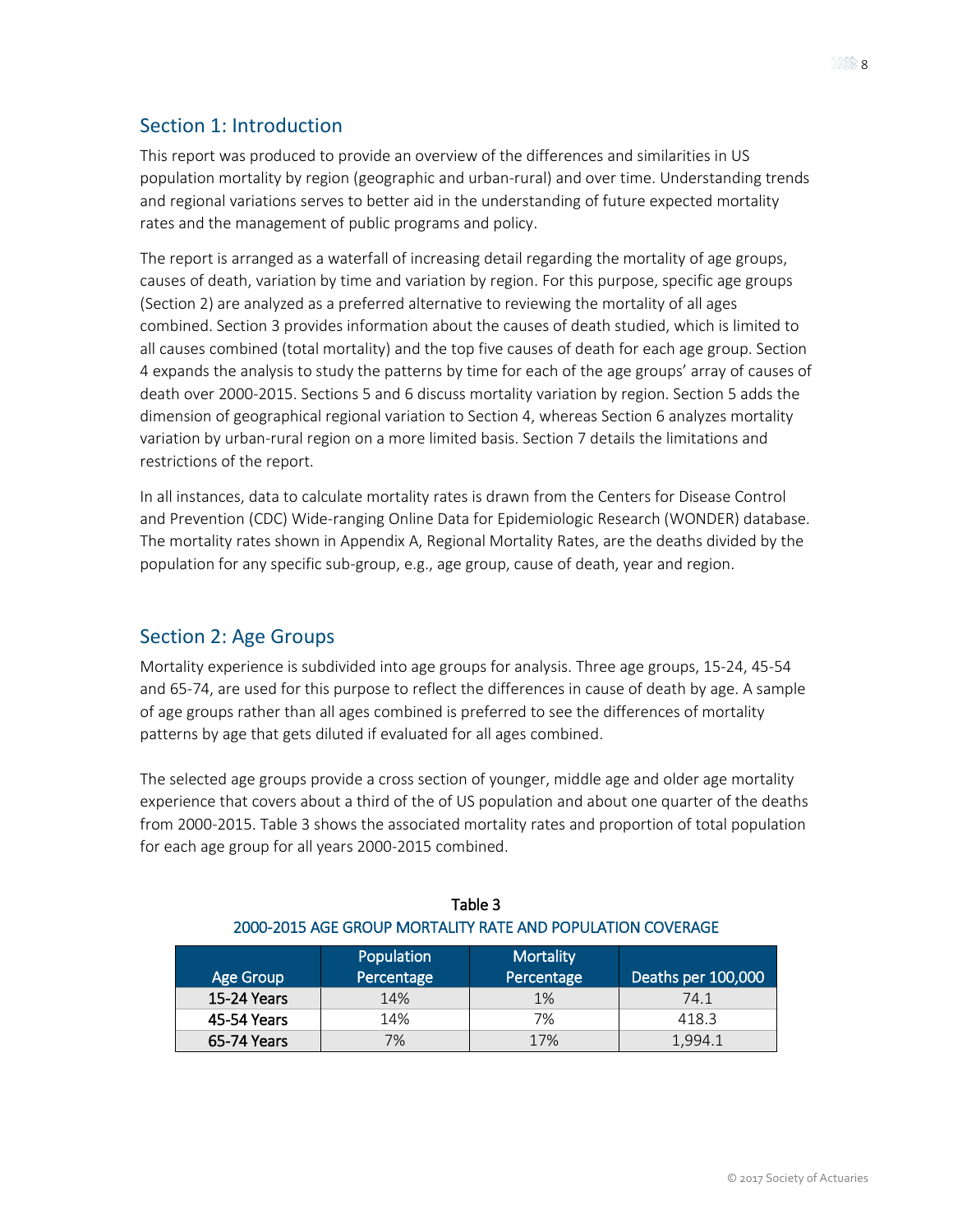### <span id="page-8-0"></span>Section 3: Leading Causes of Death

The selected top five causes of death for this analysis, shown in Table 4, are relative to their occurrence for each of the three analyzed age groups for the combined experience of all years 2000-2015. These causes of death are directly comparable to the leading causes of death that are l[i](#page-41-1)sted in numerous CDC sources<sup>i</sup>.

The causes of death vary by age group. Their distributions reflect increasing percentages of natural or disease-related causes of death and decreasing percentages of deaths due to external causes, e.g., accidents, assault or self-harm by increasing age group. Accordingly, while accidents comprise 43.9% of age 15-24 deaths, the proportion drops to 10.3% for ages 45-54 and is not one of the top five causes of death for ages 65-74.

Cancer and heart disease are in the top five leading causes of death for each age group and comprise a higher proportion of all deaths with increasing age. Cancer and heart disease deaths are only 8.3% of ages 15-24, while they are 58.2% of ages 65-74. Despite not being the top cause of death in any of our age groups, heart disease is the top cause of death over all ages and is being driven by the ages 85 and older results, which we are not specifically studying in this report.

|                | Ages 15 - 24                            |             | Ages 45 - 54 |             | Ages 65 - 74    |             |
|----------------|-----------------------------------------|-------------|--------------|-------------|-----------------|-------------|
|                |                                         | % of all    |              | % of all    |                 | % of all    |
| Rank           | <b>COD</b>                              | <b>CODs</b> | <b>COD</b>   | <b>CODs</b> | <b>COD</b>      | <b>CODs</b> |
| 1              | Accidents                               | 43.9        | Cancer       | 27.3        | Cancer          | 34.6        |
| $\overline{2}$ | Assault                                 | 15.8        | Heart        | 20.5        | Heart           | 23.6        |
| 3              | Self-Harm                               | 14.0        | Accidents    | 10.3        | $CLRD*$         | 7.5         |
| 4              | Cancer                                  | 5.1         | Liver        | 4.5         | Stroke          | 4.6         |
| 5              | Heart                                   | 3.2         | Self-Harm    | 4.3         | <b>Diabetes</b> | 3.9         |
|                | <b>Subtotal</b>                         | 82.0        |              | 66.9        |                 | 74.2        |
|                |                                         |             |              |             |                 |             |
|                | All Other                               | 18.0        |              | 33.1        |                 | 25.8        |
|                | $COD**$                                 |             |              |             |                 |             |
|                |                                         |             |              |             |                 |             |
|                | <b>Total (All</b><br>COD <sub>s</sub> ) | 100.0       |              | 100.0       |                 | 100.0       |

Table 4 CAUSE OF DEATH (COD) DISTRIBUTION BY AGE GROUP FOR 2000-2015

\* CLRD is Chronic Lower Respiratory Disease.

\*\* All Other COD are not studied in this report.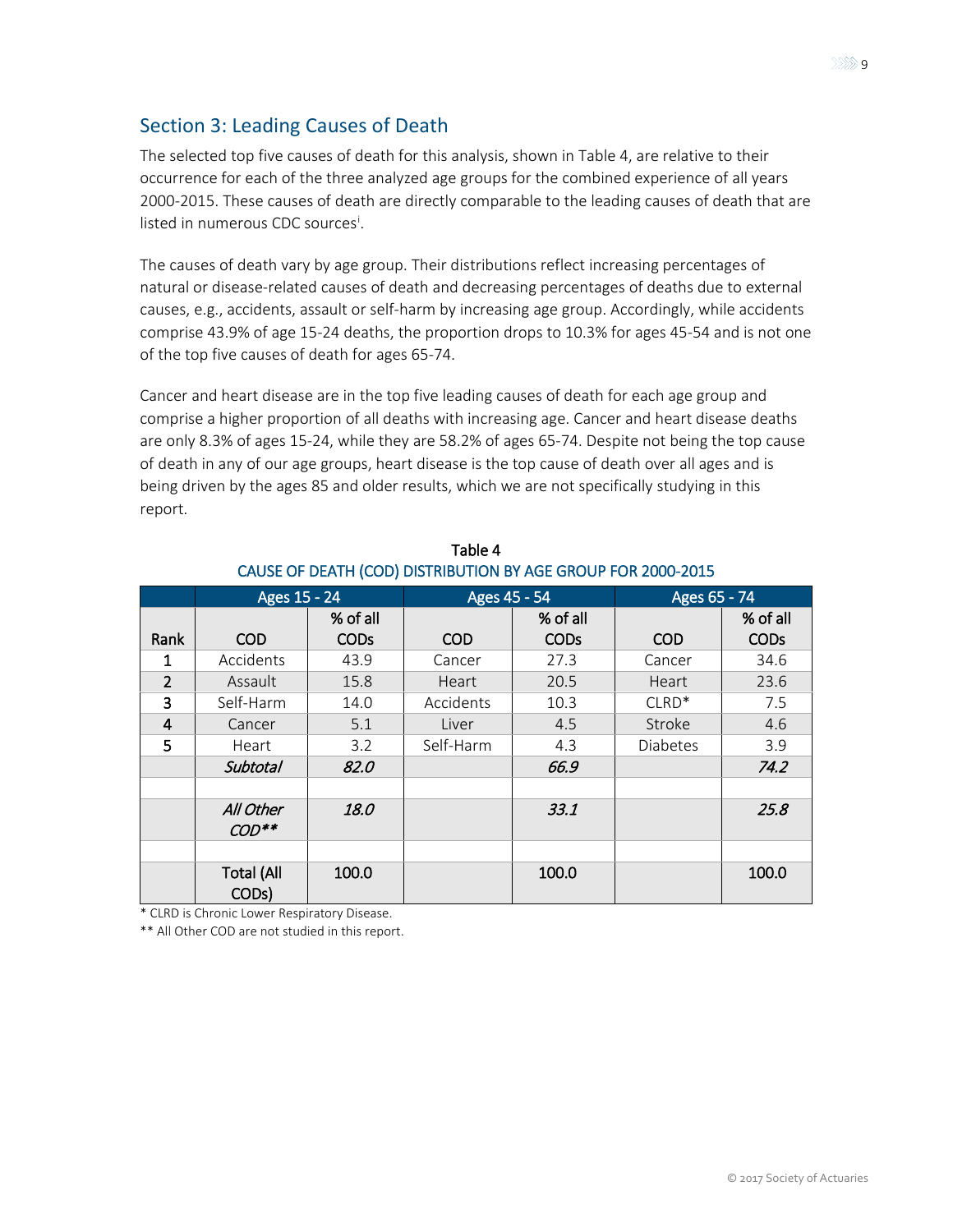### <span id="page-9-0"></span>Section 4: Variation by Year

### <span id="page-9-1"></span>**4.1 Ages 15-24**

Figure 1, on the next page, shows lower mortality rates in 2015 vs. 2000 for all causes of death (total mortality) and all top five causes of death except for self-harm. External causes of death, accidents, assault and self-harm, vary much more over the time period than cancer and heart disease mortality, which have consistently declining mortality rates.

The total mortality rate declined 13.0% during 2000-2015. After a modest increase from 2000 to a peak in 2006, the total mortality rate declined 19.5% to a low in 2013. After that, increases in accidents, assault and self-harm contributed to a 7.3% increase in the total mortality rate ending between 2013 and 2015.

The mortality rate for accidents declined 20.8% during 2000-2015 with most of the decrease occurring in 2008 and 2009 due to a reduction of motor vehicle accident deaths. The accidents mortality rate increased slightly before 2008 and remained mostly level after 2009 except for recent increases in 2014 and 2015. These increases were due to accelerating accidental poisonings. Assault exhibited a similar pattern, but with a mostly level pattern prior to 2008.

Self-harm showed an increasing trend starting in 2008 that was preceded by a level trend. Though self-harm has a lower mortality rate than accidents, the two causes of death had nearly opposite average annual mortality improvement rates, accidents at 1.5% and self-harm at -1.4%. The increasing self-harm mortality rates caused it to replace assault as the second leading cause of death in 2015.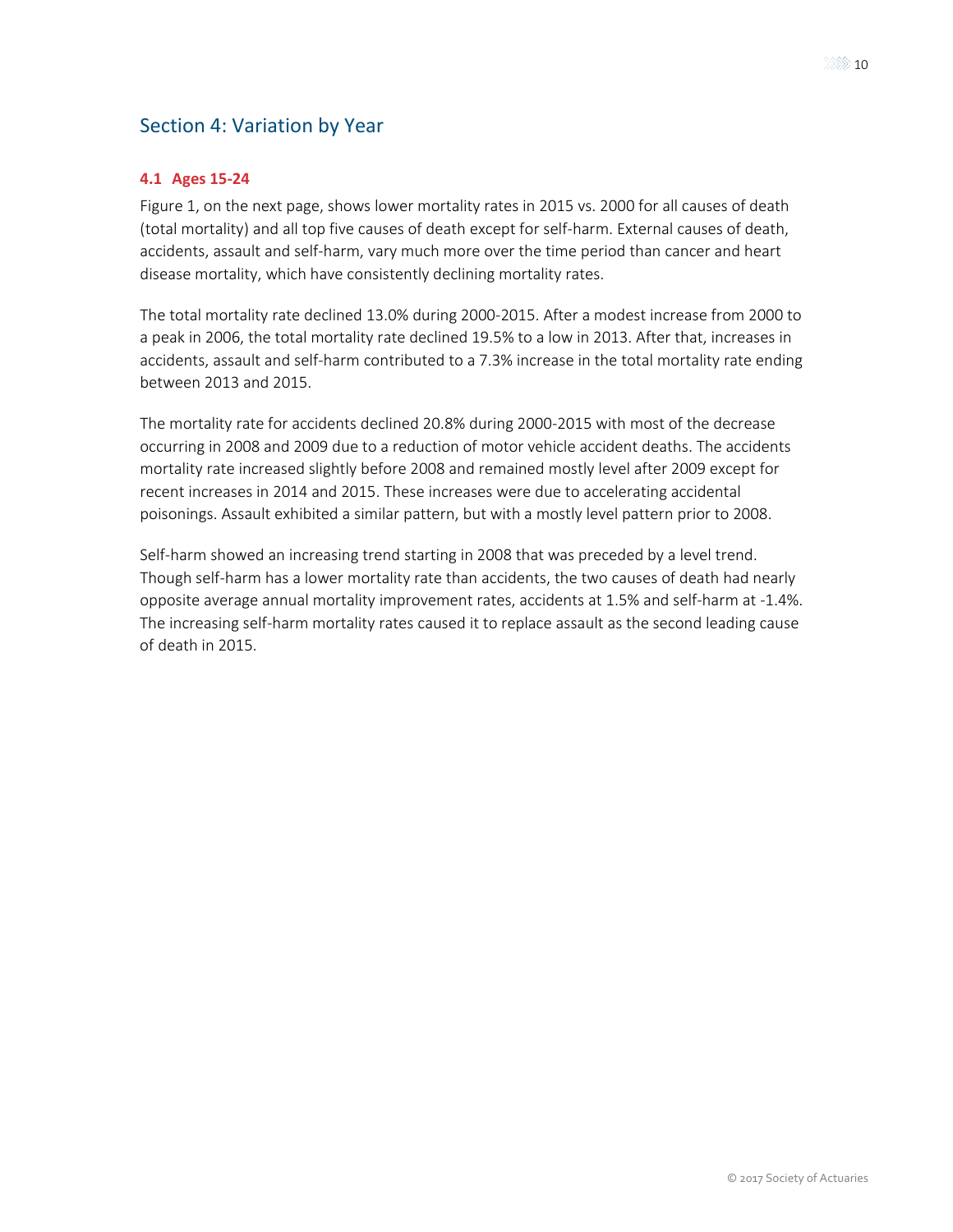90.0 80.0 70.0 Deaths per 100,000 Deaths per 100,000 60.0 50.0 40.0 30.0 20.0 10.0 **Barbara** in - All Causes Accidents Assault Self Harm Cancer Heart ■ 2000 ■ 2001 ■ 2002 ■ 2003 ■ 2004 ■ 2005 ■ 2006 ■ 2007 2008 2009 2010 2011 2012 2013 2014 2015

| Figure 1                                                  |  |
|-----------------------------------------------------------|--|
| AGES 15-24 ALL CAUSES OF DEATH AND TOP FIVE COD 2000-2015 |  |

|                                                             | Deaths per 100,000 |      | <b>Total</b> | <b>Avg Annual</b> |
|-------------------------------------------------------------|--------------------|------|--------------|-------------------|
| <b>COD</b>                                                  | 2000               | 2015 | Change       | Improvement*      |
| All Causes                                                  | 79.9               | 69.5 | $-13.0%$     | 0.9%              |
| Accidents                                                   | 36.0               | 28.5 | $-20.8%$     | 1.5%              |
| Assault                                                     | 12.6               | 10.8 | $-14.4%$     | 1.0%              |
| Self-Harm                                                   | 10.2               | 12.5 | 22.9%        | $-1.4%$           |
| Cancer                                                      | 4.4                | 3.4  | $-23.4%$     | 1.8%              |
| Heart                                                       | 2.6                | 2.3  | $-13.9%$     | 1.0%              |
| *Annual improvement is the geometric average rate of change |                    |      |              |                   |
| between 2000 and 2015.                                      |                    |      |              |                   |

### <span id="page-10-0"></span>**4.2 Ages 45-54**

Figure 2, on the next page, shows lower mortality in 2015 vs. 2000 for all causes of death (total mortality), cancer and heart disease, but higher mortality for the other leading causes of death.

Total mortality decreased 5.1% from 2000-2015. Its peak in 2003 was followed by a slowly descending stair-step type pattern with the periods 2003-2006, 2007-2009 and 2010-2015 each decreasing slightly, but fairly level, within each of the three periods. Strong gains in cancer and heart disease were partially offset by increasing mortality for accidents, liver and self-harm.

Cancer has the most consistent and largest improvement with a steadily declining mortality rate and average annual 1.6% improvement. Heart disease shows similar improvement until it stalls at about 2012 and remains level thereafter. Heart disease had a 1.1% average annual improvement.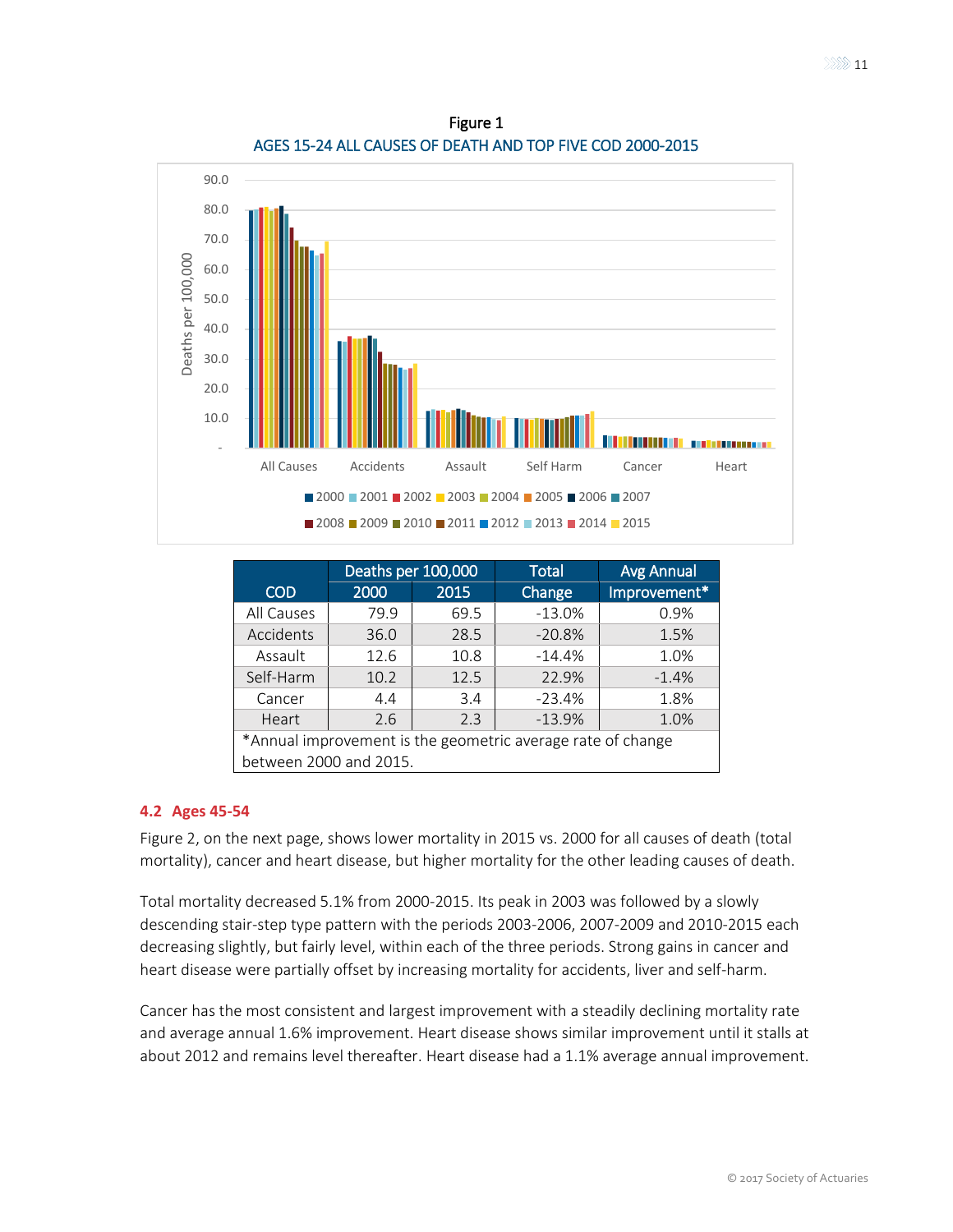Accidents, self-harm and liver all show mortality rate increases in 2015 vs. 2000. Accidents and self-harm have the greatest increases of 52.8% and 40.4%, respectively. Accidents have the most variation over the period. Steady increases until 2007 were followed by a decline into 2010, which was then followed by a return to higher mortality that accelerated into 2015. This resulted from continuously increasing accidental poisonings offset after 2007 with a small decrease in MVAs. The overall increase for accidents translated into the worst average annual mortality improvement rate for this age group, -2.9%. Liver had moderately deteriorating mortality, while self-harm, after starting at the lowest level in 2000, increased more than other causes of death except for accidents, which resulted in the second worst -2.3% average annual mortality improvement rate.





|                                                             | Deaths per 100,000 |       | <b>Total</b> | <b>Avg Annual</b> |
|-------------------------------------------------------------|--------------------|-------|--------------|-------------------|
| <b>COD</b>                                                  | 2000               | 2015  | Change       | Improvement*      |
| All Causes                                                  | 425.6              | 404.0 | $-5.1%$      | 0.3%              |
| Cancer                                                      | 127.5              | 99.7  | $-21.8%$     | 1.6%              |
| Heart                                                       | 94.2               | 79.3  | $-15.8%$     | 1.1%              |
| <b>Accidents</b>                                            | 32.6               | 49.8  | 52.8%        | $-2.9%$           |
| Liver                                                       | 17.7               | 20.5  | 16.3%        | $-1.0%$           |
| Self-Harm                                                   | 14.4               | 20.3  | 40.4%        | $-2.3%$           |
| *Annual improvement is the geometric average rate of change |                    |       |              |                   |
| between 2000 and 2015.                                      |                    |       |              |                   |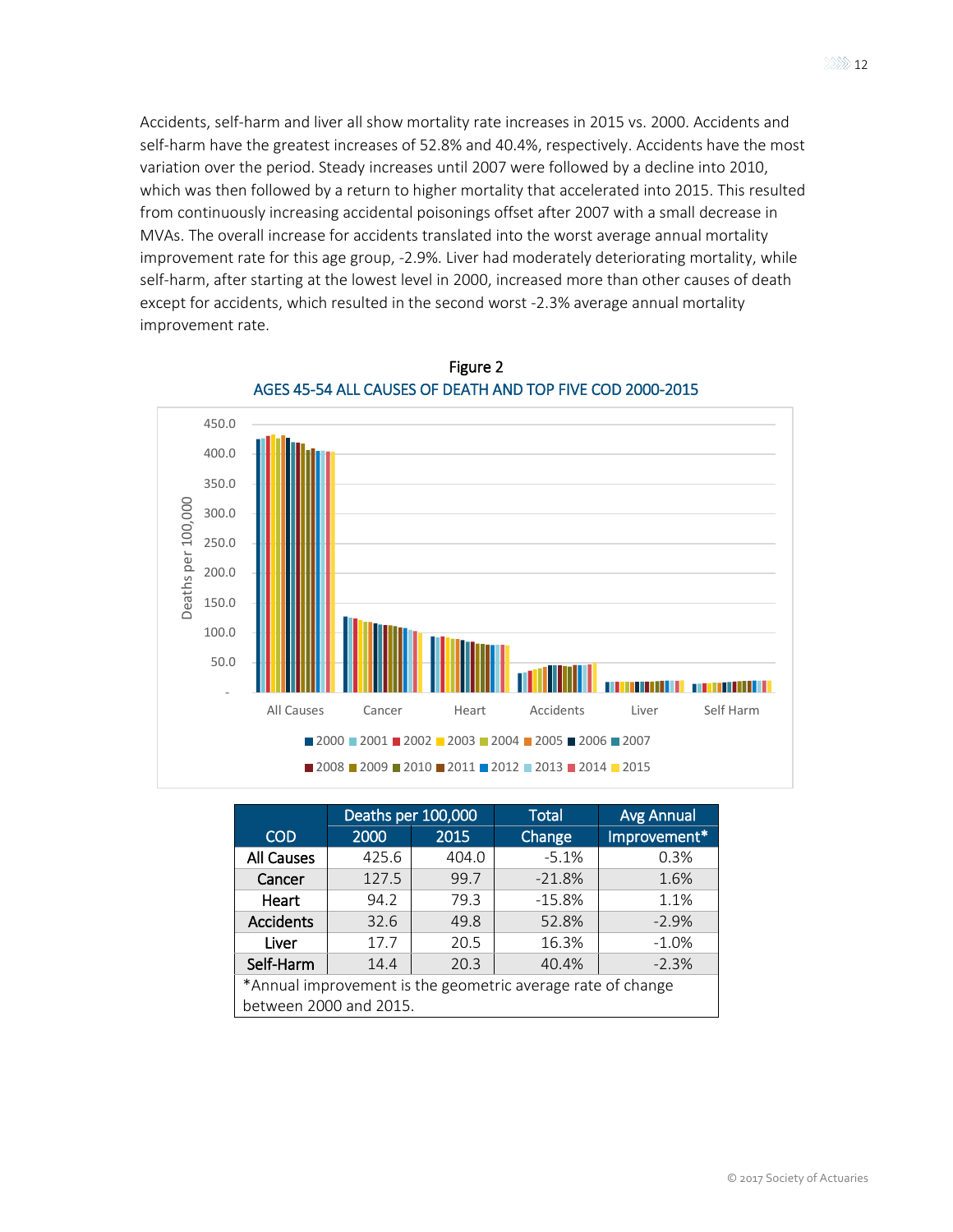#### <span id="page-12-0"></span>**4.3 Ages 65-74**

Figure 3 shows decreasing mortality for all causes of death (total mortality) and each of the top five leading causes of death. The strongest gains are seen by heart disease and stroke where each had an average annual 3.5% mortality improvement rate from 2000-2015.

Total mortality decreased substantially by 25.1% from 2000-2015. Large decreases from each leading cause of death contributed to the overall decrease. The rate of decrease was consistent until about 2012 when it leveled off. At that point through 2015, there was only a further 0.3% decrease in total mortality.



Figure 3 AGES 65-74 ALL CAUSES OF DEATH AND TOP FIVE COD 2000-2015

|                                                             | Deaths per 100,000 |         | <b>Total</b> | <b>Avg Annual</b> |
|-------------------------------------------------------------|--------------------|---------|--------------|-------------------|
| <b>COD</b>                                                  | 2000               | 2015    | Change       | Improvement*      |
| <b>All Causes</b>                                           | 2,399.1            | 1,796.8 | $-25.1%$     | 1.9%              |
| Cancer                                                      | 816.3              | 594.3   | $-27.2%$     | 2.1%              |
| Heart                                                       | 665.6              | 389.5   | $-41.5%$     | 3.5%              |
| <b>CLRD</b>                                                 | 169.4              | 136.6   | $-19.4%$     | 1.4%              |
| Stroke                                                      | 128.6              | 75.5    | $-41.3%$     | 3.5%              |
| <b>Diabetes</b>                                             | 90.7               | 70.6    | $-22.1%$     | 1.7%              |
| *Annual improvement is the geometric average rate of change |                    |         |              |                   |
| between 2000 and 2015.                                      |                    |         |              |                   |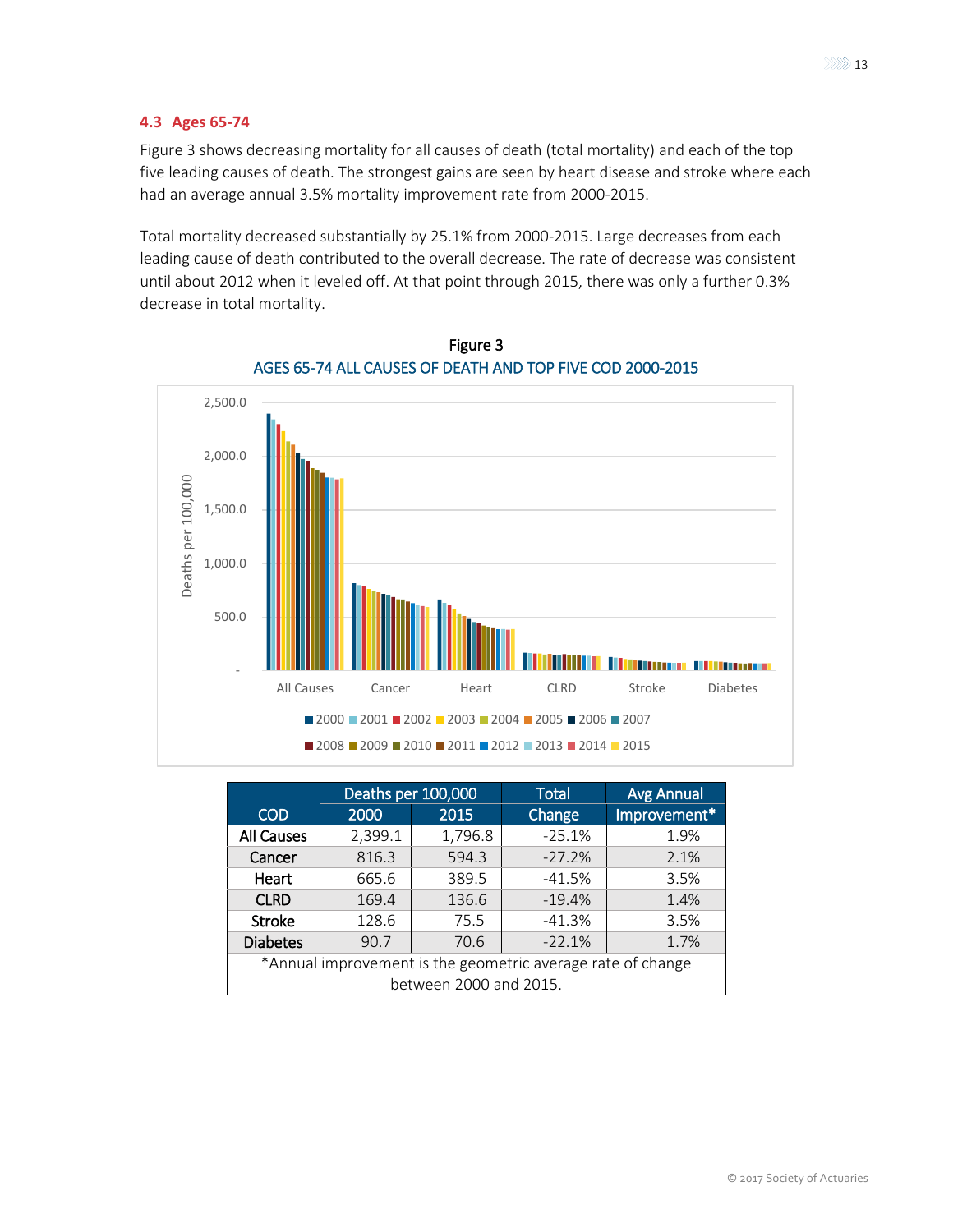Although each of the leading causes of death decreased from 2000 to 2015, 2012 was a pivotal point in trend patterns. Table 5 summarizes mortality change before and after this point. Before 2012, each cause of death had generally consistent but different mortality rate decreases. After 2012, mortality improvement stalled for heart disease and stroke and reversed slightly for diabetes. Conversely, cancer and CLRD continued to decline after 2012. Cancer retained the same pace and CLRD slowed to about half of its prior improvement rate.

| <b>COD</b>        | 2012 vs. 2000 | 2015 vs. 2012 |
|-------------------|---------------|---------------|
| <b>All Causes</b> | $-25%$        | 0%            |
| Cancer            | $-23%$        | $-6%$         |
| Heart             | $-42%$        | 0%            |
| <b>CLRD</b>       | $-17%$        | $-2%$         |
| <b>Stroke</b>     | $-41%$        | 0%            |
| <b>Diabetes</b>   | $-23%$        | 1%            |

| Table 5                                                           |
|-------------------------------------------------------------------|
| AGES 65-74 CUMULATIVE MORTALITY RATE CHANGE BEFORE AND AFTER 2012 |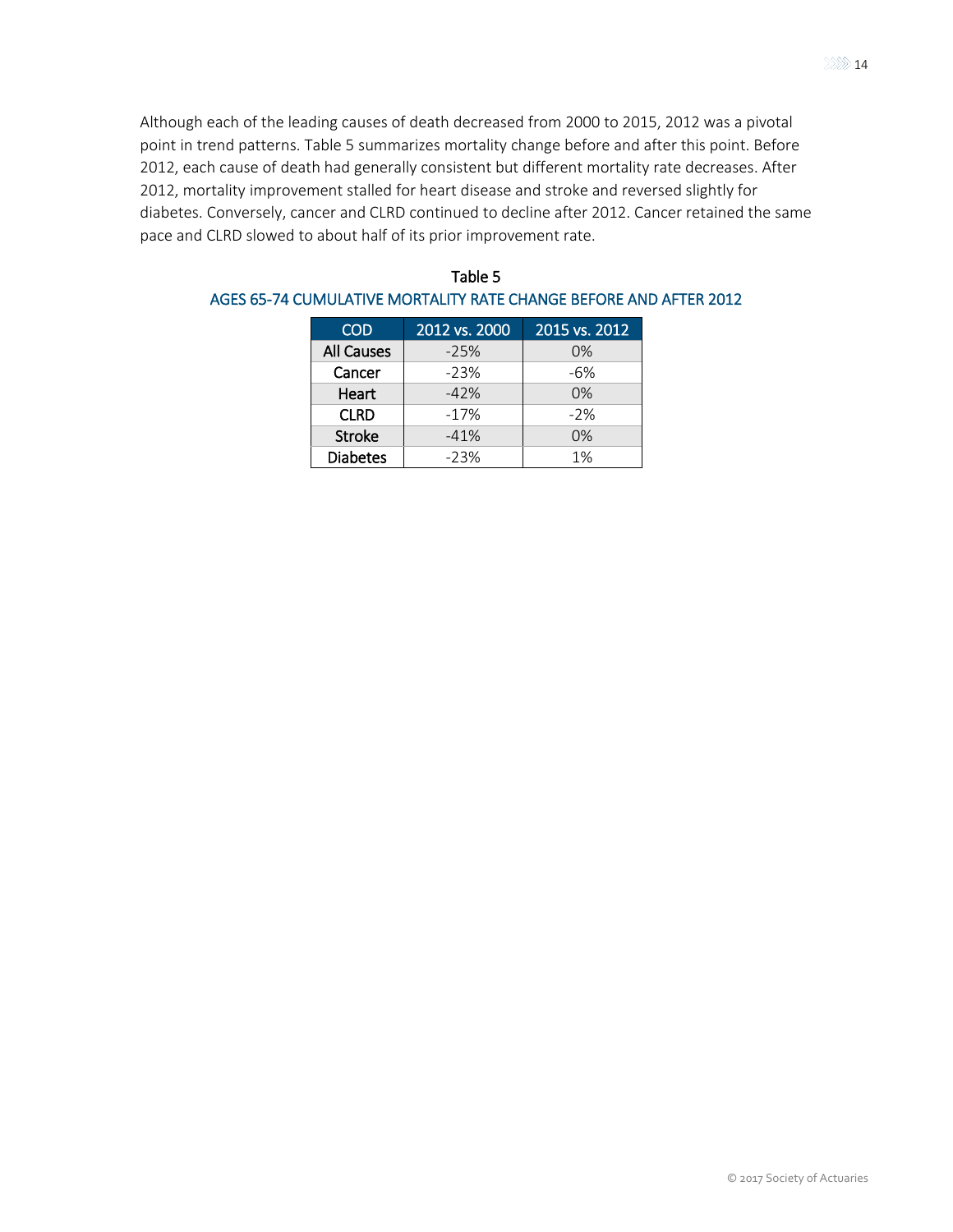### <span id="page-14-0"></span>Section 5: Variation by Geographic Region

Regional patterns of mortality from 2000-2015 are analyzed with respect to each age group, 15- 24, 45-54 and 65-74, for total mortality and each of their associated top five leading causes of death. The ten Department of Health and Human Services (HHS) regions are used for the analysis. The states comprising these regions are shown in Figure 4. The names assigned to the regions are used throughout this report to refer to regional mortality experience. The colors associated with the regions in the map below are used through the remainder of this report in all charts and graphs. A tabular listing of the annual mortality rates by age group, cause of death, year and region is provided in Appendix A.



### Figure 4 DEPARTMENT OF HEALTH AND HUMAN SERVICES REGIONS

Table 6 provides an overview of average regional rankings and the regional rank standard deviations across all years of total mortality in each age group. For this purpose, each region's average rank and associated standard deviation across all years was determined from Appendix A. Generally, the data indicates regional consistency across age groups (similar average rank by region across ages) and across time (relatively low standard deviations of the annual rankings). The average across all regions of each region's maximum minus minimum age group rank is 1.7. This indicates consistency of regional rank across age groups. The average standard deviation of the three age groups' annual regional rank is 0.7. This indicates consistency of a region's rank over time.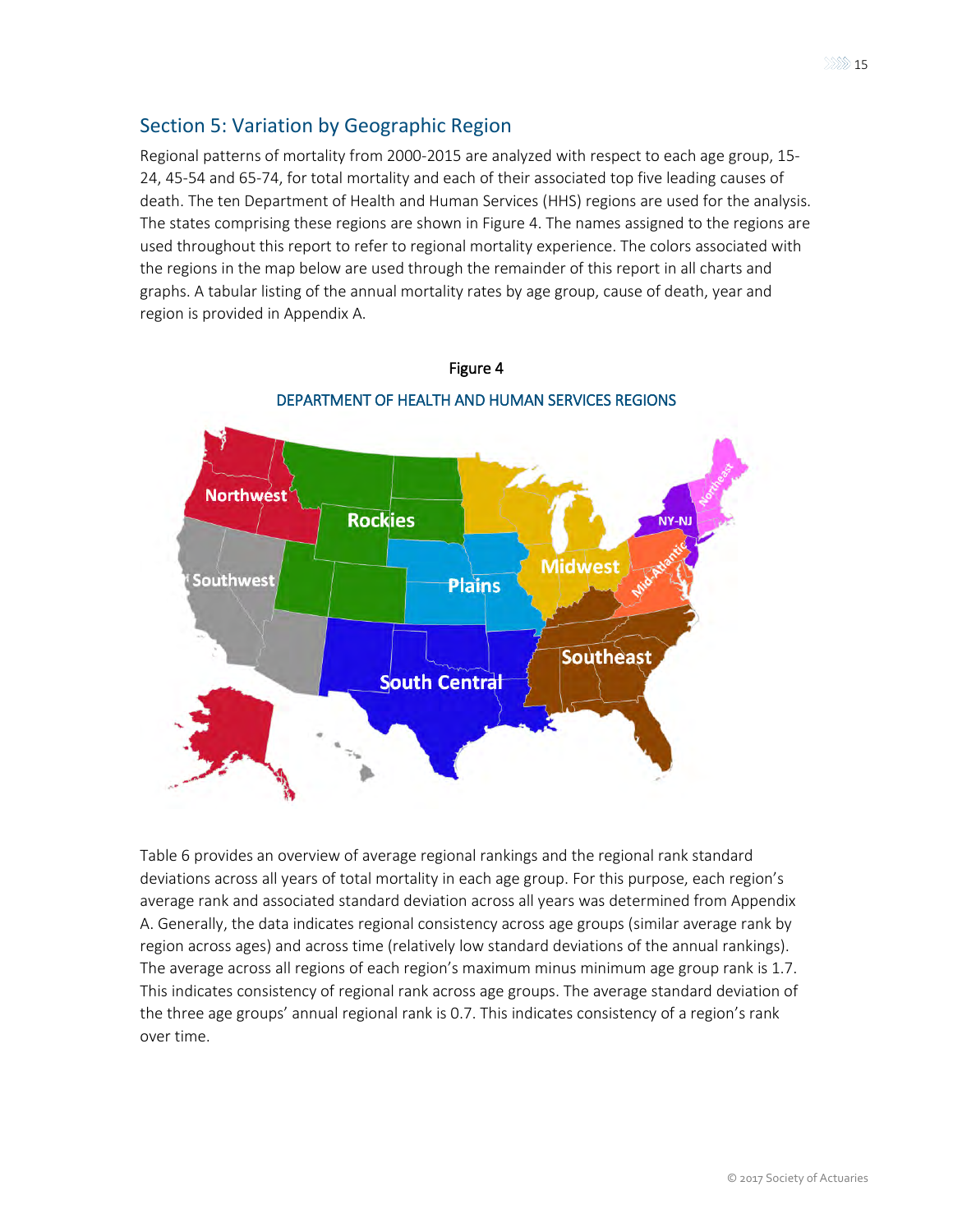∭∕≫ 16

The largest regional difference across age groups is the Rockies. Its ranking improves (mortality decreases) with increasing age. This is caused by self-harm, which is the highest of all regions for ages 15-24 and 45-54. Because self-harm is a greater proportion of age 15-24 mortality than ages 45-54, the difference is more prominent at the lowest age group. Another notable point in the data is Southeast age group 45-54 and South Central age group 65-74. The average ranking of 10.0 for each of these regions in those age groups means they had the highest regional mortality rate in every year from 2000-2015. No region had the lowest mortality in all years for any of the age groups.

|                  |          |                               |          |                  |          | <b>Standard Deviation of Annual</b> |          |
|------------------|----------|-------------------------------|----------|------------------|----------|-------------------------------------|----------|
|                  |          | Average Annual Regional Rank* |          | Max - Min        |          | <b>Regional Rank</b>                |          |
| Region           | Ages 15- | Ages 45-                      | Ages 65- | <b>Age Group</b> | Ages 15- | Ages 45-                            | Ages 65- |
|                  | 24       | 54                            | 74       | Avg Rank         | 24       | 54                                  | 74       |
| Mid-Atlantic     | 7.0      | 7.5                           | 7.3      | 0.5              | 0.9      | 0.6                                 | 1.1      |
| <b>Midwest</b>   | 4.9      | 6.3                           | 6.9      | 2.0              | 0.9      | 0.4                                 | 0.4      |
| Northeast        | 1.3      | 1.3                           | 3.3      | 2.0              | 0.4      | 0.6                                 | 0.8      |
| <b>Northwest</b> | 3.7      | 3.9                           | 4.9      | 1.3              | 0.5      | 1.0                                 | 0.2      |
| NY-NJ            | 1.8      | 3.1                           | 3.6      | 1.9              | 0.4      | 1.7                                 | 0.6      |
| Plains           | 7.3      | 6.9                           | 6.9      | 0.4              | 0.7      | 1.3                                 | 1.0      |
| Rockies          | 6.4      | 2.9                           | 1.8      | 4.6              | 1.1      | 1.2                                 | 0.7      |
| South            | 9.3      | 9.0                           | 10.0     | 1.0              | 0.5      | 0.0                                 | 0.0      |
| Central          |          |                               |          |                  |          |                                     |          |
| Southeast        | 9.7      | 10.0                          | 8.9      | 1.1              | 0.5      | 0.0                                 | 0.3      |
| Southwest        | 3.7      | 4.1                           | 1.4      | 2.8              | 0.8      | 0.9                                 | 0.5      |
|                  |          |                               |          |                  |          |                                     |          |
| Average          |          |                               |          | 1.7              | 0.7      | 0.8                                 | 0.6      |

Table 6 REGIONAL RANK DATA OF ANNUAL 2000-2015 TOTAL MORTALITY RATES

\* Rank 1 is lowest mortality rate; 10 is highest.

The HHS regions' mortality rates are evaluated for random vs. statistically significant differences as of 2015. Appendix B, 2015 Regional Mortality Rate Confidence Intervals, shows confidence interval bands of regional mortality rates by age group and cause of death. If, for any two regions, one region has a confidence interval minimum that is greater than the confidence interval maximum of the other, there is a 95% probability<sup>[ii](#page-41-2)</sup> that they have statistically significant mortality differences that are not due to chance or random variation. Appendix C, for each age group and cause of death, summarizes whether pairs of regions have statistically significant mortality differences.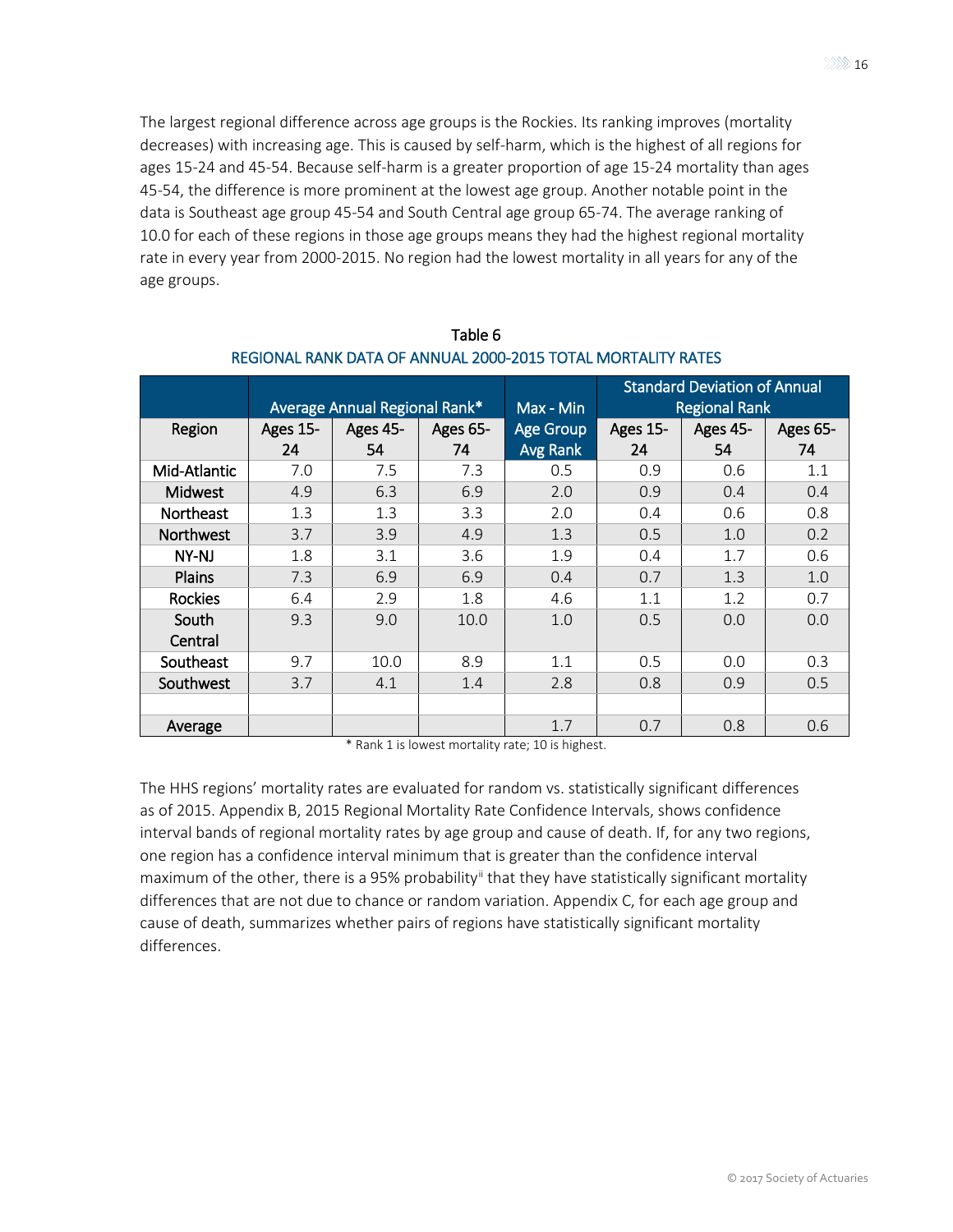Table 7 summarizes the proportion of regional pairs in Appendix C that have at least a 95% probability of statistically significant differences of their mortality rates. Based on total mortality, ages 15-24 have the lowest percentage of regions with statistically different mortality rates, 51%, whereas for ages 45-54 and 65-74, it is 87% and 80%, respectively.

Generally, the confidence intervals are better able to discern differences as the number of deaths increases. Relative to individual causes of death, the low number of deaths for cancer and heart disease for ages 15-24 contributes to their low percentages of statistically different mortality rate occurrences across the regions. The other percentages indicate a substantial proportion of differing regional pairs for each cause of death, ranging from a low of 31% for ages 65-74 diabetes and a high of 78% for ages 65-74 heart disease.

|                | Ages 15 - 24 |                | Ages 45 - 54 |          | Ages 65 - 74 |          |
|----------------|--------------|----------------|--------------|----------|--------------|----------|
|                |              | % of HHS       |              | % of HHS |              | % of HHS |
| Rank           | <b>COD</b>   | Pairs          | <b>COD</b>   | Pairs    | <b>COD</b>   | Pairs    |
| 1              | Accidents    | 40             | Cancer       | 60       | Cancer       | 64       |
| $\overline{2}$ | Assault      | 60             | Heart        | 73       | Heart        | 78       |
| 3              | Self-Harm    | 62             | Accidents    | 44       | $CLRD*$      | 73       |
| 4              | Cancer       | $\Omega$       | Liver        | 60       | Stroke       | 60       |
| 5              | Heart        | $\overline{7}$ | Self-Harm    | 47       | Diabetes     | 31       |
|                | All Causes   | 51             | All Causes   | 87       | All Causes   | 80       |

#### Table 7 PROPORTION OF HHS REGIONAL PAIRS WITH STATISTICALLY DIFFERENT 2015 MORTALITY RATES

\* CLRD is Chronic Lower Respiratory Disease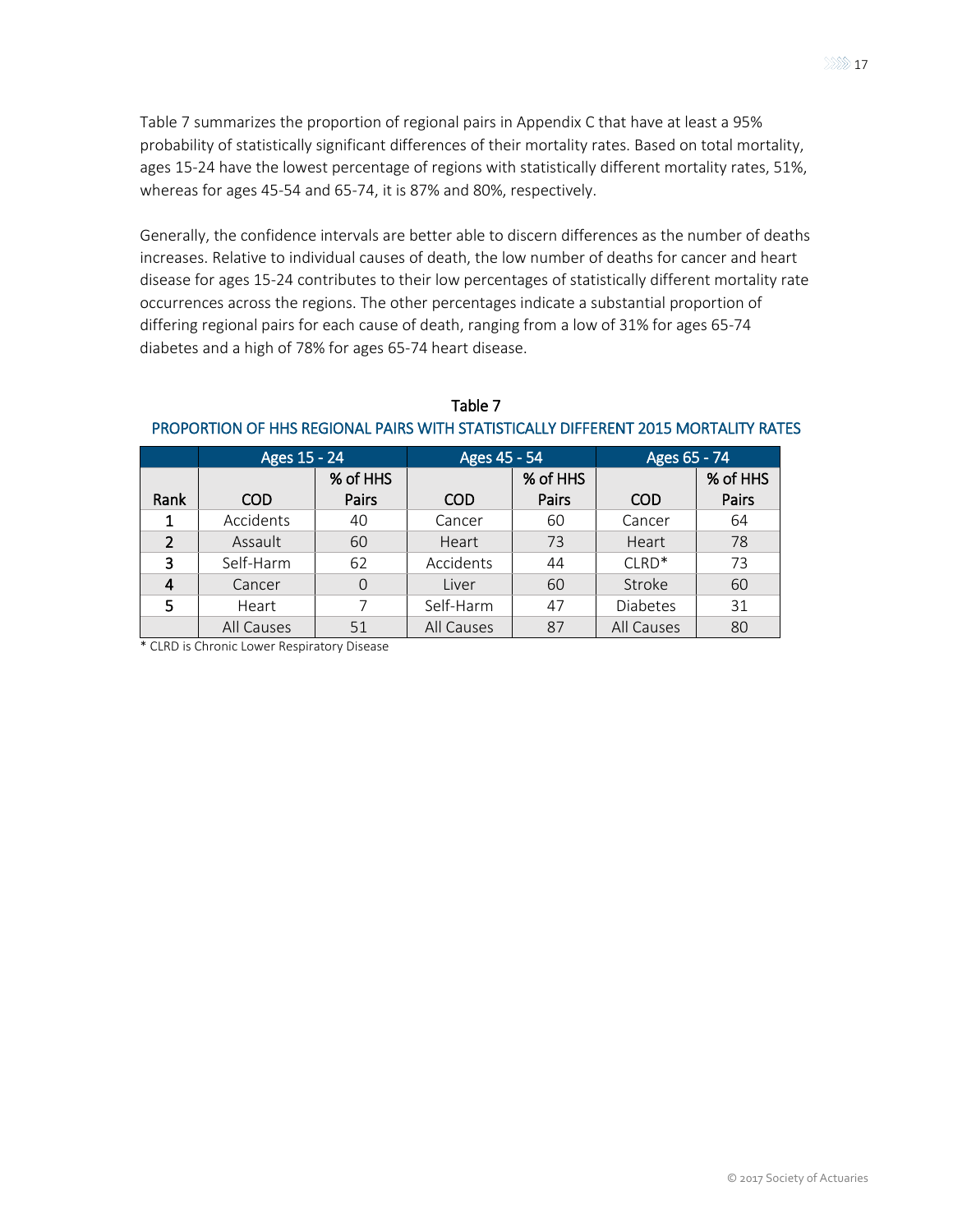The difference between pairs of HHS regions that have statistically significant different mortality rates in 2015 varies. For each age group and for all causes of death combined, Figure 5 shows a box and whiskers plot<sup>[1](#page-17-0)</sup> of the range of mortality rate differences, expressed in deaths per 100,000, between these regional pairs. The minimum, the first, second and third quartiles and the maximum all increase by successively higher age group.





\* Based on 2015 mortality rates for all COD combined including only regional pairs with statistically significant mortality rate differences.

 $\overline{a}$ 

<span id="page-17-0"></span><sup>&</sup>lt;sup>1</sup> A box and whiskers plot shows the minimum, maximum and quartile breakpoints of a set of values. The minimum is the lowest point of the bottom vertical line (whisker). The first quartile is the bottom of the box. The median is the horizontal line in the box. The third quartile is the top of the box. The maximum is the top of the upper whisker.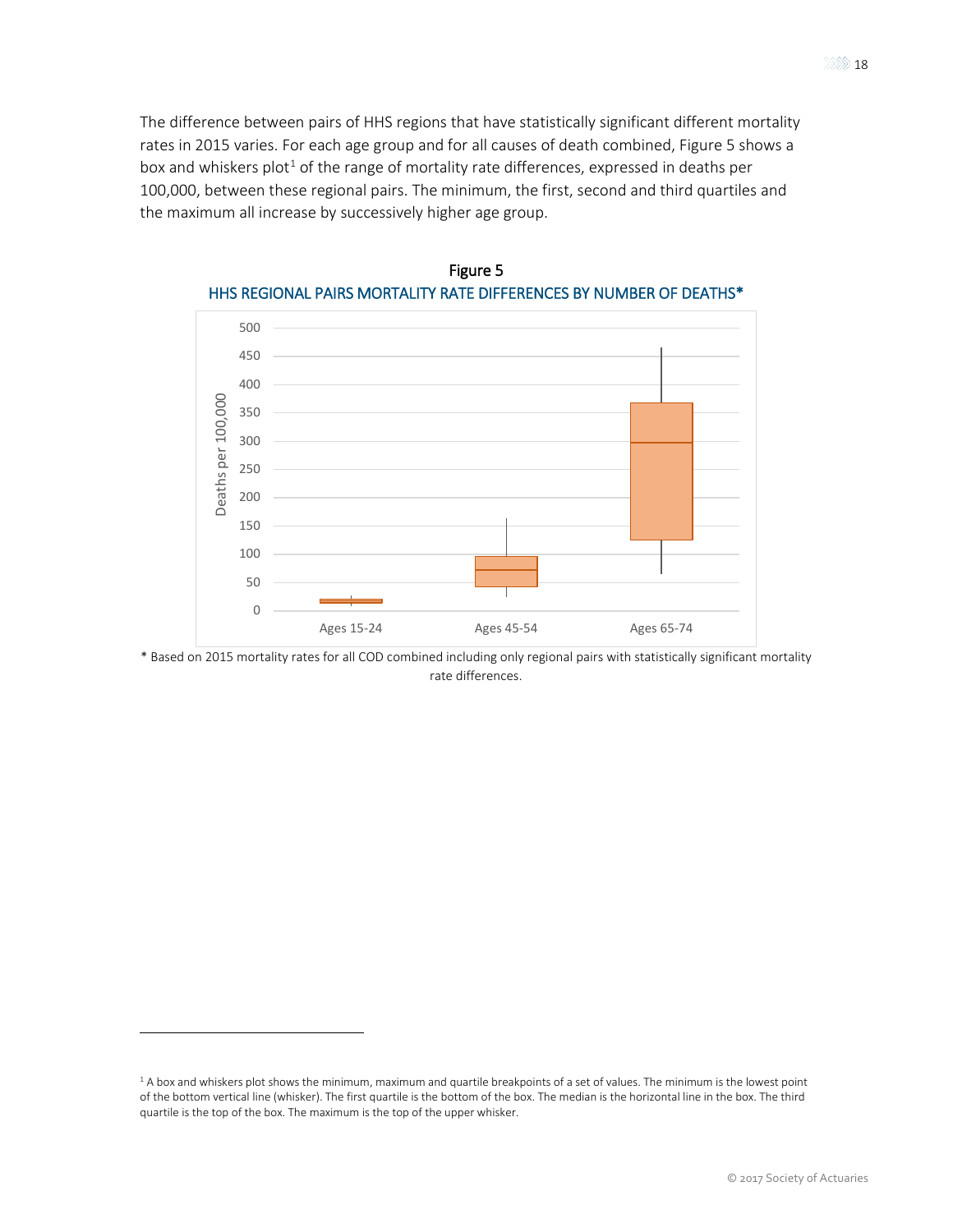Figure 6 shows the percentage difference between pairs of regions that have statistically significant mortality rate differences for all causes of death combined. The differences are expressed as the percentage excess of the higher region's mortality rate to the lower region's mortality rate. The percentage increment of the high to low region's minimum, first, second and third quartiles and maximum all decrease by successively higher age group.



### Figure 6 HHS REGIONAL PAIRS MORTALITY RATE PERCENTAGE DIFFERENCES\*

\* Based on 2015 mortality rates for all COD combined including only regional pairs with statistically significant mortality rate differences.

Each age group's total mortality (all causes of death combined) and associated top five causes of death regional mortality patterns for 2000-2015 are discussed below. For each age group, regional patterns for total mortality and their five leading causes of death in rank-order of highest to lowest are presented.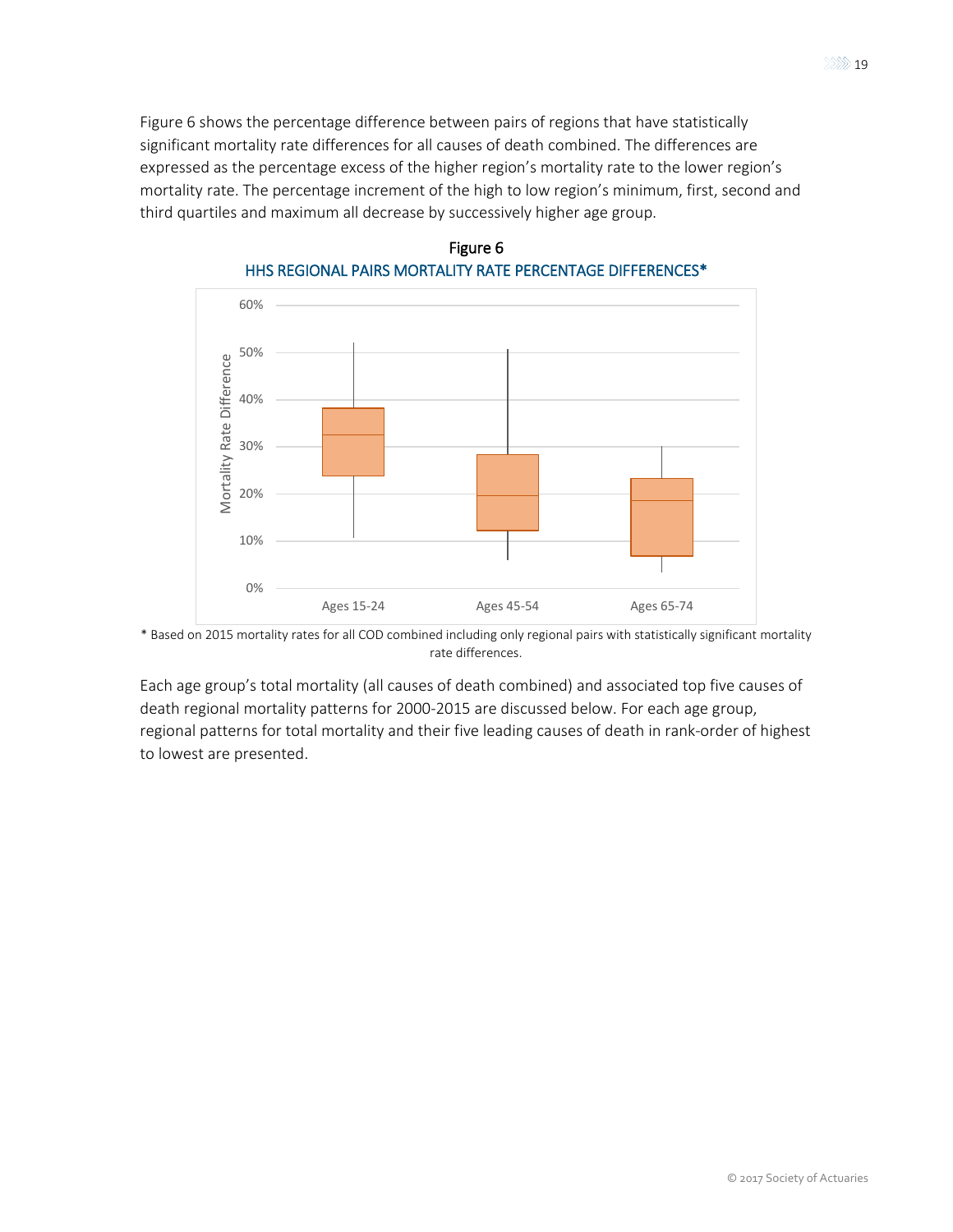#### <span id="page-19-1"></span><span id="page-19-0"></span>**5.1 Ages 15-24**

### 5.1.1 All Causes of Death

Figure 7 shows flat to rising mortality rates until 2006-2007 with a subsequent decline until a low is reached in 2013-2014, followed by a prominent 2015 uptick of mortality rates in most regions. Because accidents are the dominant cause of death for this age group, this pattern is similar to the pattern for accidents, which is discussed as the next cause of death.

Mortality decreased 20% from the peak in 2003, 81.1 deaths per 100,000, to 2013, 64.8 deaths per 100,000, on a national basis. The Southeast and South Central regions traded spots through the period for the highest mortality averaging 86.1 deaths per 100,000 through the full period. The Northeast and NY-NJ had the lowest mortality averaging 56.3 deaths per 100,000, which was 35% less than the two worst regions.

Despite having the highest mortality rates in all years, the South Central and Southeast had the highest annual mortality improvement, 1.3-1.4%. Because they had relatively better improvement than all other regions and started at a higher mortality rate in 2000, the range from the highest to lowest regions narrowed during the period. The Southeast, 97.5 deaths per 100,000, was 71% higher than the Northeast, 57.1 deaths per 100,000, in 2000. In 2015, the Southeast, 87.0 deaths per 100,000, was 52% higher than NY-NJ, 52.8 deaths per 100,000.



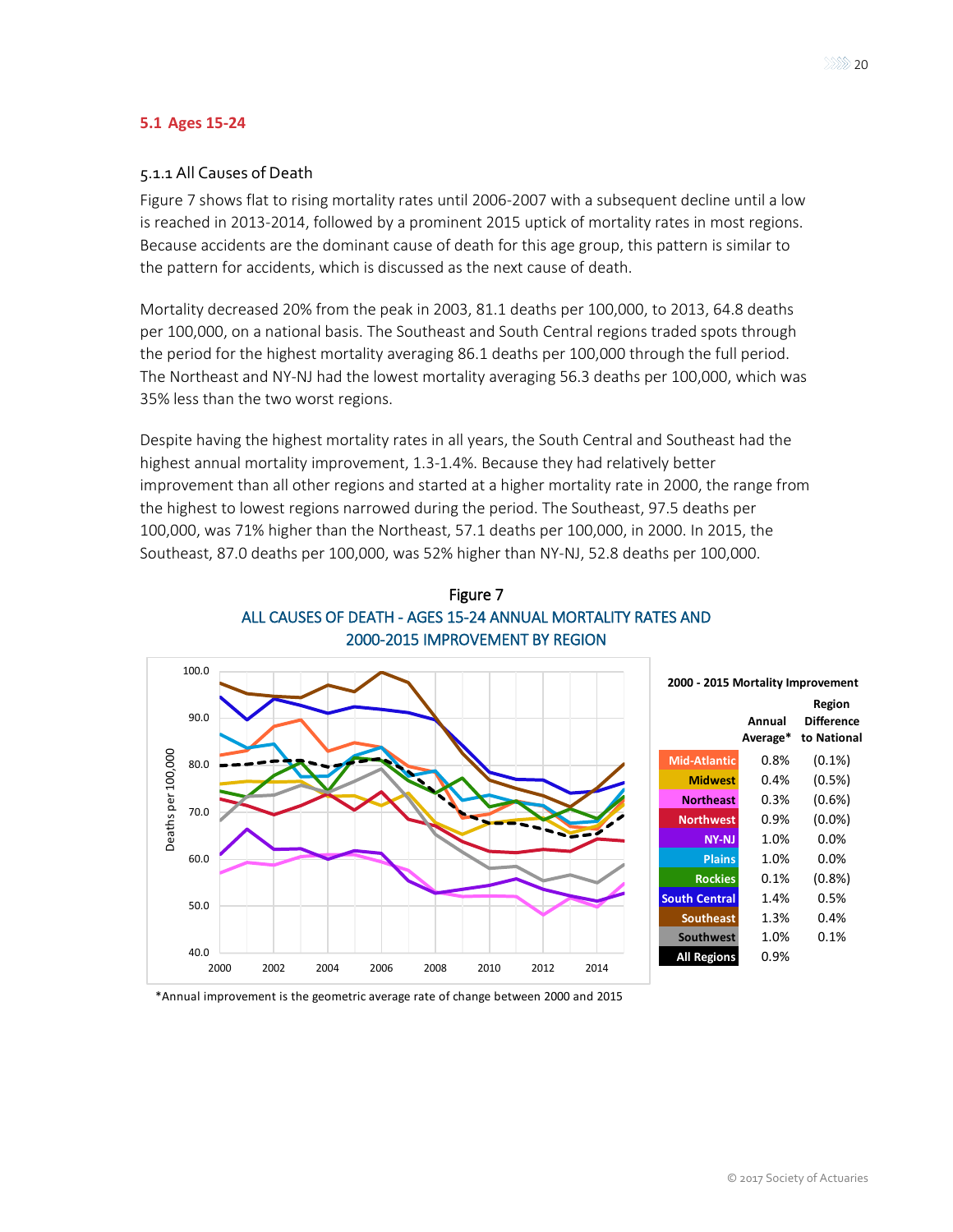#### <span id="page-20-0"></span>5.1.2 Accidents

Figure 8 shows flat to rising mortality rates to 2006-2007, which then, for most regions, fall significantly until 2012-2013. After that, with a mixture of level and rising regions, the national trend went up in 2014-2015. The Southeast had the highest mortality rate in almost all years, except when the South Central region edged it out in 2010-2013. While these two regions generally had the highest mortality rates through all years, because of the magnitude of the mortality decrease over time, they had the highest mortality improvement rates along with the Northwest region that also experienced a significant mortality decrease, but from a lower starting level in 2000.

The NY-NJ region had the lowest mortality rate in all years. While changing within a narrower range than other regions, it trended down until 2009 with a small increase after that, which produced a small average annual negative mortality improvement, 0.1%, from 2000-2015. The Northeast also experienced a higher mortality rate after starting at a level comparable to NY-NJ in 2000, but rising noticeably in the period up to 2006 and again in 2013 after an earlier decline to a low in 2012. While there are some crossovers of regional mortality rates over time, the regions' rank order is fairly consistent throughout the full period.



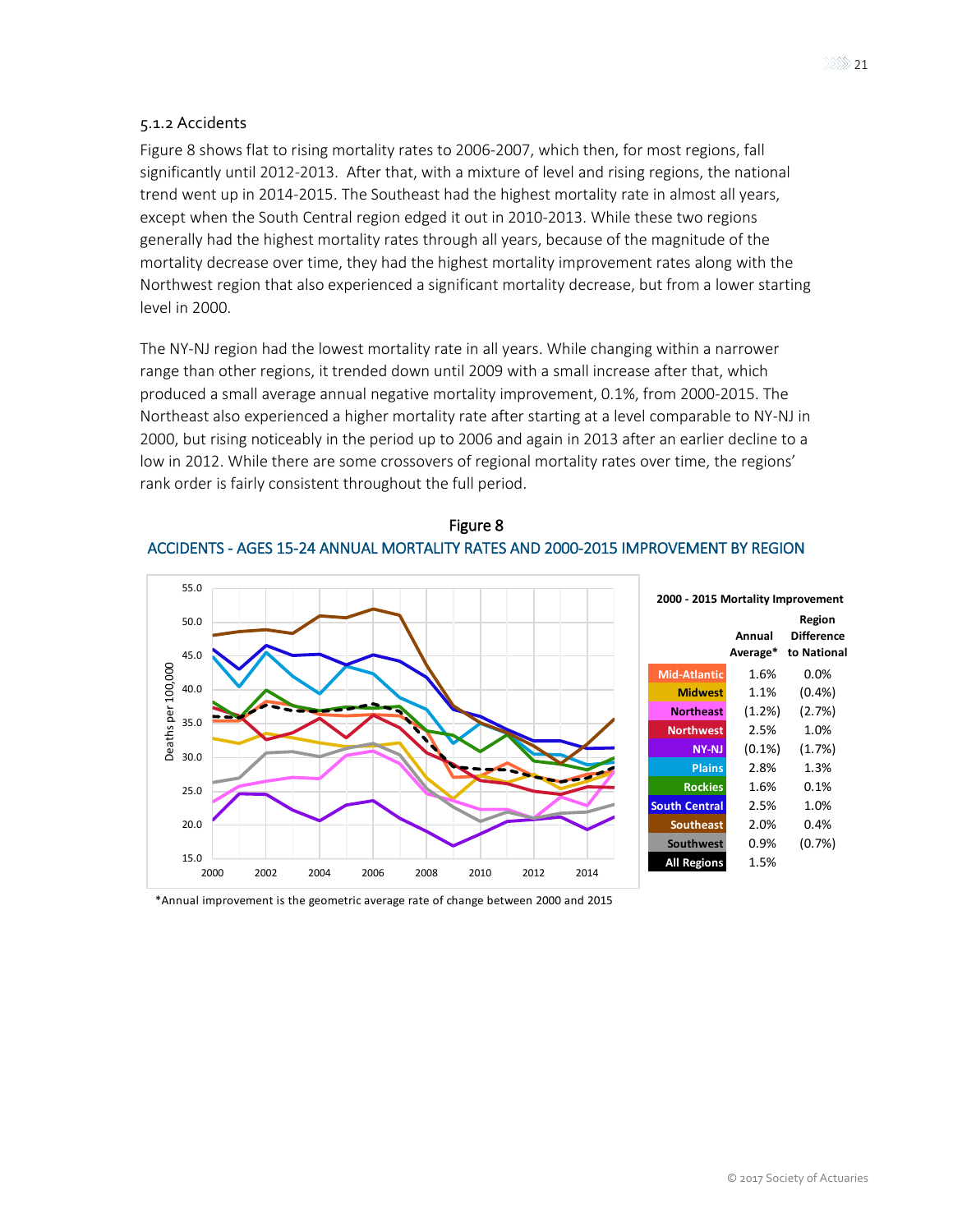### <span id="page-21-0"></span>5.1.3 Assault

Figure 9 shows a moderately declining national mortality rate pattern that has little associated regional consistency. The national mortality rate decreased 14% from 12.6 to 10.8 deaths per 100,000 during 2000-2015. The average annual mortality improvement during this period was 1.0%. The great variation of regional mortality rates produced average annual mortality improvements ranging from -1.2% (Northwest) to 2.8% (Southwest).

Regional performance was inconsistent. Three regions in various years had the lowest mortality rates (Northeast, Northwest and Rockies), while four regions in various years had the highest mortality rates (Mid-Atlantic, South Central, Southeast and Southwest).

The three regions in the lowest group were distinctly below the other regions throughout the period. But they each had slightly different patterns from 2000-2015. NY-NJ was flat, while the Southeast rose and declined through the period, and the Northwest declined moderately from 2000 and then increased starting in 2012. On an unweighted average basis for all years, these three regions were 56% below the national average, 5.2 vs. 11.7 deaths per 100,000.

The Mid-Atlantic had the highest average mortality rate for 2000-2015, which was 27% higher than the associated national average, 14.9 vs. 11.7 deaths per 100,000. Even though it had the highest average mortality rate, it saw 0.7% average annual mortality improvement. The next worst region, Southwest, followed a similar track as the Mid-Atlantic, until about 2009 when it continued on a strong downtrend and then reversed with a slight mortality rate uptick from 2014 to 2015.

The later years in the period marked a potentially important trend change for a number of the regions. Assault mortality rates increased in every region except the Northeast in 2015 vs. 2014. For some regions, these were particularly sharp increases (Mid-Atlantic and Plains). And for the Plains, the uptrend started earlier in 2013. Its reversal was notable, with an 83% increase in two years, 7.1 vs. 13.0 deaths per 100,000 in 2013 and 2015, respectively.



Figure 9 ASSAULT - AGES 15-24 ANNUAL MORTALITY RATES AND 2000-2015 IMPROVEMENT BY REGION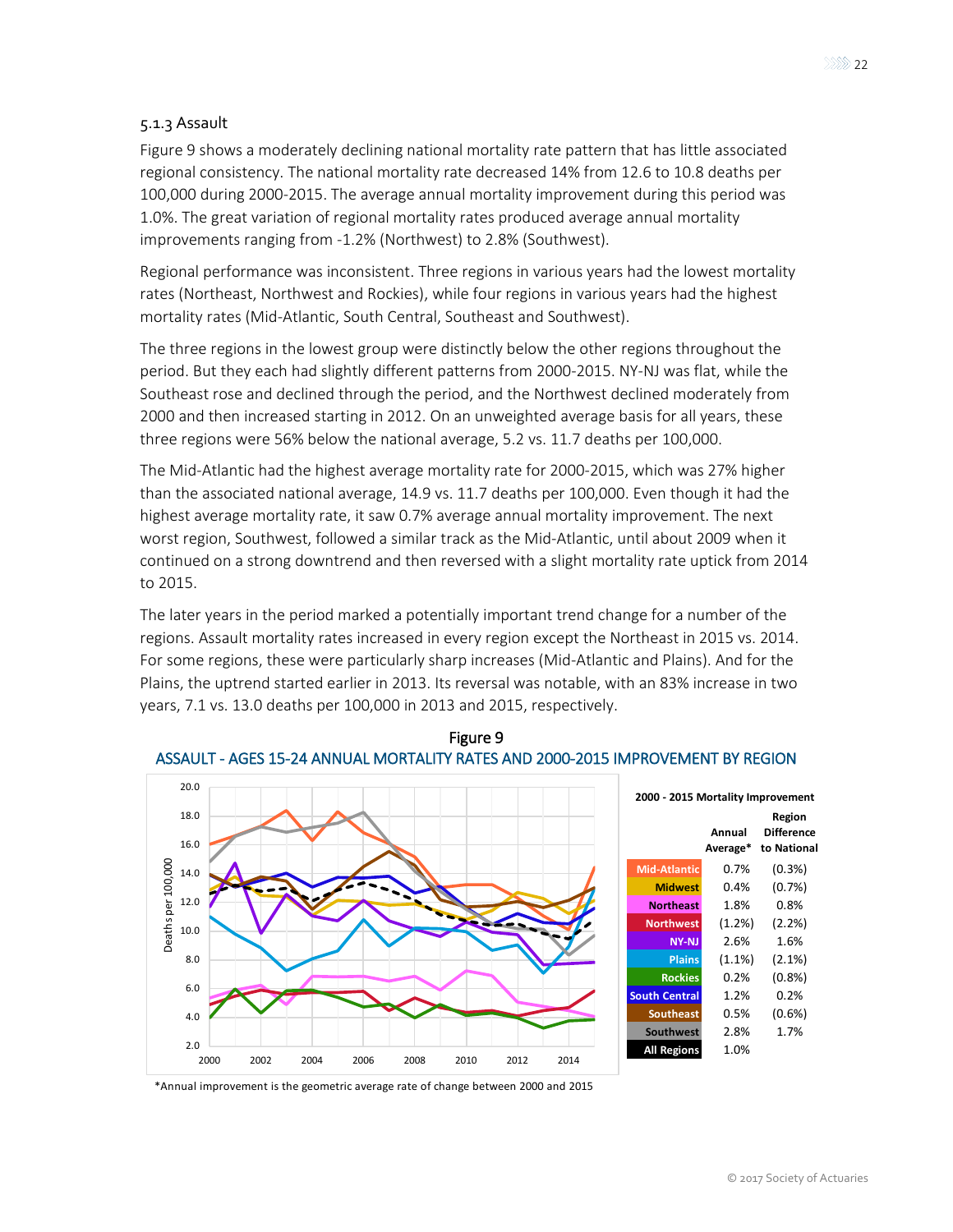### <span id="page-22-0"></span>5.1.4 Self-Harm

Figure 10 shows all regions experiencing varying degrees of negative mortality improvement from 2000-2015. The national trend was relatively flat until about 2009. The national mortality rate began an increase in 2010 that continued through 2015. During 2009-2015, national mortality increased by 25%, going from 10.0 to 12.5 deaths per 100,000.

The degree of the regional mortality rate increases from 2009 to 2015 varied notably by region. The three worst regions, Rockies, Northwest and Plains had the greatest degree of increasing mortality rates during this period. The Rockies, which had the highest mortality in all years but 2000, saw mortality decrease 14% from 2009 to 2011, but then sustained a 32% increase from 2011 to 2015. Its net increase in mortality rate from 2000-2015 produced the worst regional average annual mortality improvement, -3.0, and saw a 55% mortality rate increase from 15.7 to 22.7 deaths per 100,000.

While the two lowest regions, NY-NJ and Northeast, also had increased mortality rates, the degree was less than the other regions. The lowest region in all years, NY-NJ, had the least mortality increase with -0.4 average annual mortality improvement. In comparison to other regions, this produced a more moderate mortality rate increase of 7% that increased the mortality rate from 6.6 to 7.0 deaths per 100,000. It saw a moderate downtrend from 2000 to about 2008, which then reversed trend from that point for the remainder of the study period.



#### Figure 10 SELF- HARM - AGES 15-24 ANNUAL MORTALITY RATES AND 2000-2015 IMPROVEMENT BY REGION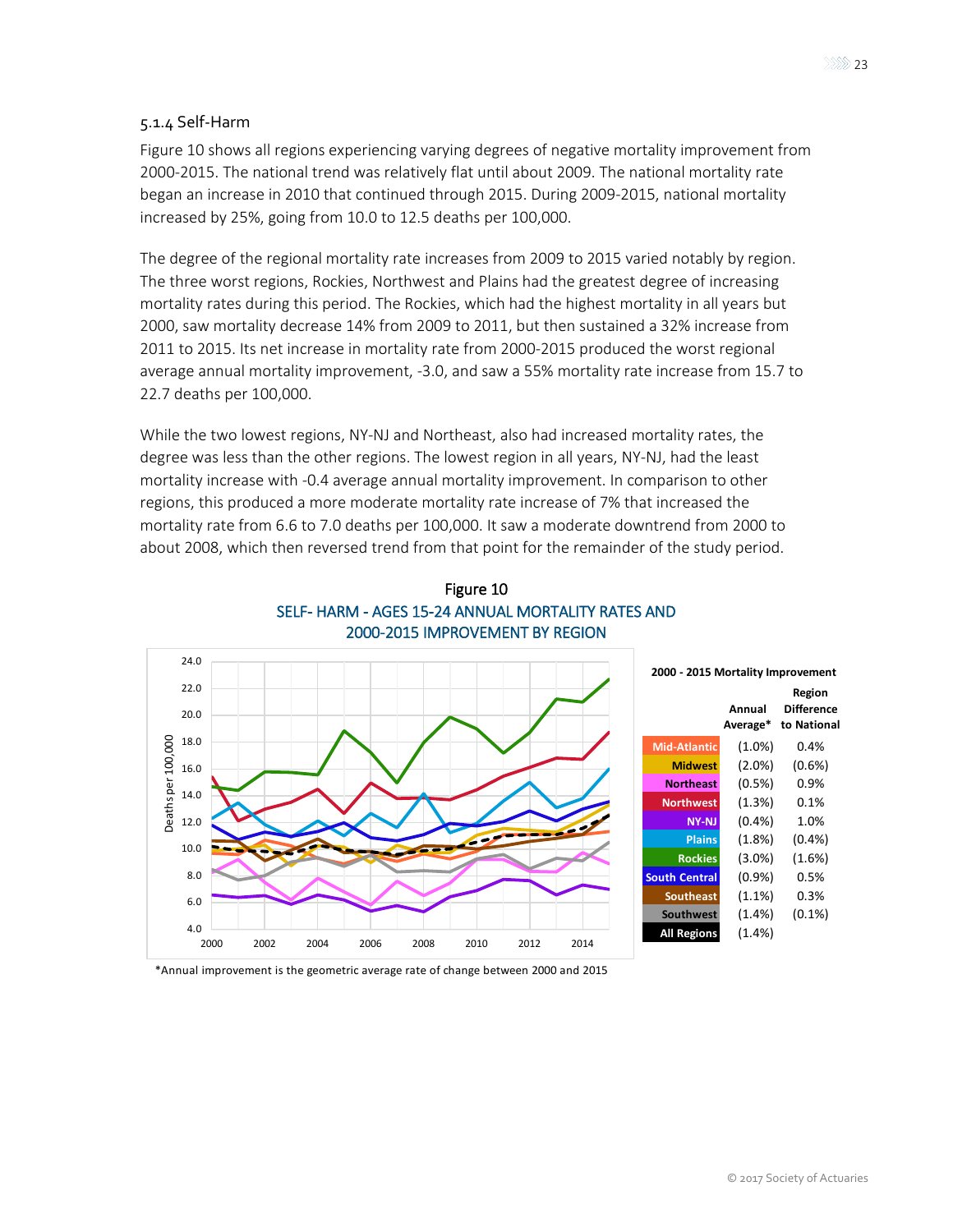### <span id="page-23-0"></span>5.1.5 Cancer

Figure 11 shows a general downward trend in cancer mortality rates for all regions, with every region seeing mortality improvement during the period. But, because the mortality rates for this cause and age group are very low, a range of 2.5 to 5.0 deaths per 100,000 during 2000-2015, there is considerable variation within region and annual experience.

No region was clearly higher or lower than another. Four regions were the highest in at least one year and five were the lowest in at least one year. Two regions, Northwest and Plains, were both highest and lowest for at least one year. Only the Midwest and Southeast did not have the highest or lowest ranking in any year.



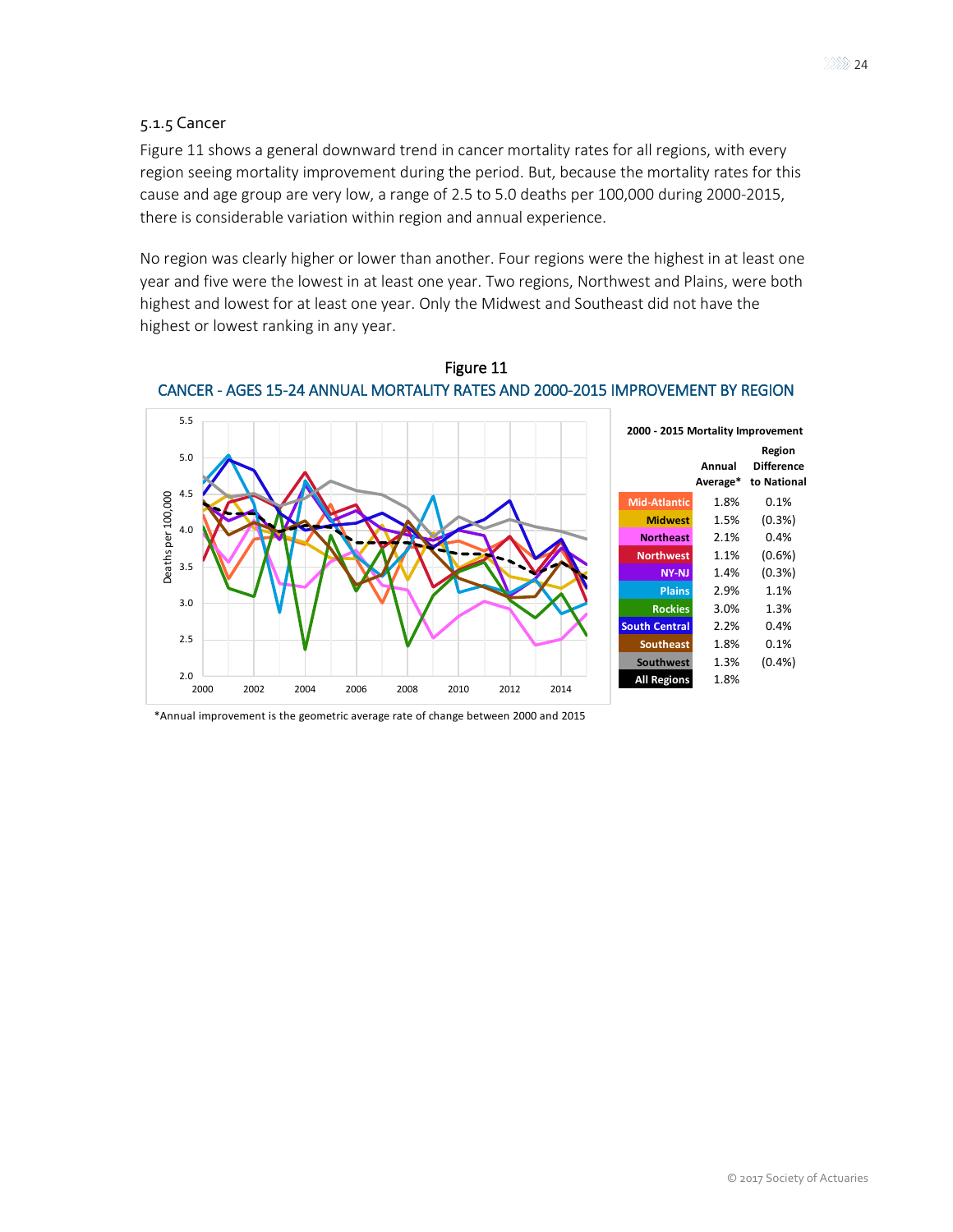#### <span id="page-24-0"></span>5.1.6 Heart

Figure 12 shows a regional experience characteristic of very low mortality rates. While there is a national trend indicating 1% annual mortality improvement, the regional results are very choppy. Though there are frequent rank shifts resulting from regional seesaw experience, the Southeast had the generally highest mortality rate, and the Rockies and Northwest generally the lowest. Given the overall very low mortality rates, the range between the highest and lowest rate was very narrow.



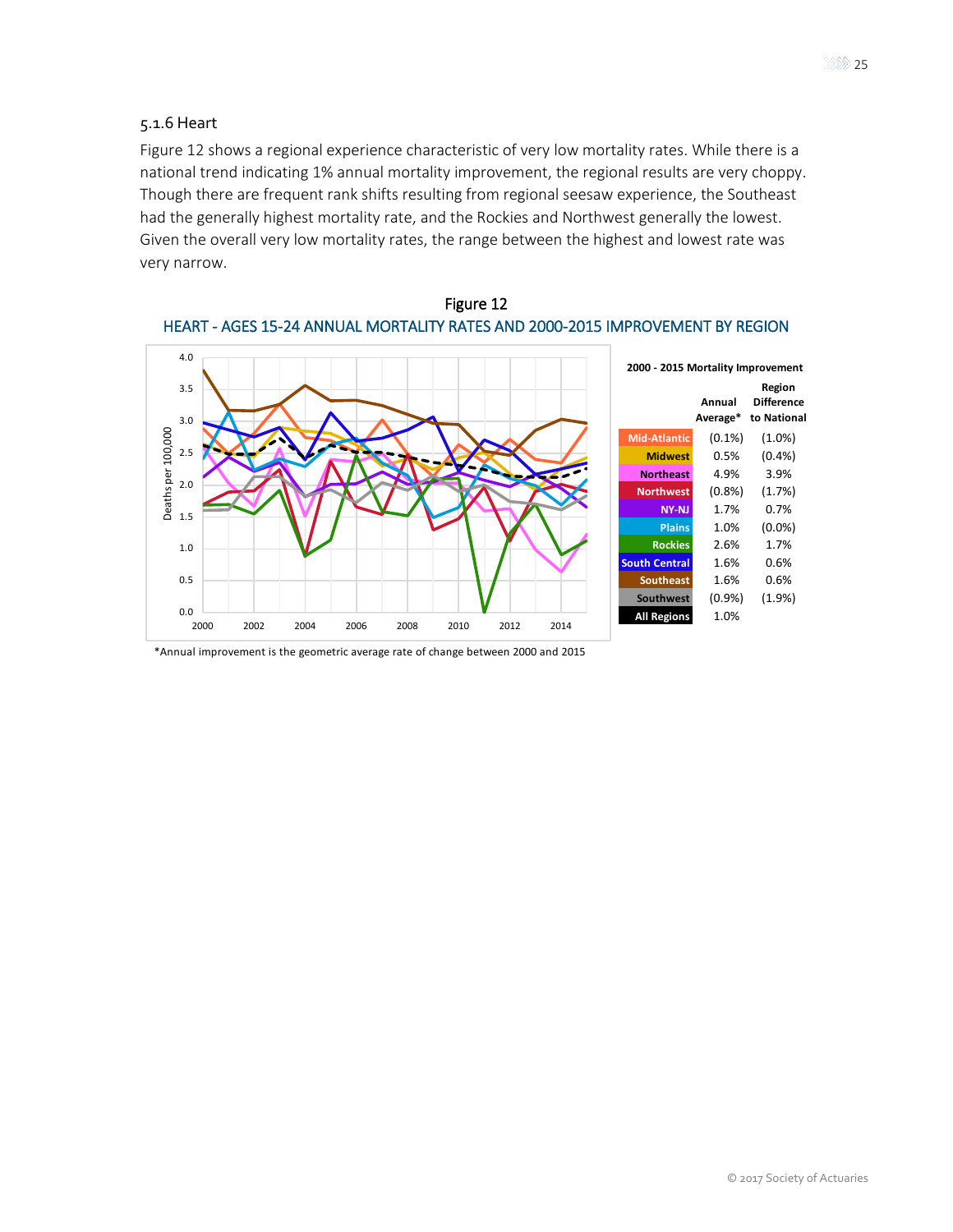#### <span id="page-25-1"></span><span id="page-25-0"></span>**5.2 Ages 45-54**

### 5.2.1 All Causes of Death

The mortality rate patterns for this age group reflect a mix of mortality due to cancer, heart disease and accidents as the most prevalent causes of death. Figure 13 shows the mortality rates for all causes of death have an overall downward trend for most regions, with an average annual 0.3% national rate of improvement.

The range between the mortality rates in the highest and lowest regions is significant and consistent at the beginning and end of the period. The Southeast, which was the highest in all years, was 50% higher than the lowest region, Rockies in 2000, and 51% higher than NY-NJ in 2015. Averaged for all years, Southeast, 502.7 deaths per 100,000, was 50% higher than the average lowest region, Northeast, which had 335.7 deaths per 100,000

Generally, the regions had consistent mortality rate rankings through the period. Though not universal, low regions stayed in the lower strata and high regions tended to remain higher than others. Exceptions to this were NY-NJ, Plains, Rockies and Southwest. The Plains and Rockies had the highest levels of increasing mortality rates (negative mortality improvement), whereas each of NY-NJ and Southwest had the strongest annual rates of improvement that moved them down to the low end of regional mortality in 2015.



### Figure 13 ALL CAUSES OF DEATH- AGES 45-54 ANNUAL MORTALITY RATES AND 2000-2015 IMPROVEMENT BY REGION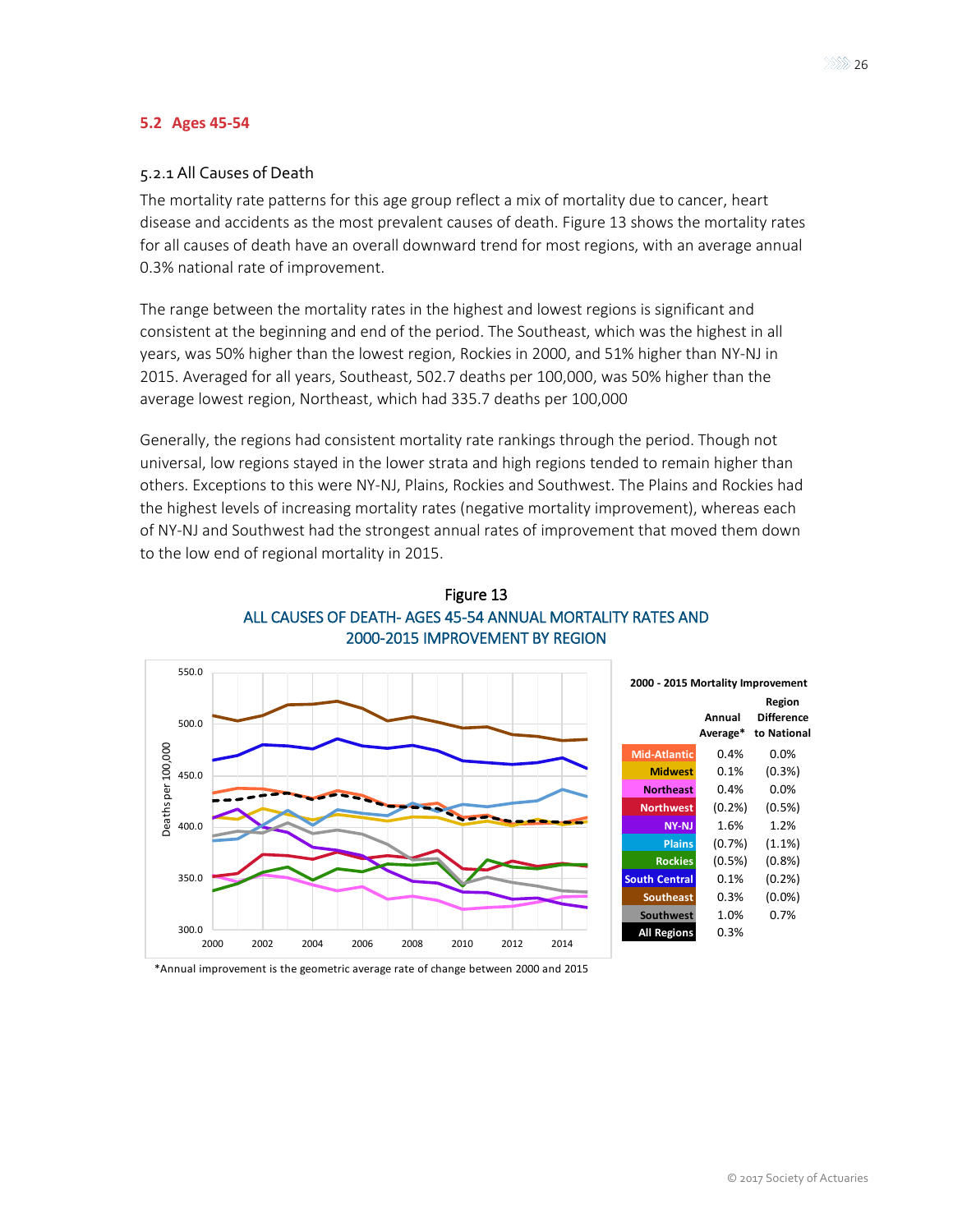#### <span id="page-26-0"></span>5.2.2 Cancer

Figure 14 shows a general decreasing mortality rate trend for all regions, with the national mortality rate decreasing by 22% from 127.5 to 114.2 deaths per 100,000 during the period. All regions experienced mortality improvement. The Northeast and NY-NJ areas had the greatest degree of improvement, 2.4% and 2.2%, respectively, but neither region had the highest or lowest mortality rate at any point. Though rankings change among regions, there is a fair degree of consistency of their rank within each year.

The Southeast and Rockies were the highest and lowest, respectively, in all years. The spread between them was significant, with the Rockies' mortality being 37% and 32% lower than the Southeast in 2000 and 2015, respectively. Each of these regions stood out from the others. The other regions saw similar decreases, but were clustered closer together. The lowest of these regions, the Southwest, averaged 96.9 deaths per 100,000, which was 19% lower than the corresponding rate for the second highest region for all years, South Central, which had 119.1 deaths per 100,000.



Figure 14 CANCER - AGES 45-54 ANNUAL MORTALITY RATES AND 2000-2015 IMPROVEMENT BY REGION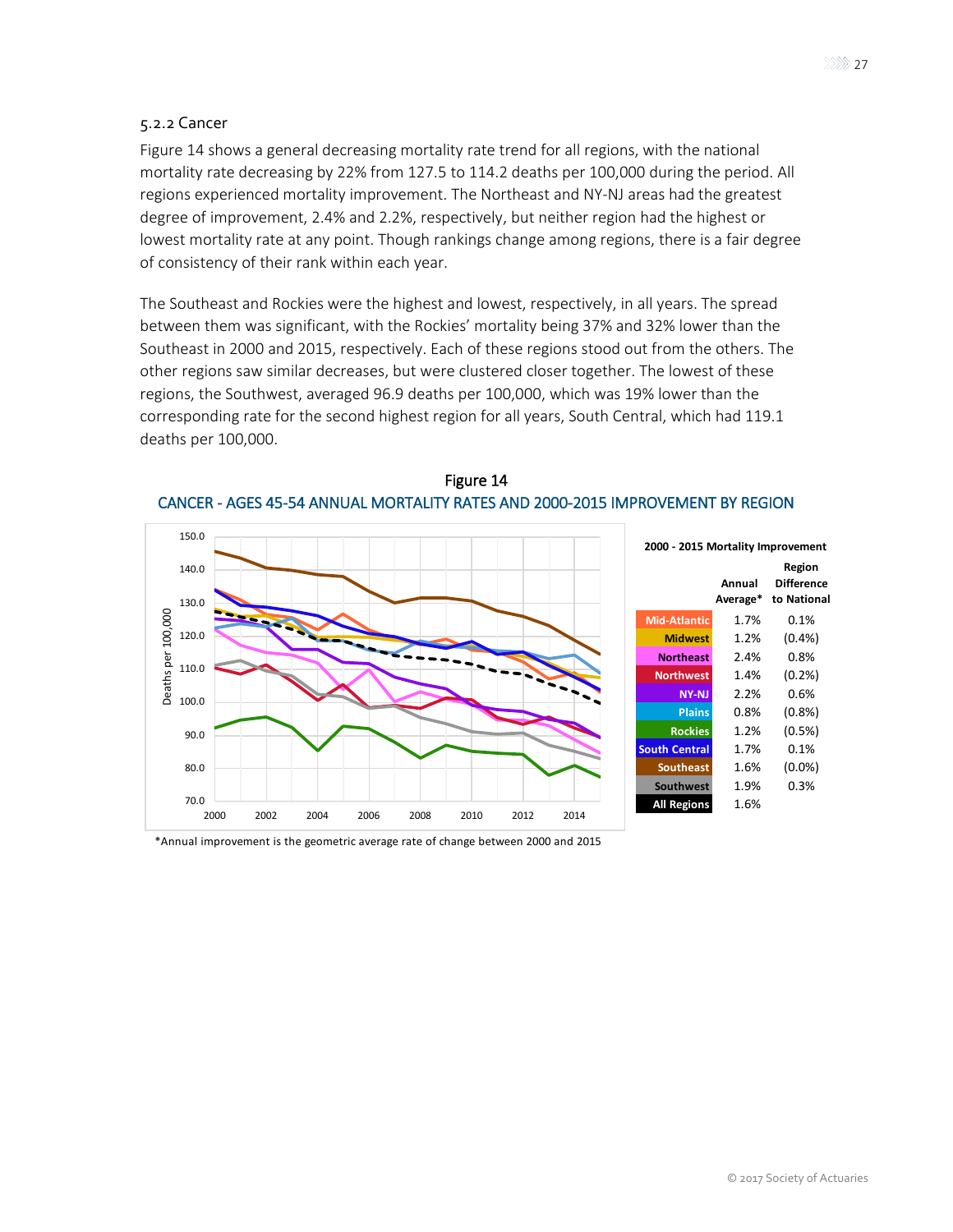#### <span id="page-27-0"></span>5.2.3 Heart

The mortality rate experience for this age group is relatively consistent in a moderate downward trend for most regions, but from different starting points by region. Figure 15 shows regional experience that clusters in four bands. Most regions stay close in rank to one another for all periods, except for the worst performer, Plains, with 0.3% annual improvement and the best, Northeast, with 2.4% annual improvement. Although results by region vary up and down starting in 2012, the All Regions experience levels off at that point.

The highest region in all years was the Southeast, with an average over all years of 107.6 deaths per 100,000, which was 78% higher than the corresponding unweighted average for the cluster of the three lowest regions, Northwest, Northeast and Rockies, which had 60.5 deaths per 100,000. The range between the highest and lowest regions was relatively consistent for all years. The Southeast in 2000 was 82% higher than the Northwest, and in 2015 the Southeast was 94% higher than the Northeast.



Figure 15 HEART - AGES 45-54 ANNUAL MORTALITY RATES AND 2000-2015 IMPROVEMENT BY REGION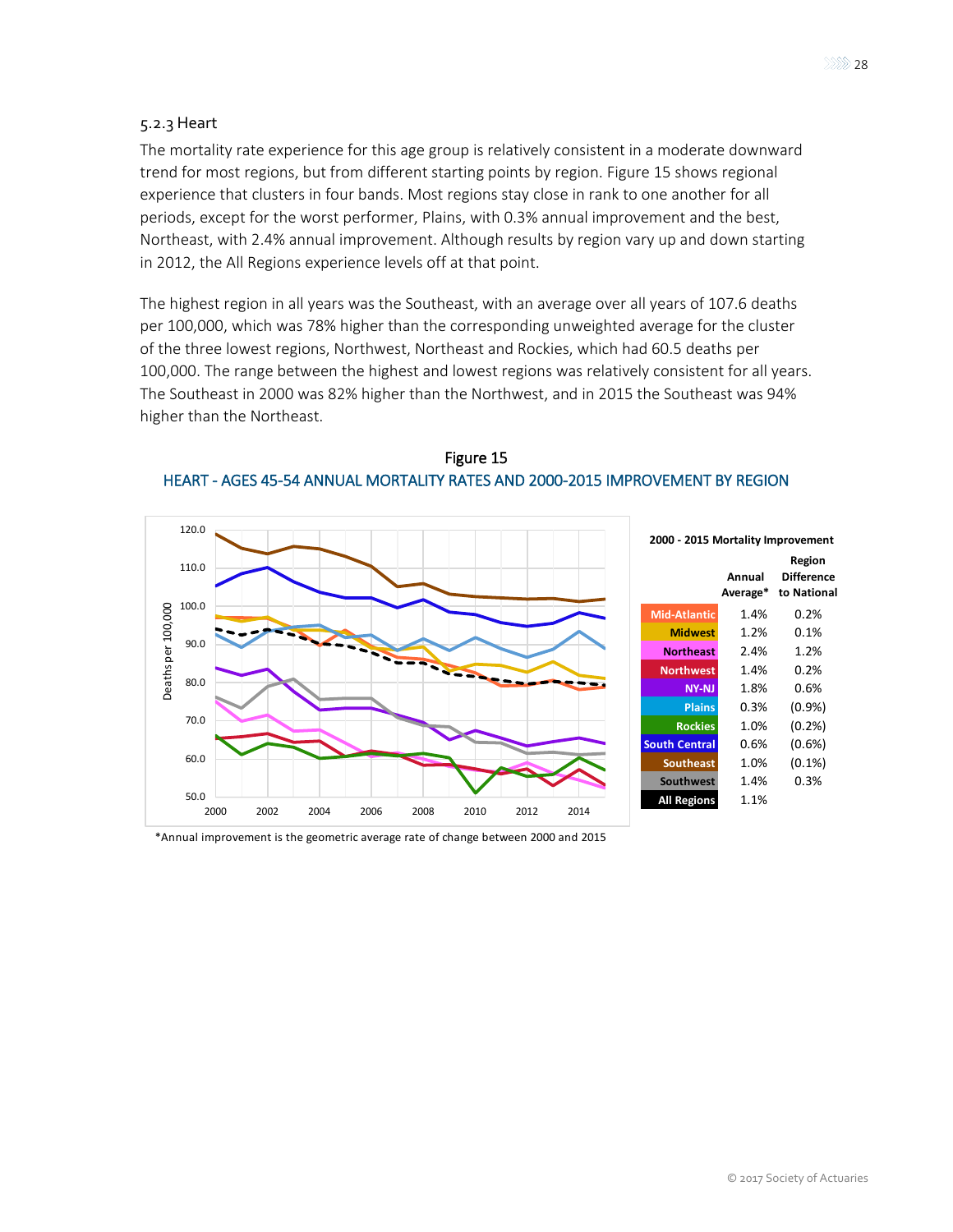### <span id="page-28-0"></span>5.2.4 Accidents

Figure 16 shows significantly rising mortality rates for all regions that generally follows an increasing pattern, until 2007-2008 with a dip in 2009-2010, followed by further increases varying in degree by region. This resulted in higher mortality rates for all regions and a national annual average mortality improvement rate of -2.9%. The mortality rates for this age group are notable for their significant upward trend of substantial magnitude, rising nationally 53% from 32.6 to 49.8 deaths per 100,000 during 2000-2015.

While the regional rank order was fairly consistent over time, the Northeast was a notable exception. It had the lowest mortality rate in 2000, 20.2 deaths per 100,000, but after two strong uptrends in 2004-2006 and 2010-2015, had the second highest rate, 53.7 deaths per 100,000, at the end of the period. The second rise was most notable, rising faster than any other region with a resulting worst 2000-2015, -6.7%, average annual mortality improvement rate.

The region with the highest mortality rate in all years was the Southeast. Its experience roughly paralleled the general national pattern, but at an average mortality rate for all years of 53.6 deaths per 100,000, it was 24% higher than the corresponding national rate of 43.2 deaths per 100,000. With the exception of 2000-2004 when the Northeast was the lowest, NY-NJ had the lowest rates in all other years. It had similar but choppier experience relative to the national trend, with an average 29.2 deaths per 100,000 for all years, which was 32% lower than the national average.



### Figure 16 ACCIDENTS - AGES 45-54 ANNUAL MORTALITY RATES AND 2000-2015 IMPROVEMENT BY REGION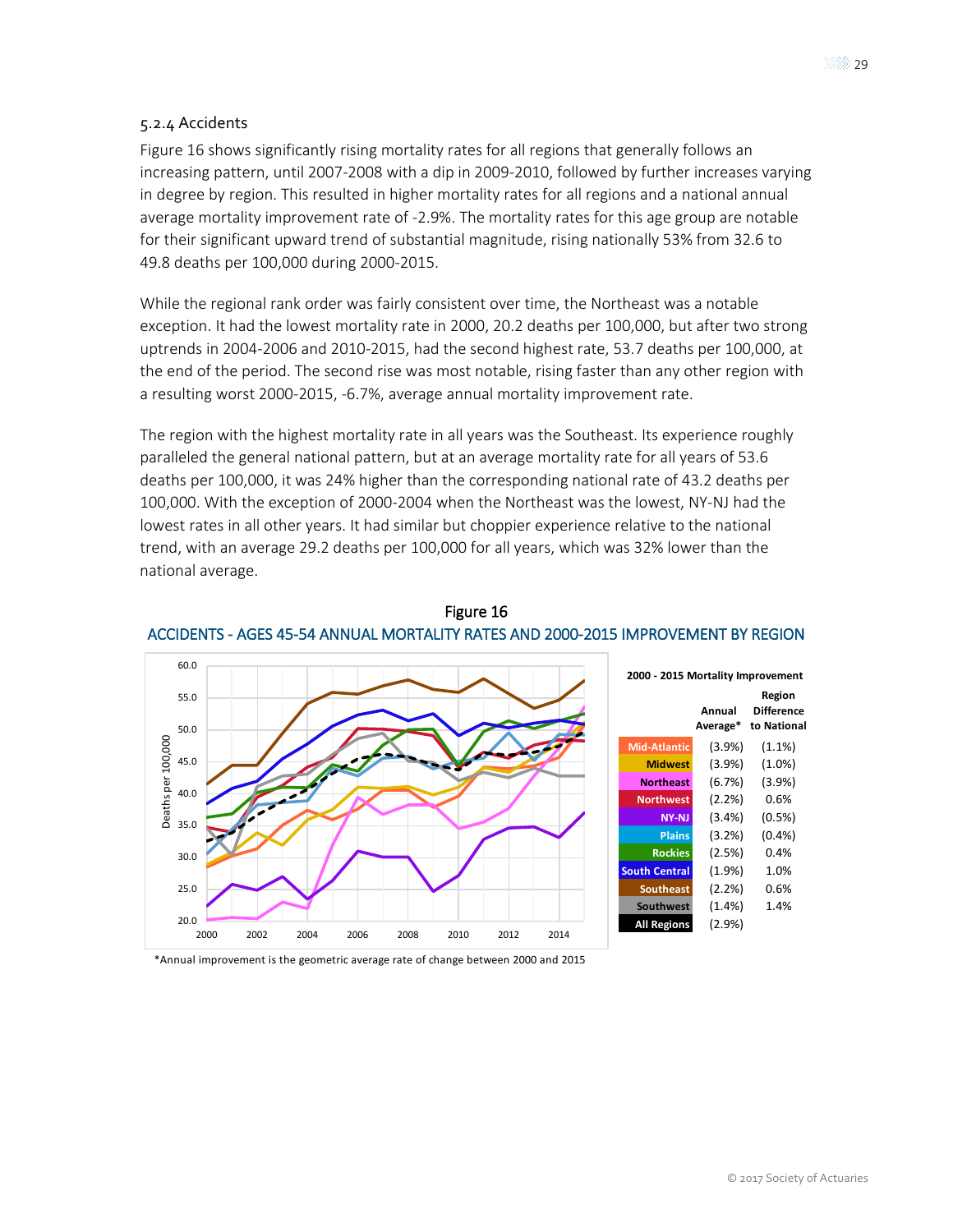#### <span id="page-29-0"></span>5.2.5 Liver

Figure 17 shows all regions but NY-NJ experiencing increased mortality rates over the full period. The national trend is relatively flat until after 2006, when it steadily increases through 2015. During the period 2006 to 2015, national mortality increased 15%, from 17.8 to 20.5 deaths per 100,000.

NY-NJ was the lowest region for all years after 2004. It was the only region whose mortality rate decreased, 8%, over the full period. Its average rate over all years was 33% lower than the comparable national average, 12.7 vs. 18.9 deaths per 100,000. Three other regions had less than a 10% increase in their mortality rates from 2000 to 2015. The Mid-Atlantic and Northeast mortality rates increased by 5% and 4%, respectively, and notched average rates 17% higher than NY-NJ. Although the Southwest also had only a small increase, 3%, during this time, its average level was in sharp contrast to the other two regions. The Southwest had one of the highest rates of mortality that was on average 84% higher than NY-NJ, 23.4 vs. 12.7 deaths per 100,000.

The highest region on average was South Central, which averaged 23.7 deaths per 100,000 in 2000-2015. But, because of varying regional experience, two other regions (Northwest and Southwest) also had the worst mortality rate ranking in at least one of the years. Notably during the period, three regions had significant mortality increases. This caused the Rockies and Northwest to tie for the highest 2015 mortality rate, with a 79% increase from 2000 when they both were in the middle of all regions. The Plains also had a large increase but, starting as the lowest region in 2000, they moved to the middle of the regions by 2015. Their uptrend corresponded to a -3.0 average annual rate of mortality improvement.



Figure 17 LIVER - AGES 45-54 ANNUAL MORTALITY RATES AND 2000-2015 IMPROVEMENT BY REGION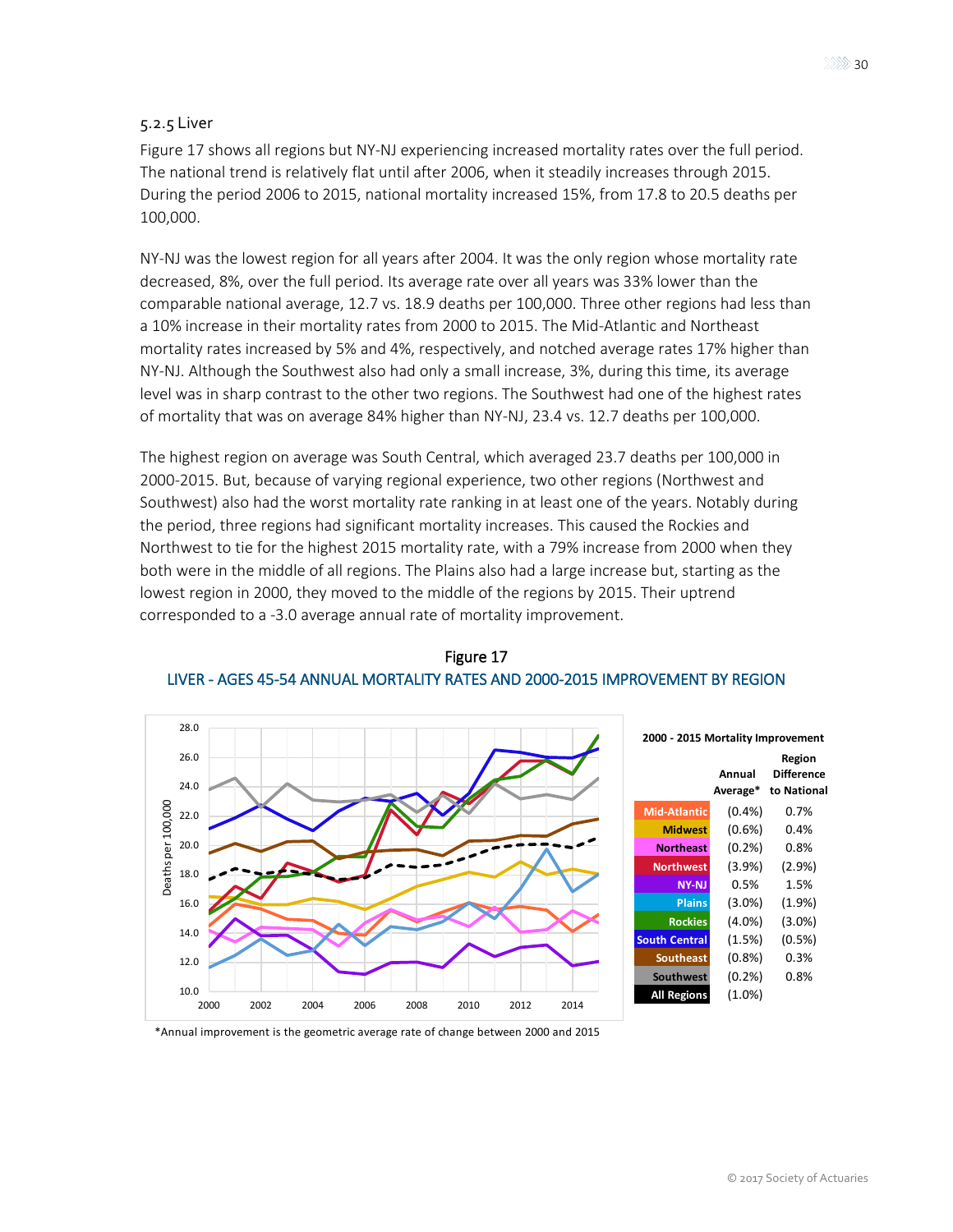### <span id="page-30-0"></span>5.2.6 Self-Harm

Figure 18 shows a national trend of a consistent rate of increasing mortality rates from 2000 to 2010. During that time, the national mortality rate increased 36% from 14.4 to 19.6 deaths per 100,000. During 2010 to 2015, the trend moderated to a 4% increase, ending at 20.3 deaths per 100,000. Regional performance was similar with every region recording large increases of mortality from 2000 to 2010, with a range of 27% (Mid-Atlantic and South Central) to 62% (NY-NJ). During 2010 to 2015, the range of mortality rate change was -9% (Southwest) to 19% (Northeast).

There was a distinct separation of mortality experience between the highest and lowest regions. The Rockies and, to a lesser degree, the Northwest were noticeably above the other regions. The Rockies had the highest mortality rate in all years but 2005, and had an average mortality rate for 2000-2015 that was 47% higher than the national average, 26.4 vs. 18.0 deaths per 100,000. Both the Rockies and Northwest had sustained increases in mortality from 2010 to 2015 of 14% and 12%, respectively.

NY-NJ had the lowest mortality rate in all years. While it also experienced a large mortality increase, 51%, from 2000 to 2015, its rate of increase matched the general trend enabling it, with the lowest regional rate in 2000 to remain the lowest in all years. Its average mortality rate for 2000 to 2015 was 38% below the national average. Although average experience over the full period placed the Southwest near the middle of all regions, it stood out as having the lowest increase, 16%, for the full period.



### Figure 18 SELF-HARM - AGES 45-54 ANNUAL MORTALITY RATES AND 2000-2015 IMPROVEMENT BY REGION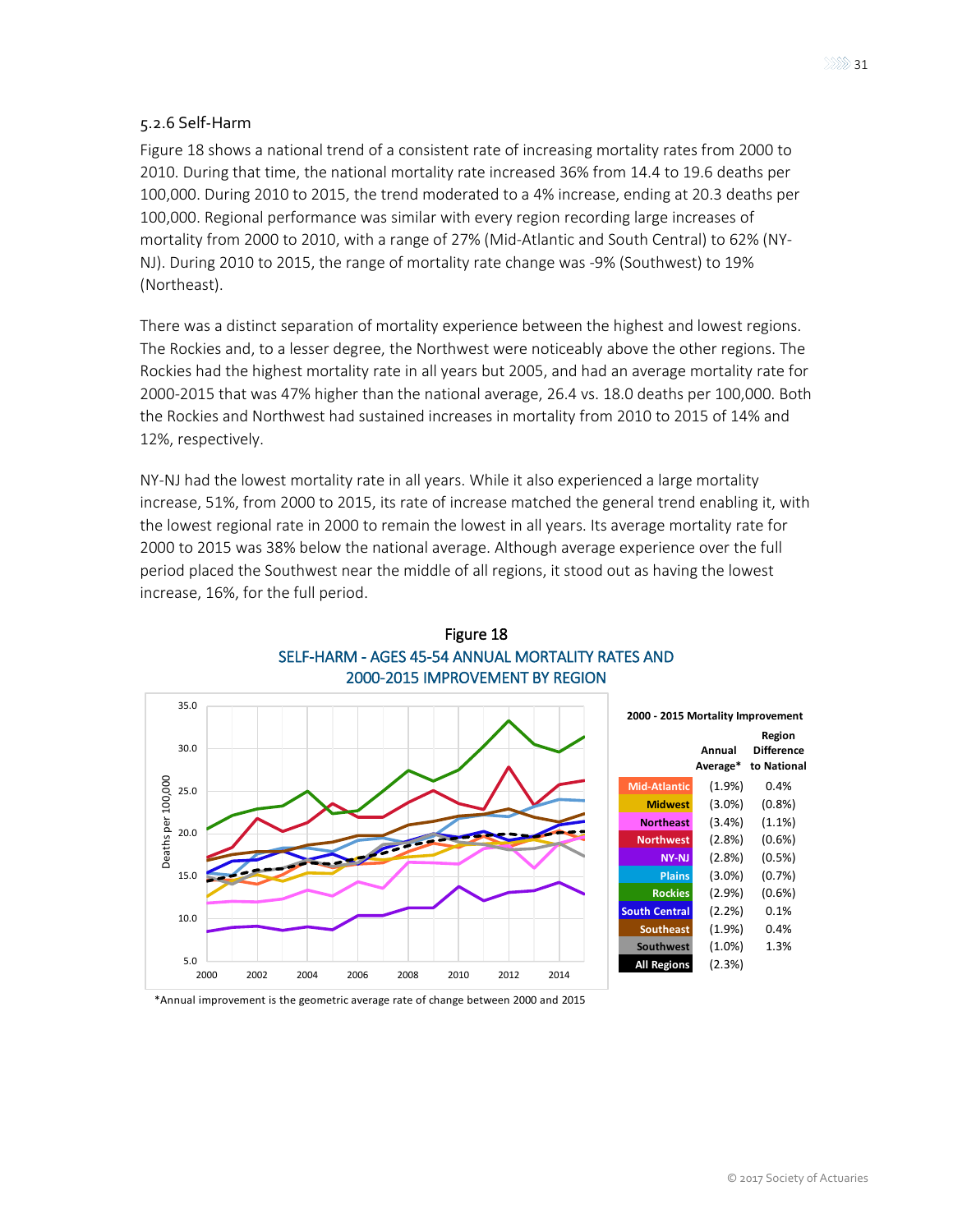#### <span id="page-31-1"></span><span id="page-31-0"></span>**5.3 Ages 65-74**

### 5.3.1 All Causes of Death

The mortality rate patterns shown in Figure 19 are unusual relative to other age groups and individual causes of death in that the patterns are very similar for all regions. The mortality patterns are largely driven by cancer and heart disease, which combined are 58% of the mortality causes for this age group. The average annual national rate of mortality improvement is 1.9%, with the highest improvement in NY-NJ, 2.4%, and lowest in the Plains, 1.4%. The relatively narrow range of regional mortality improvement causes the regions to generally retain their relative rank to one another throughout the entire period.

The South Central region has the highest mortality rate in all years. Averaged over all years, its mortality rate is 25% higher than the Southwest, which had the lowest average mortality rate of 1,743.5 deaths per 100,000. Because of the high rate of mortality improvement during the period, the average national mortality rate decreased by 25%, from 2,235.0 to 1,796.8 deaths per 100,000.

The regions' mortality rates clustered in two distinct groups, with five regions each above and below the national average. The lower group's average mortality, 1,795.3 deaths per 100,000, was 15% lower than the higher group's mortality, 2,103.5 deaths per 100,000.



### Figure 19 ALL CAUSES OF DEATH- AGES 65-74 ANNUAL MORTALITY RATES AND 2000-2015 IMPROVEMENT BY REGION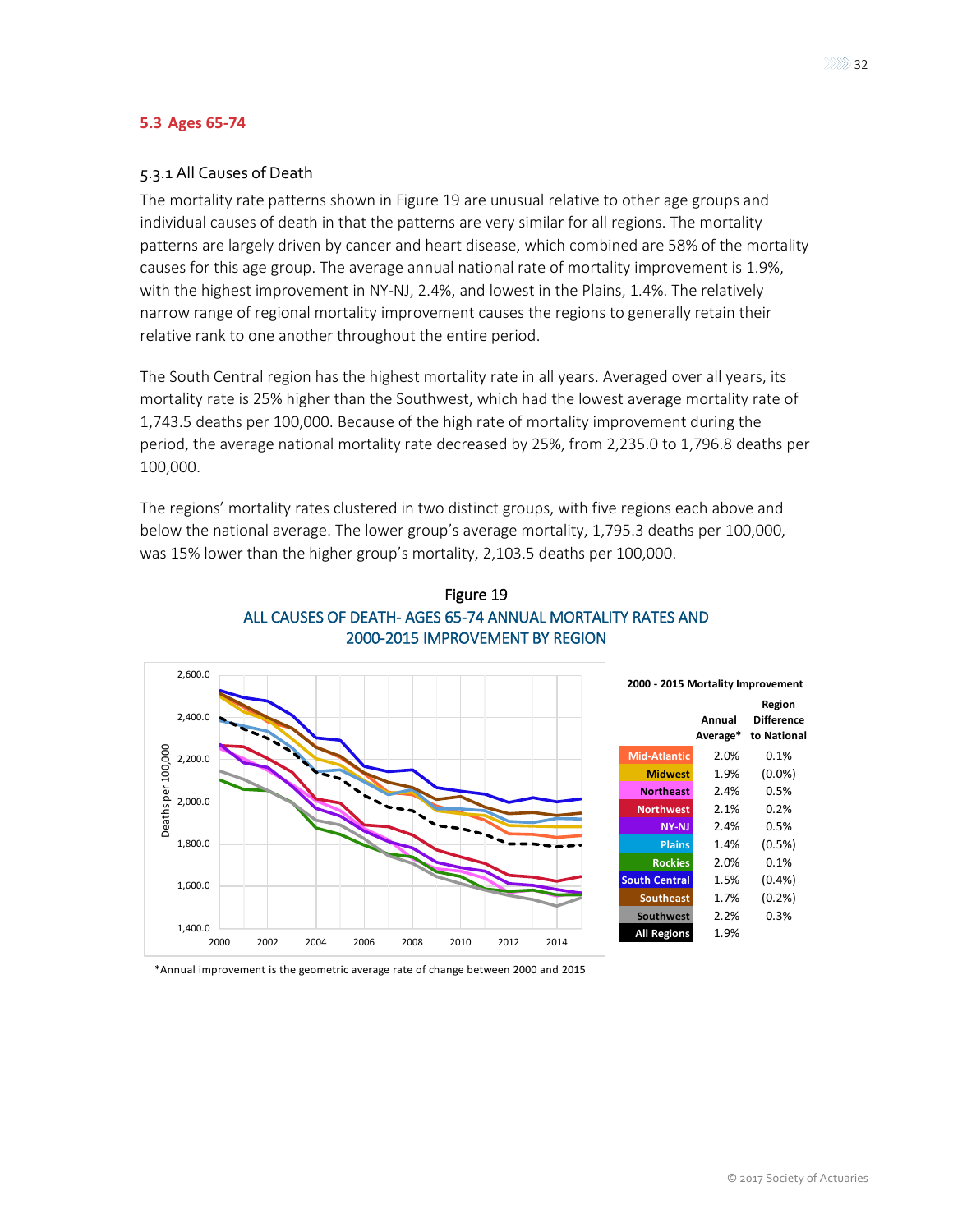#### <span id="page-32-0"></span>5.3.2 Cancer

Figure 20 shows a consistent downward mortality rate trend for all regions. While each of the regions experience periodic fluctuation from its trend, any deviations from the trend are brief. The combined results of all regions produced a national trend that was nearly a straight line, with 2.1% annual mortality improvement. Regional consistency of the overall trend resulted in a narrow range of regional mortality improvement. The highest level of mortality improvement was the Northeast, 2.5%, and the lowest was the Plains, 1.7%. Mid-Atlantic, Midwest, Plains, Southeast and South Central were in a fairly tight band at the high end of the range of mortality rates. The lowest region in this group, South Central, averaged 699.0 deaths per 100,000 over the full period, which was only 5% lower than the highest region, Midwest, with 735.6 deaths per 100,000.

The Rockies, region with lowest mortality rate in all years, and the Southwest, second lowest in all years, stood significantly apart from other regions. Their annual mortality improvement was close to the national annual improvement rate and, as a result, they maintained a significant gap below other regions through all years. The two regions' average rate across all years, 597.9 deaths per 100,000, was 13% less than the corresponding national rate of 690.0 deaths per 100,000, and 19% less than the average annual rate of the highest region, Midwest, which averaged 735.6 deaths per 100,000.



Figure 20 CANCER - AGES 65-74 ANNUAL MORTALITY RATES AND 2000-2015 IMPROVEMENT BY REGION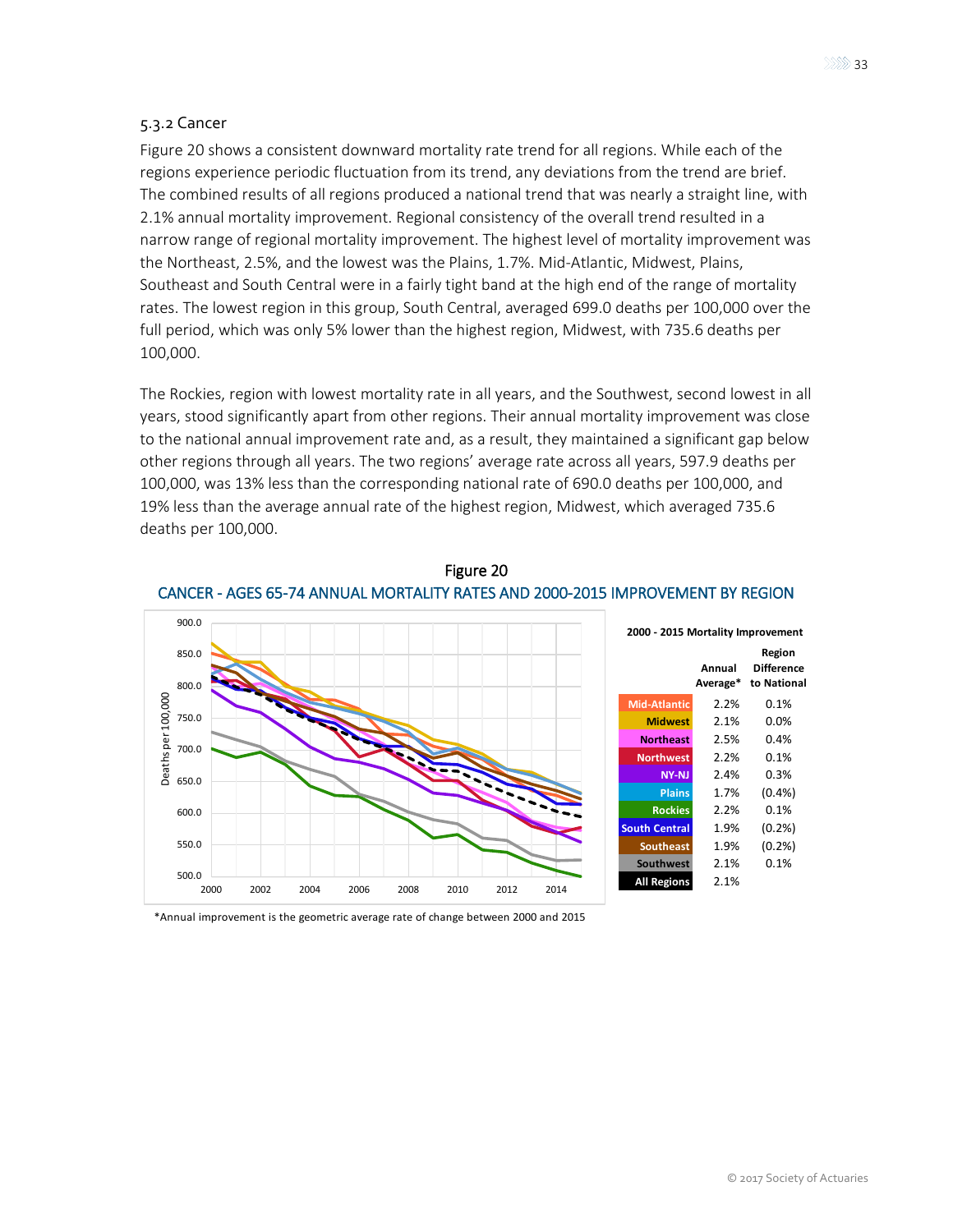### <span id="page-33-0"></span>5.3.3 Heart

Figure 21 shows regionally consistent patterns that follow a strong downtrend, which levels off for most regions starting in 2012. Although the improvement appears to be leveling off in 2012, the national 3.5% average annual mortality rate of improvement tied with stroke in this age group as the highest national average annual rate of improvement for all age groups, and their top five leading causes of death.

The range of experience and relative regional rank to one another was fairly consistent for all years. The highest region in all years was South Central, while the lowest in 2000 was the Rockies. Strong improvement by both the Northeast and Northwest allowed those regions to close the gap and be the two lowest regions in 2012-2015. Relative to South Central, the highest region in all years, averaging 530.1 deaths per 100,000, the lowest regions in 2000 (Rockies) and 2015 (Northwest) were 70% and 62% of the South Central, respectively, averaged across all years.



Figure 21 HEART - AGES 65-74 ANNUAL MORTALITY RATES AND 2000-2015 IMPROVEMENT BY REGION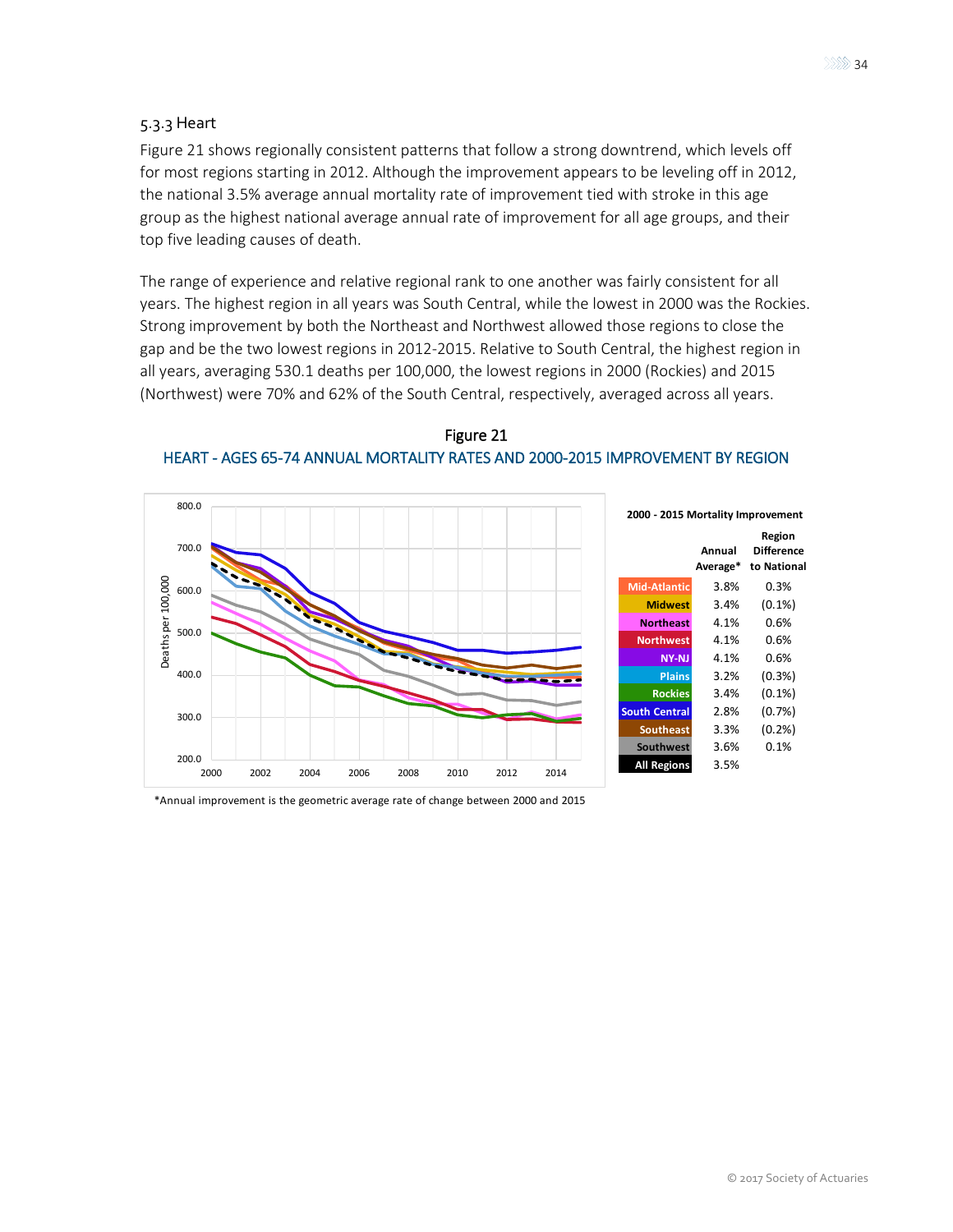### <span id="page-34-0"></span>5.3.4 Chronic Lower Respiratory Disease (CLRD)

Figure 22 shows that all regions had mortality improvement, but the strength of their overall downward trend differed by region. The six lowest regions in 2000 were fairly consistent in rank order throughout the period, and with the national mortality trend. The four regions with the highest mortality rates in 2000, Northwest, Rockies, Plains and South Central, saw varying degrees of improvement. Although it started with the highest mortality rate in 2000, the Northwest decreased from 196.8 to 136.2 deaths per 100,000 to record one of the strongest rates of improvement.

The highest ranking region changed every year from 2000-2004 as the highest mortality rates were fairly close to one another at that point. Starting in 2005, the Plains diverged from the general downward trend of all other regions with subsequent increases and decreases that resulted in the smallest regional annual mortality improvement rate of 0.3%.

The NY-NJ region had the lowest mortality rate in all years, and stood out as an outlier, with mortality averaged over all years, 103.1 deaths per 100,000, 18% lower than the next lowest region, Northeast, which had 125.7 deaths per 100,000. The NY-NJ region was substantially lower, 43%, than the highest region, Plains, which had 182.4 deaths per 100,000 averaged over all years.

There was a wide range between the regions with the lowest and highest mortality rates and that difference increased from 2000 to 2015. The highest region in 2000 (Northwest) was 58% higher than the lowest (NY-NJ) and, in 2015, the highest region (Plains) was 101% higher than NY-NJ.



Figure 22 CLRD - AGES 65-74 ANNUAL MORTALITY RATES AND 2000-2015 IMPROVEMENT BY REGION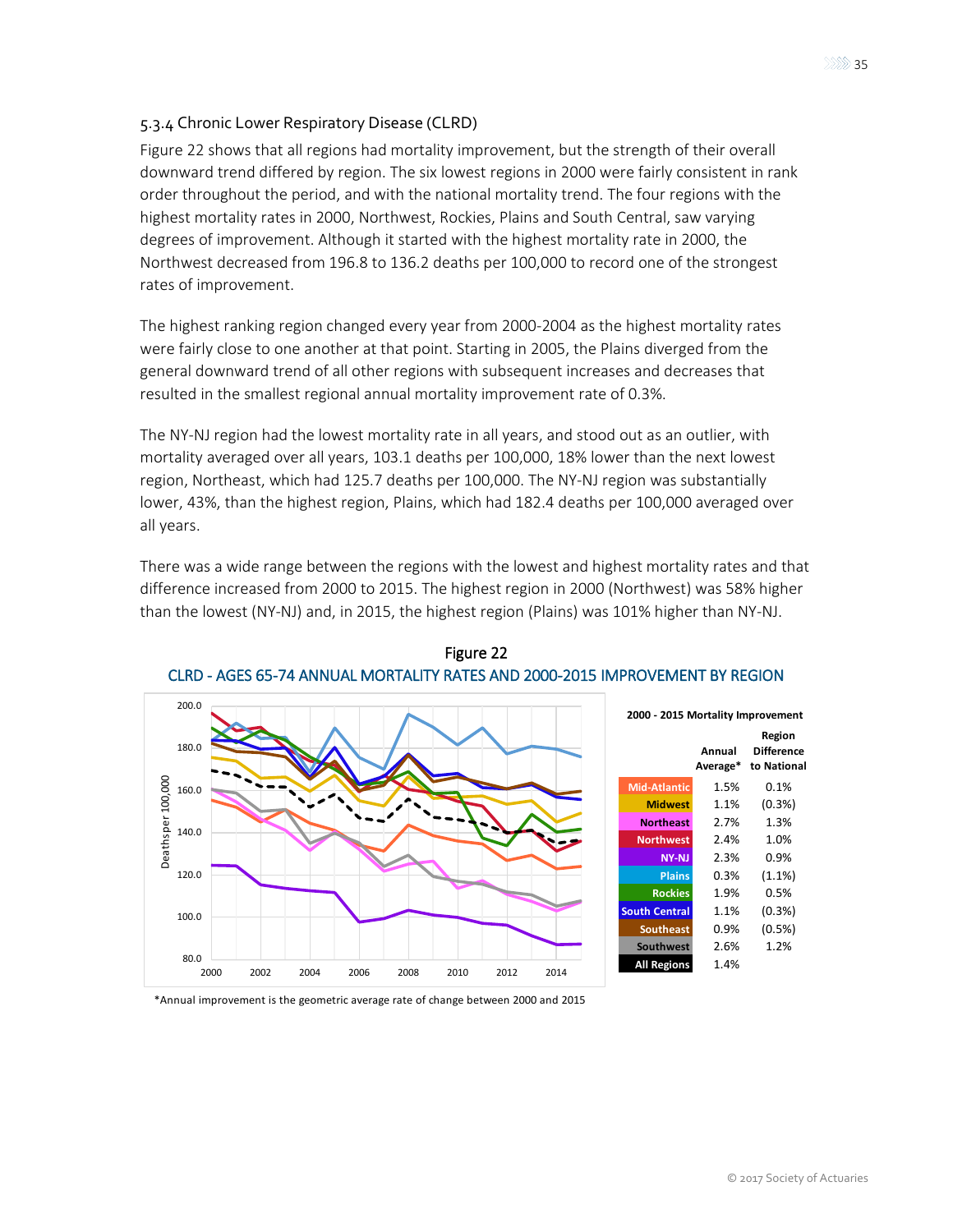### <span id="page-35-0"></span>5.3.5 Stroke

Figure 23 shows significant mortality improvement for all regions during the period, which produces a strong downtrend that begins to level off for all regions combined starting at about 2013. Generally, regions' rankings relative to one another are more consistent after 2005 than before that point. While not completely parallel, the tracks of the regions are fairly similar to one another in trend when viewed across all years.

Though regional rankings shift in the earlier years, the overall range of mortality rates grew moderately from 2000 to 2015. In 2000, the low region, NY-NJ with 99.2 deaths per 100,000, was 31% lower than the Southeast, which had 144.6 deaths per 100,000. In 2015, the low region, Northeast with 50.2 deaths per 100,000, was 46% lower than South Central, which had 92.3 deaths per 100,000. The expansion of the range was due to better mortality improvement, 4.6% for the Northeast (lowest ending rate), than South Central, which had the lowest rate of improvement, 2.6%.



Figure 23 STROKE - AGES 65 - 74 ANNUAL MORTALITY RATES AND 2000-2015 IMPROVEMENT BY REGION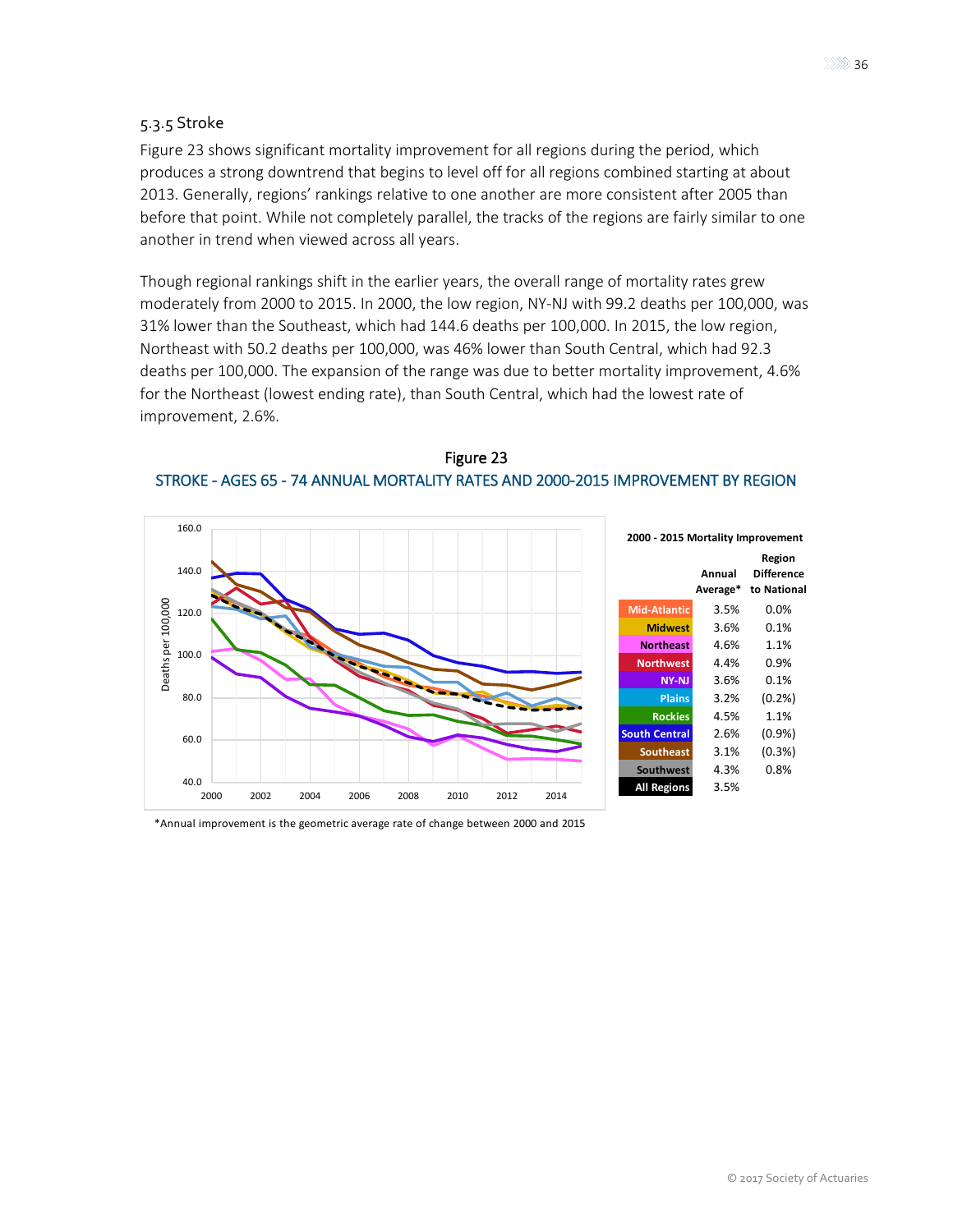### <span id="page-36-0"></span>5.3.6 Diabetes

Figure 24 shows mortality improvement for every region, with the rate of mortality improvement ranging from 0.5% (Plains) to 2.9% (NY-NJ). The national trend reflected consistent improvement until 2010. National mortality rates had a slight reversal in 2011, an increase of 7%, and then decreased 2% from that point to 2015.

The highest region in terms of mortality rates in all years, South Central, also had a downward trend until 2010. With a subsequent rise and then fall, it ended 2015 near its 2010 level. Its average for 2000 to 2015, 93.3 deaths per 100,000, was 21% higher than the national average of 77.3 deaths per 100,000. While it had the highest mortality, South Central also had the second best average annual mortality improvement rate of 2.5%. Notably, its mortality rate was 18% higher than the next highest region, Mid-Atlantic, in 2000. But by 2015, it was only 3% higher than the next highest region, Northwest.

The Northeast was the lowest region in all years. Like the other regions, it also had a general improvement trend until 2010, which was mostly flat after that point except for a brief uptick of the mortality rate in 2011. Its average mortality rate over the full period, 59.6 deaths per 100,000, was 23% below the national average of 77.3 deaths per 100,000.

The NY-NJ region had the highest average annual mortality improvement, 2.9%, from 2000 to 2015. Although it was the fifth lowest region in 2000, its strong improvement trend placed it in a near tie with the Northeast as the lowest region in 2015, 54.4 (NY-NJ) vs. 52.7 (Northeast) deaths per 100,000. And, whereas all other regions were flat to increasing from 2011 to 2015, a range of -3% to 9% change, the NY-NJ mortality rate decreased 16% during that time.





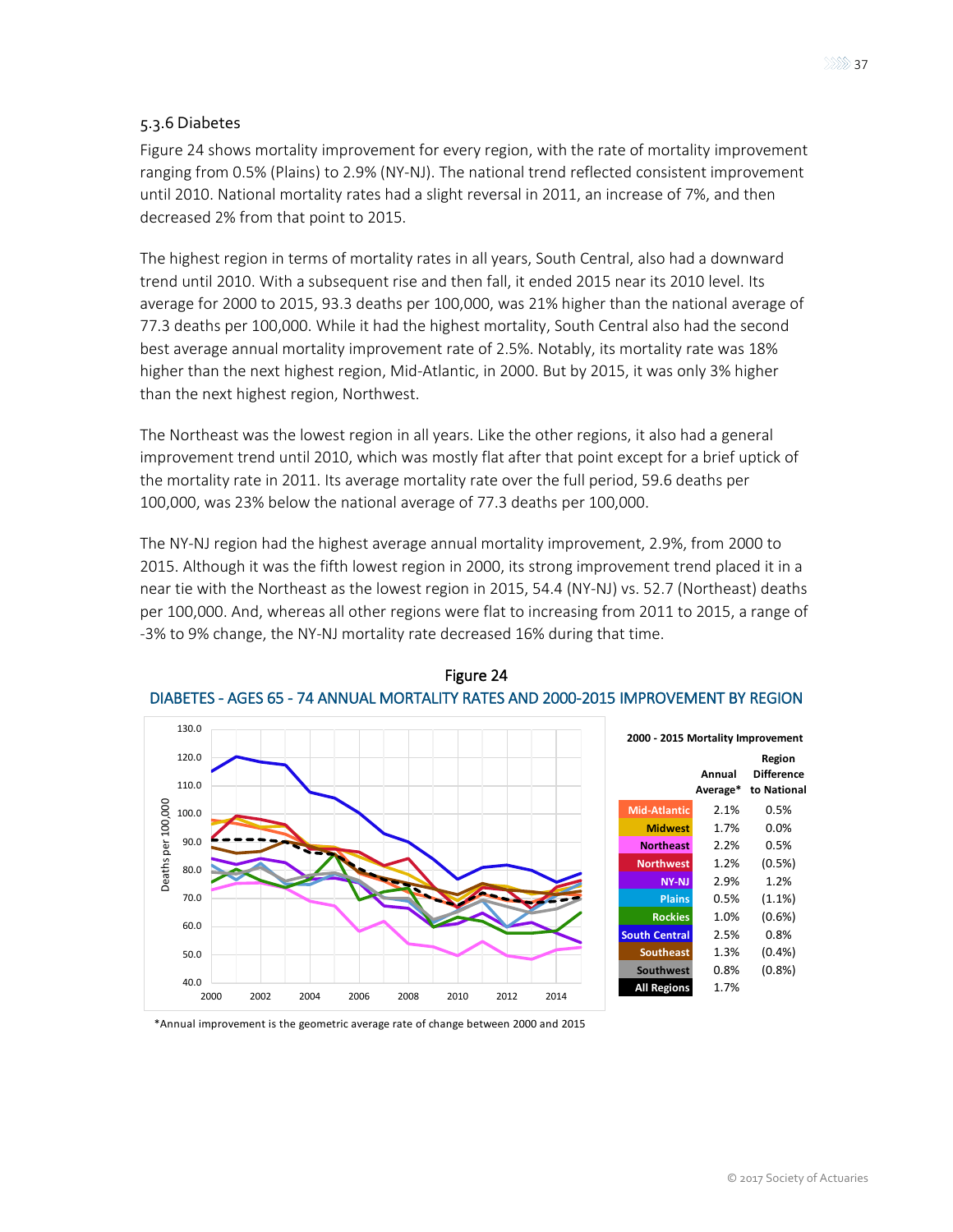### <span id="page-37-0"></span>Section 6: Variation by Urban-Rural Region

Metropolitan patterns of mortality are analyzed for age groups 15-24, 45-54 and 65-74, all causes of death (total mortality) and all years 2000-2015 combined. The "2013 NCHS Urban-Rural Classification Scheme for Counties" is used for this purpose<sup>iii</sup>. The scheme, per this cited reference, was developed by the National Center for Health Statistics for use in studying associations between urbanization level of residence and health, and for monitoring the health of urban and rural residents. The scheme assigns each county into one of six metro or non-metro areas. The areas correlate to, but are not directly determined by, population density. The metro (urban) and non-metro (rural) classifications vary in median population density, going from Large Central Metro with the highest density, 2037 people per square mile, to Noncore with the lowest density, 18 people per square mile. Metro and Non-metro areas are referred to as urban and rural regions, respectively, in this report.

Mortality varies by urban-rural region. Table 8 shows summary information by age group of total mortality by these regional classifications. With the exception of small metro for ages 15-24, large fringe metro has the lowest urban-rural mortality rate on a national basis. Further, except for ages 15-24, the mortality rate successively increases for large central metro, medium metro, small metro, micropolitan and noncore.

| <b>Ages</b> | Large<br>Central<br><b>Metro</b> | Large<br>Fringe<br><b>Metro</b> | <b>Medium</b><br><b>Metro</b> | Small<br><b>Metro</b> | Micropolitan <sup>1</sup><br>(non-metro) | <b>NonCore</b><br>$(non-$<br>metro) | <b>Total</b> |
|-------------|----------------------------------|---------------------------------|-------------------------------|-----------------------|------------------------------------------|-------------------------------------|--------------|
| 15-24 years | 71.7                             | 69.6                            | 72.3                          | 68.6                  | 82.6                                     | 109.1                               | 74.1         |
| 45-54 years | 423.5                            | 346.7                           | 431.9                         | 452.8                 | 477.6                                    | 509.7                               | 418.3        |
| 65-74 years | 1,938.8                          | 1,859.7                         | 1,985.4                       | 2,068.9               | 2,202.6                                  | 2,224.4                             | 1,994.1      |

Table 8 2000-2015 MORTALITY RATES BY URBAN-RURAL REGION (DEATHS PER 100,000)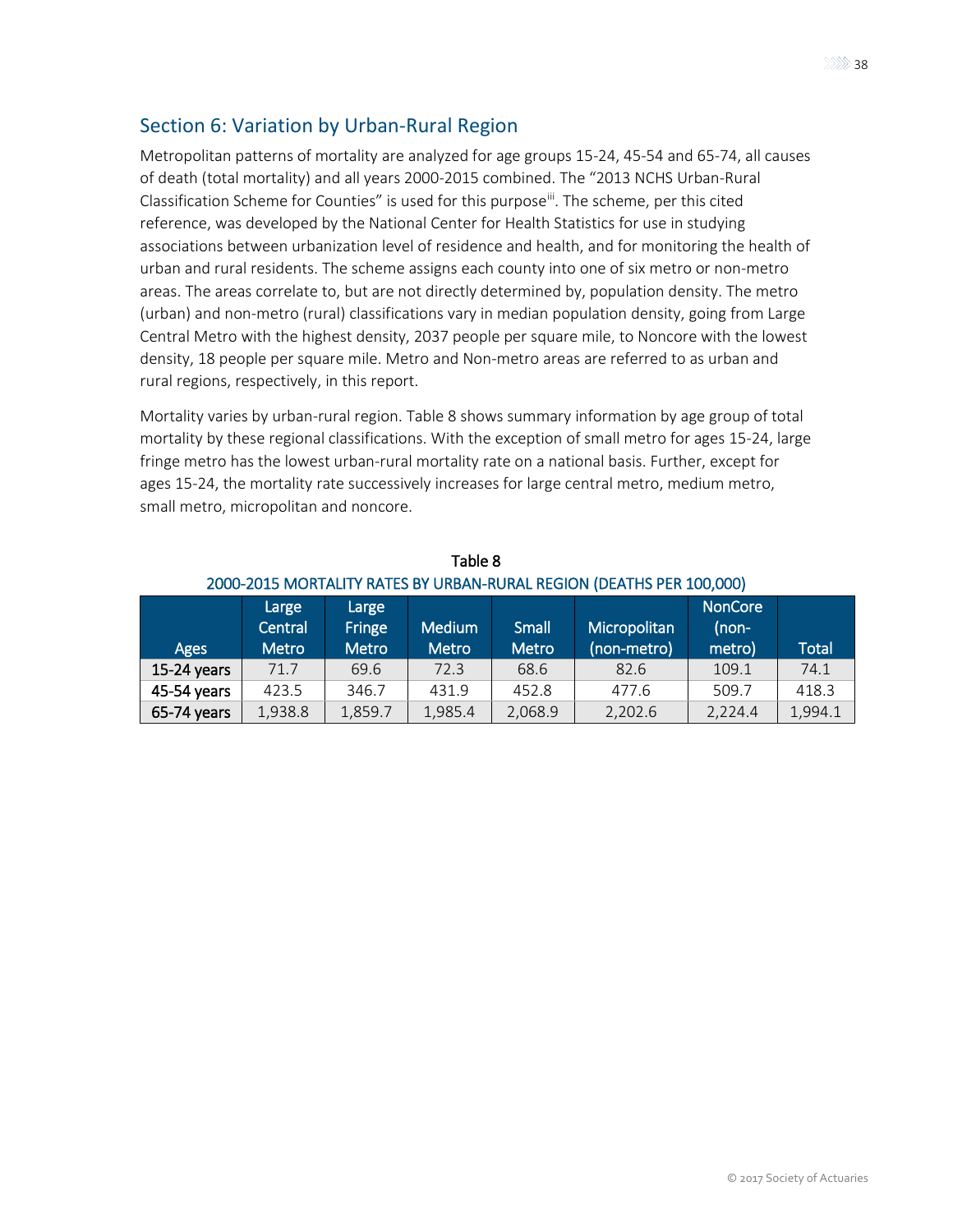Figure 25 shows the combined 2000-2015 metro area relationships for age group total mortality in relation to large fringe metro, which generally has the lowest urban-rural mortality. Generally, the excess of the mortality rate of each of these areas over the large fringe metro rate, as a percentage of the large fringe metro rate, decreases from ages 45-54 to 65-74. Ages 15-24 have the highest age group noncore mortality rate relative to large fringe metro, but has lower percentages than the other age groups for the other urban-rural areas compared to large fringe metro.



Figure 25 2000-2015 URBAN-RURAL MORTALITY RATE COMPARISON TO LARGE FRINGE METRO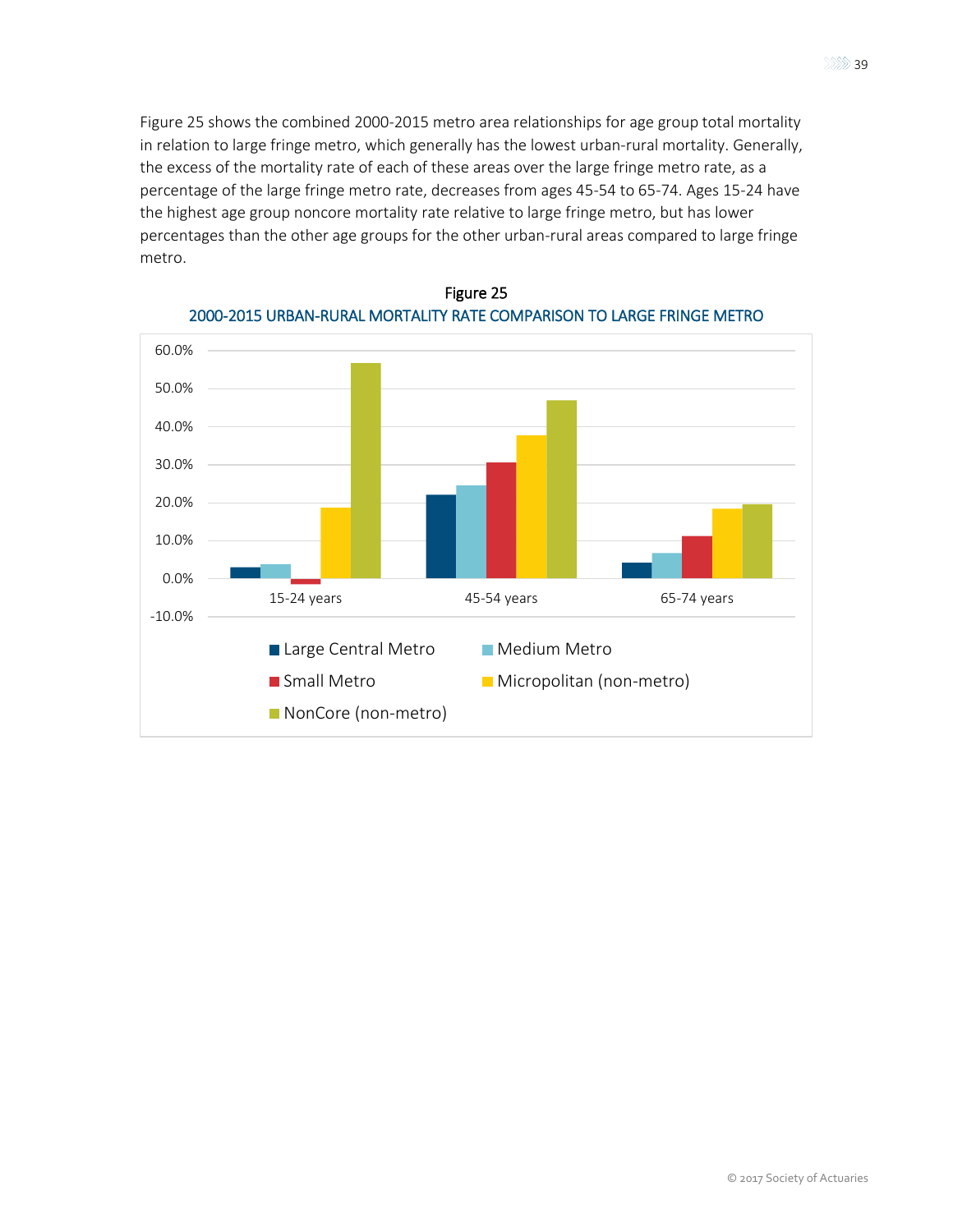Table 9 shows the 2000-2015 urban-rural mix by HHS region for ages 15-24, 45-54 and 65-74 combined. NY-NJ had the highest combined large central and large fringe metro mix of 80.7%, while the Plains was the lowest, 28.7%. The Plains had the highest combined micropolitan and noncore mix, 33.9%, and the Southwest had the lowest, 3.8%.

|                    | Large<br>Central | Large<br>Fringe | <b>Medium</b> | Small        | Micropolitan | <b>Noncore</b><br>$(non-)$ |
|--------------------|------------------|-----------------|---------------|--------------|--------------|----------------------------|
| Region             | <b>Metro</b>     | <b>Metro</b>    | <b>Metro</b>  | <b>Metro</b> | (non-metro)  | metro)                     |
| Mid-Atlantic       | 17.4%            | 42.5%           | 17.1%         | 10.8%        | 6.1%         | 6.0%                       |
| Midwest            | 27.2%            | 25.6%           | 15.5%         | 11.8%        | 12.9%        | 7.1%                       |
| <b>Northeast</b>   | 15.4%            | 35.1%           | 30.9%         | 6.0%         | 7.9%         | 4.7%                       |
| <b>Northwest</b>   | 19.8%            | 22.8%           | 23.6%         | 16.0%        | 13.0%        | 4.8%                       |
| NY-NJ              | 40.7%            | 40.0%           | 9.6%          | 4.3%         | 3.9%         | 1.6%                       |
| Plains             | 7.0%             | 21.7%           | 22.7%         | 14.7%        | 15.8%        | 18.1%                      |
| <b>Rockies</b>     | 13.8%            | 17.6%           | 24.1%         | 17.0%        | 14.0%        | 13.4%                      |
| South Central      | 31.9%            | 14.9%           | 24.0%         | 9.8%         | 11.1%        | 8.4%                       |
| Southeast          | 19.7%            | 21.2%           | 28.8%         | 10.7%        | 11.0%        | 8.6%                       |
| Southwest          | 60.9%            | 10.9%           | 19.5%         | 4.9%         | 2.9%         | 0.9%                       |
| <b>All Regions</b> | 29.4%            | 24.1%           | 21.1%         | 9.7%         | 9.2%         | 6.5%                       |

Table 9 2000-2015 US URBAN-RURAL POPULATION MIX

Because mortality varies by urban-rural region and the HHS regions have different urban-rural mixes, the potential of a region's urban-rural mix arises as being an explanatory variable of differing HHS regional mortality. Additional regional detail for these age groups is shown in Appendix D (Combined 2000-2015 Urban-Rural Mortality Rates) and Appendix E (Combined 2000-2015 Regional Urban-Rural Population Mix).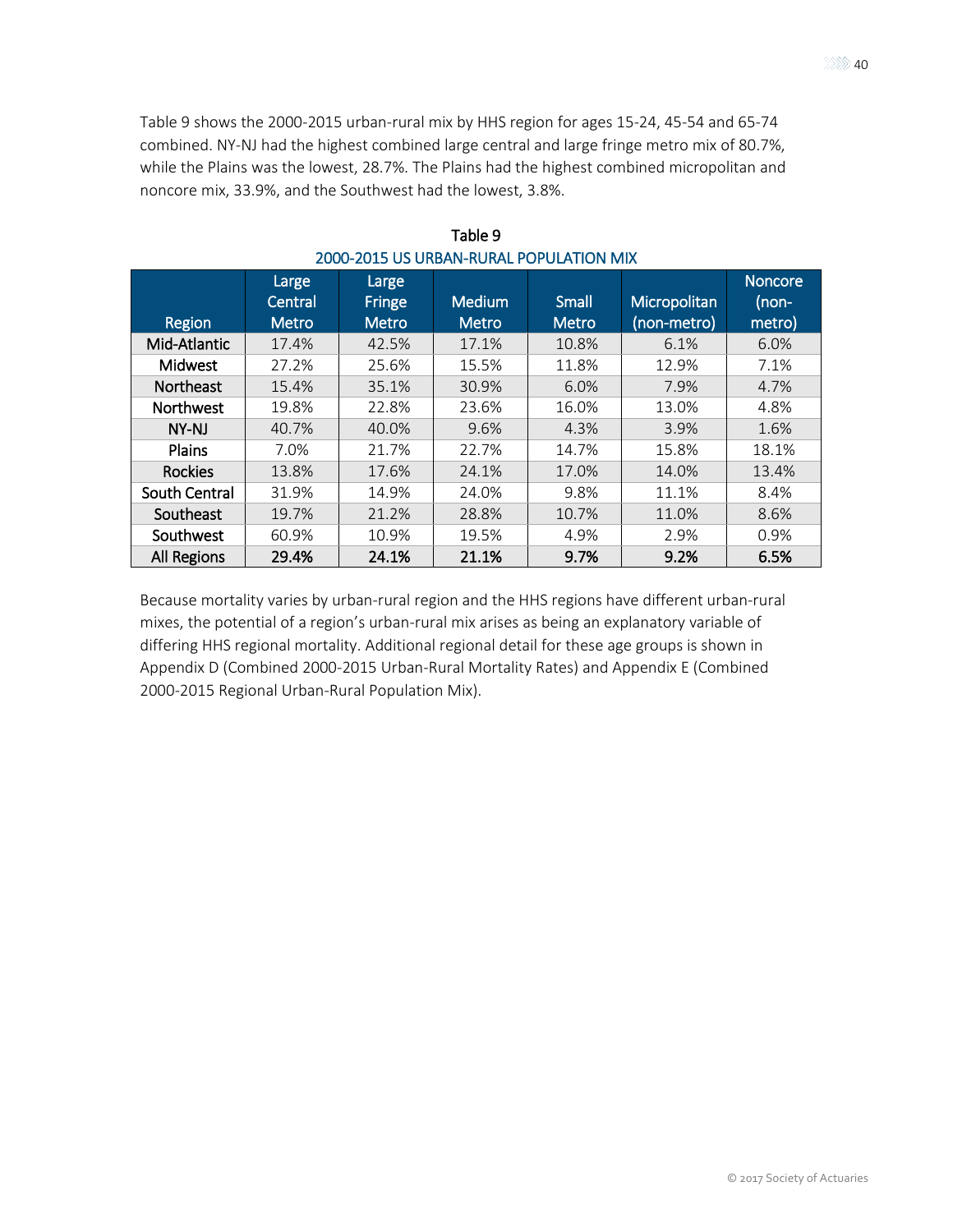## <span id="page-40-0"></span>Section 7: Reliance and Limitations

Data to calculate mortality rates are drawn from the Centers for Disease Control and Prevention (CDC) Wide-ranging Online Data for Epidemiologic Research (WONDER) database. There are some very limited instances where the mortality rates understate the actual mortality. This is because death counts of less than ten for regional data are suppressed by WONDER. This report converts suppressed data to zero deaths. This imprecision is immaterial to this research because very small differences of reported to actual mortality do not significantly affect the mortality rate comparisons across regions or time.

Data provided through WONDER is subject to restricted use for health statistical reporting and analysis. This research confines itself to those parameters. While the data may be useful for application in specific purposes, no assessment has been made concerning the applicability of this experience to such other purposes.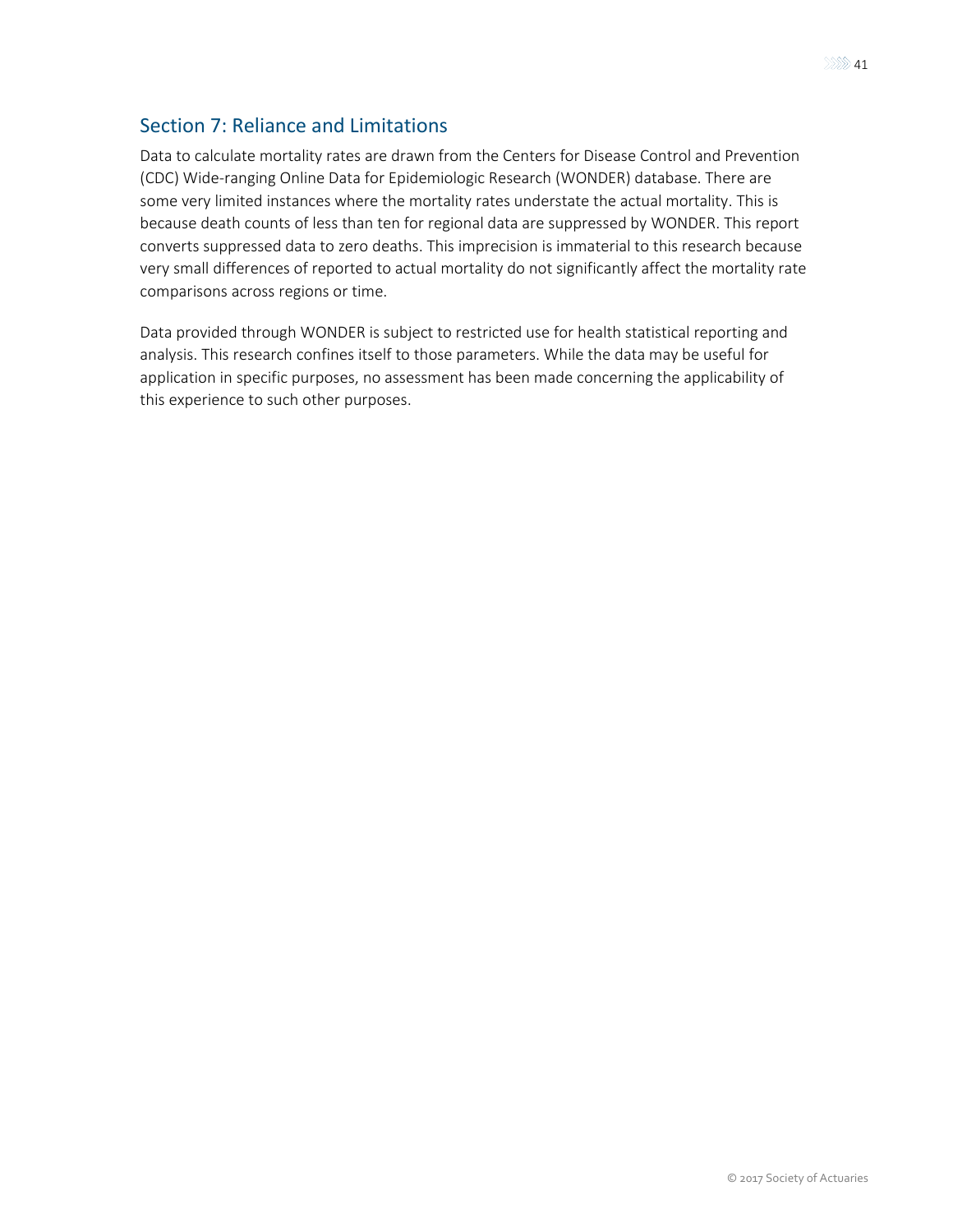### <span id="page-41-0"></span>Endnotes

 $\overline{a}$ 

<span id="page-41-1"></span><sup>i</sup> CDC Wonder Underlying Cause of Death 1999-2015, <https://wonder.cdc.gov/wonder/help/ucd.html#Top15>

<span id="page-41-2"></span>ii Because multiple pairs of regions are compared to one another a statistical adjustment is used to identify with 95% probability whether any pair of regions have statistically significant mortality differences. A Bonferroni adjustment is used where each individual region's confidence interval is derived at one minus the target Type I error percentage (5% for a 95% confidence interval) divided by the total number of regional pairs. Thus each regional confidence interval is calculated at 99.89%. Regional mortality rate confidence interval bands are calculated per the methods described in "Kochanek KD, Murphy SL, Xu JQ, Tejada-Vera B. Deaths: Final data for 2014. National vital statistics reports; vol 65 no 4. Hyattsville, MD: National Center for Health Statistics. 2016." [https://www.cdc.gov/nchs/data/nvsr/nvsr65/nvsr65\\_04.pdf](https://www.cdc.gov/nchs/data/nvsr/nvsr65/nvsr65_04.pdf)

<span id="page-41-3"></span>iii Ingram DD, Franco SJ. 2013 NCHS urban–rural classification scheme for counties. National Center for Health Statistics. Vital Health Stat 2(166). 2014. [https://www.cdc.gov/nchs/data/series/sr\\_02/sr02\\_166.pdf](https://www.cdc.gov/nchs/data/series/sr_02/sr02_166.pdf)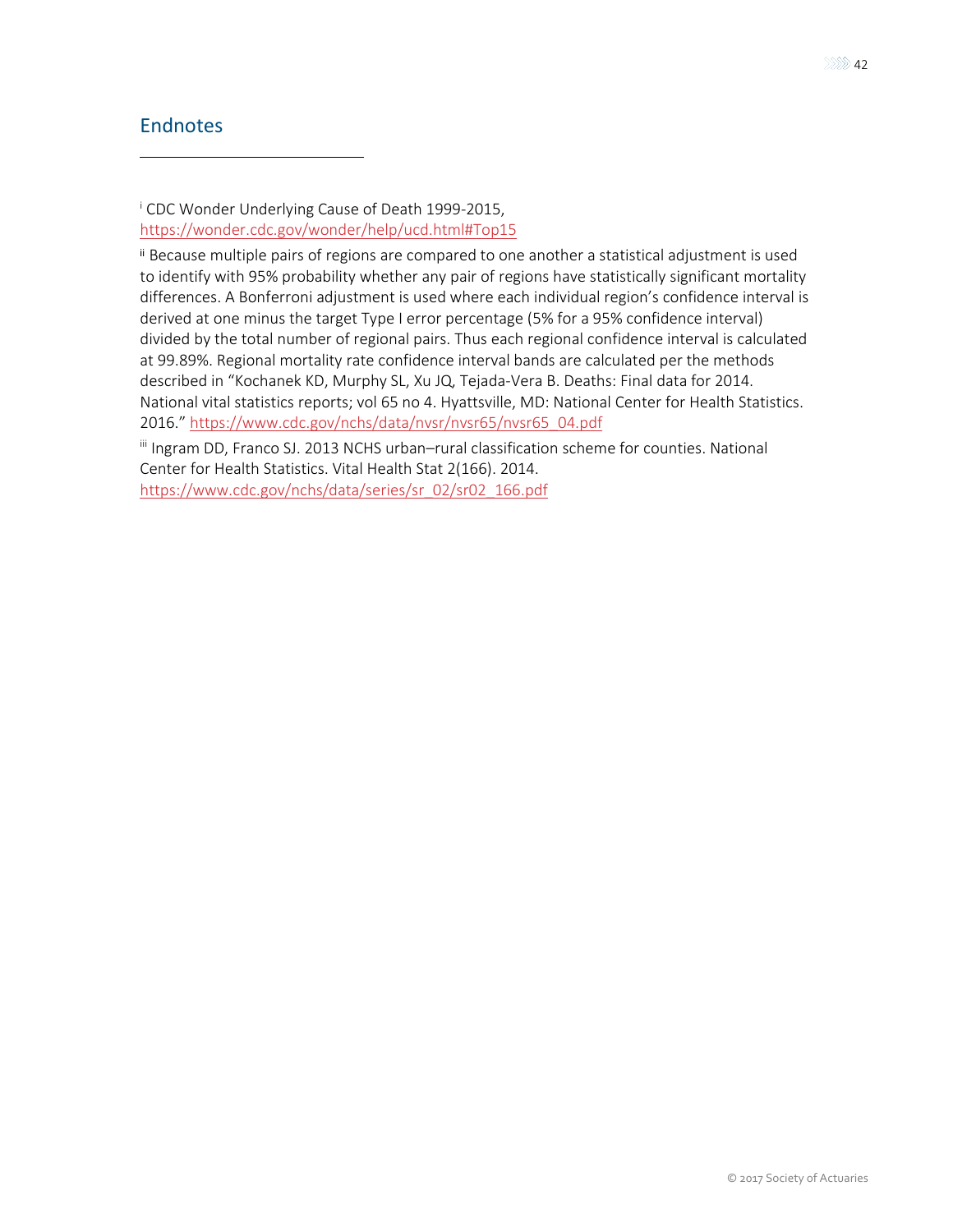<span id="page-42-0"></span>

| Age Group: 15-24 Years  |                    | Deaths per 100,000 |      |      |      |      |      |      |      |      |      |      |      |      |      |      |      |                                                   |                         |      |
|-------------------------|--------------------|--------------------|------|------|------|------|------|------|------|------|------|------|------|------|------|------|------|---------------------------------------------------|-------------------------|------|
| <b>Cause of Death</b>   | Region             | 2000               | 2001 | 2002 | 2003 | 2004 | 2005 | 2006 | 2007 | 2008 | 2009 | 2010 | 2011 | 2012 | 2013 | 2014 | 2015 | Trend                                             | <b>Avg All</b><br>Years | Rank |
| <b>All Causes</b>       | Mid-Atlantic       | 82.1               | 83.2 | 88.3 | 89.8 | 83.0 | 84.8 | 83.8 | 79.8 | 78.6 | 68.8 | 69.6 | 72.5 | 71.3 | 67.0 | 66.4 | 72.7 |                                                   | 77.4                    | 8.0  |
|                         | Midwest            | 76.0               | 76.6 | 76.5 | 76.6 | 73.4 | 73.6 | 71.5 | 74.1 | 67.8 | 65.3 | 67.7 | 68.4 | 68.8 | 65.6 | 67.2 | 71.8 |                                                   | 71.3                    | 5.0  |
|                         | Northeast          | 57.1               | 59.4 | 58.8 | 60.6 | 61.0 | 61.0 | 59.4 | 57.6 | 53.1 | 52.1 | 52.1 | 52.0 | 48.2 | 51.8 | 49.9 | 54.8 |                                                   | 55.5                    | 1.0  |
|                         | Northwest          | 72.9               | 71.5 | 69.5 | 71.5 | 74.0 | 70.5 | 74.4 | 68.5 | 67.2 | 63.8 | 61.6 | 61.4 | 62.1 | 61.7 | 64.3 | 63.9 |                                                   | 67.3                    | 4.0  |
|                         | NY-NJ              | 61.0               | 66.5 | 62.1 | 62.3 | 60.1 | 61.9 | 61.2 | 55.4 | 52.8 | 53.6 | 54.5 | 55.8 | 53.6 | 52.1 | 51.1 | 52.8 |                                                   | 57.2                    | 2.0  |
|                         | Plains             | 86.7               | 83.8 | 84.6 | 77.6 | 77.7 | 82.1 | 83.9 | 77.7 | 78.9 | 72.6 | 73.6 | 72.2 | 71.5 | 67.7 | 68.1 | 75.0 |                                                   | 77.1                    | 7.0  |
|                         | Rockies            | 74.5               | 73.3 | 77.9 | 80.7 | 74.5 | 81.6 | 81.1 | 76.7 | 74.0 | 77.3 | 71.2 | 72.4 | 68.4 | 70.7 | 68.7 | 73.3 | $\overline{\mathcal{M}}\mathcal{M}_{\mathcal{M}}$ | 74.7                    | 6.0  |
|                         | South Central      | 94.6               | 89.6 | 94.1 | 92.8 | 91.1 | 92.5 | 91.9 | 91.3 | 89.7 | 84.2 | 78.6 | 77.1 | 76.9 | 74.1 | 74.5 | 76.3 |                                                   | 85.3                    | 9.0  |
|                         | Southeast          | 97.5               | 95.3 | 94.8 | 94.5 | 97.1 | 95.7 | 99.9 | 97.7 | 90.3 | 82.6 | 76.9 | 75.0 | 73.6 | 71.2 | 75.3 | 80.4 |                                                   | 87.0                    | 10.0 |
|                         | Southwest          | 68.3               | 73.5 | 73.7 | 75.8 | 74.3 | 76.6 | 79.2 | 73.0 | 65.3 | 61.5 | 58.1 | 58.5 | 55.5 | 56.7 | 54.9 | 58.9 |                                                   | 66.2                    | 3.0  |
| <b>All Causes Total</b> | <b>All Regions</b> | 79.9               | 80.2 | 80.9 | 81.1 | 79.7 | 80.7 | 81.4 | 78.8 | 74.2 | 69.8 | 67.7 | 67.7 | 66.4 | 64.8 | 65.5 | 69.5 |                                                   | 74.1                    |      |
| Accidents               | Mid-Atlantic       | 35.4               | 35.4 | 38.3 | 37.8 | 36.4 | 36.1 | 36.3 | 36.2 | 33.9 | 27.0 | 27.2 | 29.2 | 27.2 | 26.4 | 27.5 | 27.8 |                                                   | 32.3                    | 6.0  |
|                         | Midwest            | 32.8               | 32.1 | 33.6 | 32.9 | 32.2 | 31.6 | 31.7 | 32.1 | 26.9 | 23.9 | 27.3 | 26.3 | 27.5 | 25.4 | 26.5 | 27.8 |                                                   | 29.4                    | 4.0  |
|                         | Northeast          | 23.5               | 25.7 | 26.5 | 27.1 | 26.9 | 30.3 | 31.0 | 29.0 | 24.6 | 23.6 | 22.3 | 22.3 | 21.0 | 24.2 | 22.9 | 28.0 |                                                   | 25.5                    | 2.0  |
|                         | Northwest          | 37.4               | 36.2 | 32.7 | 33.7 | 35.8 | 32.9 | 36.3 | 34.4 | 30.7 | 29.0 | 26.6 | 26.1 | 25.0 | 24.5 | 25.6 | 25.5 |                                                   | 30.7                    | 5.0  |
|                         | NY-NJ              | 20.7               | 24.7 | 24.5 | 22.2 | 20.6 | 23.0 | 23.6 | 21.0 | 19.1 | 16.9 | 18.7 | 20.5 | 20.8 | 21.2 | 19.3 | 21.2 | $\sim$                                            | 21.1                    | 1.0  |
|                         | Plains             | 44.9               | 40.5 | 45.5 | 42.0 | 39.4 | 43.5 | 42.4 | 38.9 | 37.1 | 32.0 | 35.0 | 33.5 | 30.5 | 30.4 | 28.9 | 29.3 |                                                   | 37.1                    | 8.0  |
|                         | Rockies            | 38.2               | 35.8 | 40.0 | 37.6 | 36.9 | 37.5 | 37.3 | 37.5 | 33.9 | 33.3 | 30.9 | 33.4 | 29.4 | 29.0 | 28.2 | 29.9 |                                                   | 34.2                    | 7.0  |
|                         | South Central      | 46.0               | 43.1 | 46.6 | 45.1 | 45.3 | 43.7 | 45.2 | 44.2 | 41.8 | 37.1 | 36.1 | 34.1 | 32.4 | 32.4 | 31.3 | 31.4 |                                                   | 39.5                    | 9.0  |
|                         | Southeast          | 48.1               | 48.6 | 48.9 | 48.3 | 50.9 | 50.7 | 52.0 | 51.0 | 43.5 | 37.6 | 35.1 | 33.6 | 31.7 | 29.1 | 32.0 | 35.6 |                                                   | 42.0                    | 10.0 |
|                         | Southwest          | 26.3               | 26.9 | 30.7 | 30.9 | 30.1 | 31.3 | 32.1 | 30.4 | 25.3 | 22.6 | 20.6 | 21.9 | 21.0 | 21.7 | 22.0 | 23.1 |                                                   | 25.9                    | 3.0  |
| <b>Accidents Total</b>  | <b>All Regions</b> | 36.0               | 35.8 | 37.7 | 36.9 | 36.8 | 37.1 | 37.9 | 36.8 | 32.5 | 28.6 | 28.3 | 28.2 | 27.1 | 26.4 | 26.9 | 28.5 |                                                   | 32.5                    |      |
| Assault                 | Mid-Atlantic       | 16.0               | 16.6 | 17.3 | 18.4 | 16.3 | 18.3 | 16.8 | 16.1 | 15.2 | 13.0 | 13.2 | 13.2 | 12.3 | 11.1 | 10.1 | 14.5 |                                                   | 14.9                    | 10.0 |
|                         | Midwest            | 12.9               | 13.8 | 12.5 | 12.4 | 11.1 | 12.1 | 12.0 | 11.8 | 11.9 | 11.3 | 10.8 | 11.4 | 12.7 | 12.3 | 11.2 | 12.2 | $\sim\hspace{-5mm}\sim$                           | 12.0                    | 6.0  |
|                         | Northeast          | 5.4                | 5.9  | 6.2  | 4.9  | 6.9  | 6.8  | 6.9  | 6.5  | 6.9  | 5.9  | 7.2  | 6.9  | 5.1  | 4.8  | 4.5  | 4.1  | $\sim$                                            | 5.9                     | 3.0  |
|                         | Northwest          | 4.9                | 5.5  | 5.9  | 5.6  | 5.7  | 5.7  | 5.8  | 4.5  | 5.4  | 4.7  | 4.4  | 4.5  | 4.1  | 4.5  | 4.7  | 5.9  | $\sim$                                            | 5.1                     | 2.0  |
|                         | NY-NJ              | 11.7               | 14.7 | 9.8  | 12.6 | 11.0 | 10.7 | 12.2 | 10.7 | 10.1 | 9.6  | 10.6 | 9.9  | 9.8  | 7.7  | 7.8  |      | $7.9$ \cdots $\sim$                               | 10.4                    | 5.0  |
|                         | Plains             | 11.0               | 9.8  | 8.8  | 7.2  | 8.1  | 8.6  | 10.8 | 9.0  | 10.2 | 10.2 | 10.0 | 8.7  | 9.1  | 7.1  | 8.9  |      | $13.0 \sim \sim$                                  | 9.4                     | 4.0  |
|                         | Rockies            | 4.0                | 6.0  | 4.3  | 5.9  | 5.9  | 5.4  | 4.7  | 5.0  | 4.0  | 4.9  | 4.1  | 4.3  | 4.0  | 3.3  | 3.8  |      | $3.9$ M                                           | 4.6                     | 1.0  |
|                         | South Central      | 13.9               | 13.0 | 13.5 | 14.0 | 13.1 | 13.7 | 13.7 | 13.8 | 12.6 | 13.1 | 11.7 | 10.5 | 11.2 | 10.6 | 10.5 | 11.6 |                                                   | 12.5                    | 7.0  |
|                         | Southeast          | 14.0               | 13.1 | 13.8 | 13.5 | 11.5 | 12.9 | 14.5 | 15.5 | 14.6 | 12.2 | 11.7 | 11.8 | 12.1 | 11.7 | 12.1 | 13.0 | $\sim$                                            | 13.0                    | 8.0  |
|                         | Southwest          | 14.8               | 16.6 | 17.2 | 16.9 | 17.2 | 17.5 | 18.3 | 16.2 | 14.1 | 12.8 | 11.5 | 10.5 | 10.2 | 10.1 | 8.4  | 9.7  |                                                   | 13.8                    | 9.0  |
| <b>Assault Total</b>    | <b>All Regions</b> | 12.6               | 13.2 | 12.8 | 13.0 | 12.1 | 12.9 | 13.3 | 12.9 | 12.2 | 11.2 | 10.7 | 10.4 | 10.5 | 9.8  | 9.5  | 10.8 |                                                   | 11.7                    |      |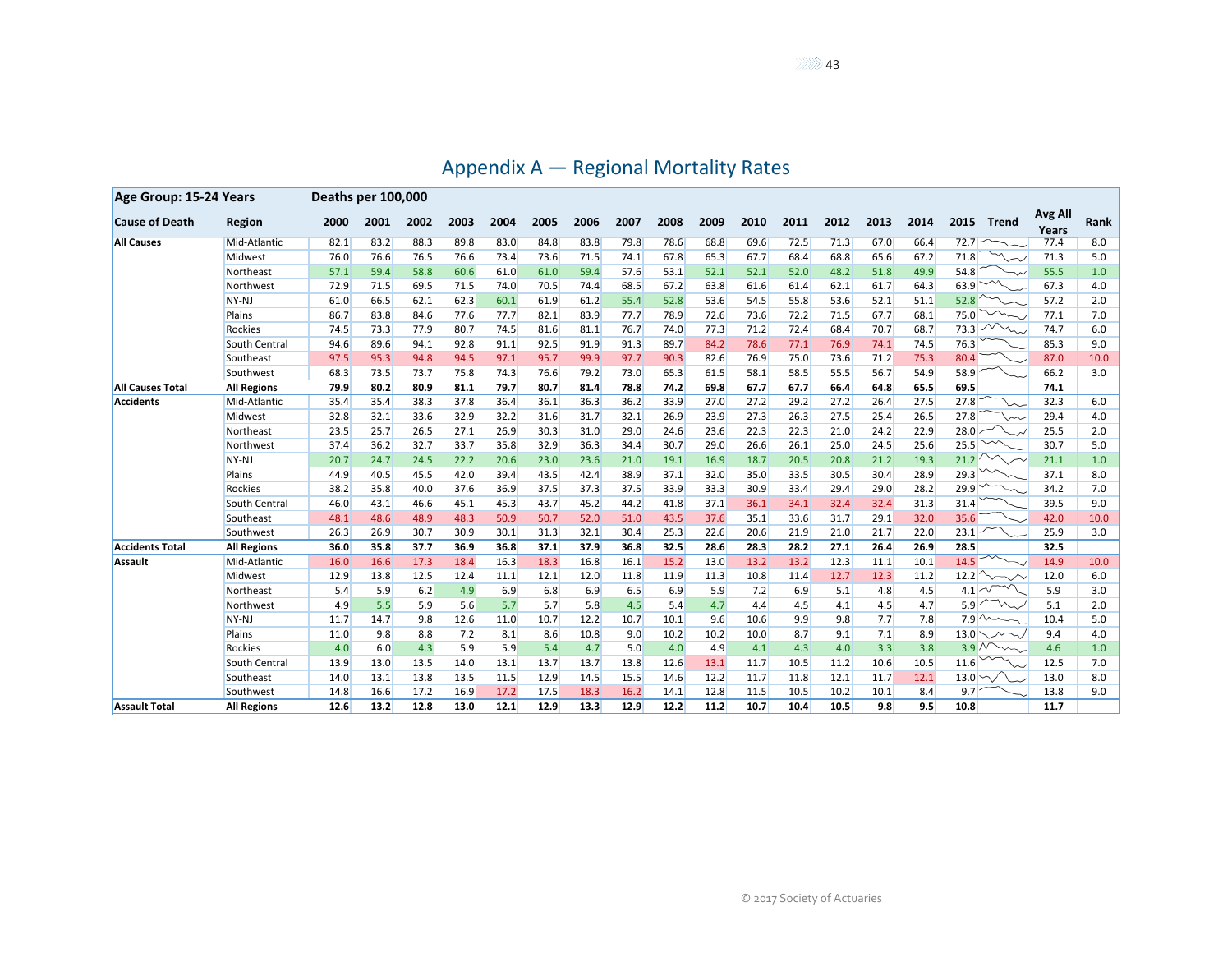| Age Group: 15-24 Years |                    | Deaths per 100,000 |      |      |      |      |      |      |      |      |      |      |      |      |      |      |      |                          |                         |      |
|------------------------|--------------------|--------------------|------|------|------|------|------|------|------|------|------|------|------|------|------|------|------|--------------------------|-------------------------|------|
| <b>Cause of Death</b>  | Region             | 2000               | 2001 | 2002 | 2003 | 2004 | 2005 | 2006 | 2007 | 2008 | 2009 | 2010 | 2011 | 2012 | 2013 | 2014 | 2015 | Trend                    | <b>Avg All</b><br>Years | Rank |
| <b>Self Harm</b>       | Mid-Atlantic       | 9.7                | 9.6  | 10.7 | 10.3 | 9.3  | 8.9  | 9.6  | 9.1  | 9.7  | 9.3  | 9.9  | 11.1 | 11.1 | 11.1 | 11.1 |      | 11.3                     | 10.1                    | 4.0  |
|                        | Midwest            | 9.9                | 10.0 | 10.3 | 8.8  | 10.3 | 10.2 | 9.0  | 10.3 | 9.8  | 9.8  | 11.0 | 11.5 | 11.4 | 11.3 | 12.2 |      | $13.3$ $\sim$            | 10.6                    | 6.0  |
|                        | Northeast          | 8.3                | 9.2  | 7.5  | 6.2  | 7.9  | 6.8  | 5.8  | 7.6  | 6.5  | 7.5  | 9.2  | 9.2  | 8.3  | 8.3  | 9.7  |      | 8.9 $\sim$               | 7.9                     | 2.0  |
|                        | Northwest          | 15.4               | 12.1 | 13.0 | 13.5 | 14.5 | 12.7 | 14.9 | 13.8 | 13.8 | 13.7 | 14.4 | 15.5 | 16.1 | 16.8 | 16.7 | 18.7 |                          | 14.8                    | 9.0  |
|                        | NY-NJ              | 6.6                | 6.4  | 6.5  | 5.9  | 6.6  | 6.2  | 5.4  | 5.8  | 5.3  | 6.4  | 6.9  | 7.7  | 7.7  | 6.6  | 7.3  |      | $7.0 - \sqrt{2}$         | 6.5                     | 1.0  |
|                        | Plains             | 12.3               | 13.4 | 11.8 | 10.9 | 12.1 | 11.0 | 12.7 | 11.6 | 14.2 | 11.2 | 11.9 | 13.6 | 15.0 | 13.1 | 13.8 |      | $16.0 \sim 10^{-10}$     | 12.8                    | 8.0  |
|                        | Rockies            | 14.7               | 14.4 | 15.8 | 15.7 | 15.6 | 18.9 | 17.2 | 14.9 | 18.0 | 19.9 | 19.0 | 17.2 | 18.7 | 21.2 | 21.0 |      | 22.7 $\sim$              | 17.9                    | 10.0 |
|                        | South Central      | 11.8               | 10.7 | 11.3 | 10.9 | 11.3 | 12.0 | 10.9 | 10.6 | 11.1 | 11.9 | 11.8 | 12.1 | 12.8 | 12.1 | 13.0 |      | 13.5 $\sim$              | 11.8                    | 7.0  |
|                        | Southeast          | 10.6               | 10.6 | 9.1  | 9.9  | 10.8 | 9.7  | 9.8  | 9.5  | 10.2 | 10.2 | 10.0 | 10.2 | 10.6 | 10.8 | 11.1 |      | $12.6$ $\sim$            | 10.4                    | 5.0  |
|                        | Southwest          | 8.5                | 7.7  | 8.0  | 9.1  | 9.4  | 8.7  | 9.5  | 8.3  | 8.4  | 8.3  | 9.3  | 9.6  | 8.5  | 9.3  | 9.2  |      | $10.5$ $\sim\sim\sim$    | 8.9                     | 3.0  |
| <b>Self Harm Total</b> | <b>All Regions</b> | 10.2               | 9.9  | 9.8  | 9.6  | 10.3 | 9.9  | 9.8  | 9.6  | 9.9  | 10.0 | 10.5 | 11.0 | 11.1 | 11.1 | 11.5 | 12.5 |                          | 10.4                    |      |
| Cancer                 | Mid-Atlantic       | 4.2                | 3.3  | 3.9  | 3.9  | 3.8  | 4.4  | 3.6  | 3.0  | 3.8  | 3.8  | 3.9  | 3.7  | 3.9  | 3.6  | 3.7  |      | $3.2$ $\sqrt{2}$         | 3.7                     | 6.0  |
|                        | Midwest            | 4.3                | 4.5  | 4.0  | 3.9  | 3.8  | 3.6  | 3.6  | 4.1  | 3.3  | 4.0  | 3.5  | 3.7  | 3.4  | 3.3  | 3.2  | 3.4  | $\sim$                   | 3.7                     | 4.0  |
|                        | Northeast          | 4.0                | 3.6  | 4.1  | 3.3  | 3.2  | 3.6  | 3.7  | 3.2  | 3.2  | 2.5  | 2.8  | 3.0  | 2.9  | 2.4  | 2.5  | 2.9  | $\sqrt{2}$               | 3.2                     | 1.0  |
|                        | Northwest          | 3.6                | 4.4  | 4.5  | 4.3  | 4.8  | 4.2  | 4.4  | 3.8  | 4.0  | 3.2  | 3.5  | 3.6  | 3.9  | 3.4  | 3.9  | 3.0  | $\overline{\phantom{m}}$ | 3.9                     | 7.0  |
|                        | NY-NJ              | 4.4                | 4.1  | 4.3  | 3.9  | 4.6  | 4.1  | 4.3  | 4.0  | 3.9  | 3.9  | 4.0  | 3.9  | 3.1  | 3.3  | 3.8  | 3.5  | $\overline{\sim}$        | 3.9                     | 8.0  |
|                        | Plains             | 4.7                | 5.0  | 4.4  | 2.9  | 4.7  | 4.2  | 3.6  | 3.4  | 3.7  | 4.5  | 3.2  | 3.2  | 3.1  | 3.3  | 2.9  | 3.0  | $\sim$                   | 3.7                     | 5.0  |
|                        | <b>Rockies</b>     | 4.1                | 3.2  | 3.1  | 4.3  | 2.4  | 3.9  | 3.2  | 3.8  | 2.4  | 3.1  | 3.4  | 3.6  | 3.0  | 2.8  | 3.1  | 2.6  | W                        | 3.2                     | 2.0  |
|                        | South Central      | 4.5                | 5.0  | 4.8  | 4.2  | 4.0  | 4.1  | 4.1  | 4.2  | 4.0  | 3.8  | 4.0  | 4.2  | 4.4  | 3.6  | 3.9  | 3.2  |                          | 4.1                     | 9.0  |
|                        | Southeast          | 4.4                | 3.9  | 4.1  | 4.0  | 4.1  | 3.8  | 3.3  | 3.4  | 4.1  | 3.7  | 3.3  | 3.2  | 3.1  | 3.1  | 3.6  | 3.3  | $\sim$                   | 3.6                     | 3.0  |
|                        | Southwest          | 4.7                | 4.5  | 4.5  | 4.3  | 4.4  | 4.7  | 4.6  | 4.5  | 4.3  | 3.9  | 4.2  | 4.0  | 4.2  | 4.1  | 4.0  | 3.9  | $\widetilde{}$           | 4.3                     | 10.0 |
| <b>Cancer Total</b>    | <b>All Regions</b> | 4.4                | 4.2  | 4.2  | 4.0  | 4.1  | 4.0  | 3.8  | 3.8  | 3.8  | 3.8  | 3.7  | 3.7  | 3.6  | 3.4  | 3.6  | 3.4  |                          | 3.8                     |      |
| Heart                  | Mid-Atlantic       | 2.9                | 2.5  | 2.8  | 3.3  | 2.7  | 2.7  | 2.5  | 3.0  | 2.5  | 2.1  | 2.6  | 2.4  | 2.7  | 2.4  | 2.3  | 2.9  | Mw                       | 2.6                     | 8.0  |
|                        | Midwest            | 2.6                | 2.5  | 2.4  | 2.9  | 2.9  | 2.8  | 2.6  | 2.3  | 2.4  | 2.2  | 2.4  | 2.5  | 2.2  | 1.9  | 2.3  | 2.4  |                          | 2.5                     | 7.0  |
|                        | Northeast          | 2.6                | 2.0  | 1.7  | 2.6  | 1.5  | 2.4  | 2.4  | 2.5  | 2.1  | 2.0  | 2.0  | 1.6  | 1.6  | 1.0  | 0.6  | 1.2  | w                        | 1.9                     | 3.0  |
|                        | Northwest          | 1.7                | 1.9  | 1.9  | 2.2  | 0.9  | 2.4  | 1.7  | 1.5  | 2.5  | 1.3  | 1.5  | 2.0  | 1.1  | 1.9  | 2.0  |      | $1.9$ WW                 | 1.8                     | 2.0  |
|                        | NY-NJ              | 2.1                | 2.4  | 2.2  | 2.4  | 1.8  | 2.0  | 2.0  | 2.2  | 2.0  | 2.0  | 2.2  | 2.1  | 2.0  | 2.2  | 1.9  |      | $1.7$ $\sim$ $\sim$      | 2.1                     | 5.0  |
|                        | Plains             | 2.4                | 3.1  | 2.2  | 2.4  | 2.3  | 2.6  | 2.7  | 2.3  | 2.2  | 1.5  | 1.7  | 2.3  | 2.1  | 2.0  | 1.7  |      | $2.1$ $\sim$             | 2.2                     | 6.0  |
|                        | <b>Rockies</b>     | 1.7                | 1.7  | 1.5  | 1.9  | 0.9  | 1.1  | 2.5  | 1.6  | 1.5  | 2.1  | 2.1  | 0.0  | 1.2  | 1.7  | 0.9  |      | $1.1$ $\sim$ $\sim$      | 1.5                     | 1.0  |
|                        | South Central      | 3.0                | 2.9  | 2.8  | 2.9  | 2.4  | 3.1  | 2.7  | 2.7  | 2.9  | 3.1  | 2.2  | 2.7  | 2.5  | 2.2  | 2.3  |      | $2.3$ Wh                 | 2.7                     | 9.0  |
|                        | Southeast          | 3.8                | 3.2  | 3.2  | 3.3  | 3.6  | 3.3  | 3.3  | 3.3  | 3.1  | 3.0  | 3.0  | 2.5  | 2.5  | 2.9  | 3.0  | 3.0  |                          | 3.1                     | 10.0 |
|                        | Southwest          | 1.6                | 1.6  | 2.1  | 2.1  | 1.8  | 1.9  | 1.7  | 2.0  | 1.9  | 2.2  | 1.9  | 2.0  | 1.7  | 1.7  | 1.6  |      | $1.8$ $\sim$             | 1.9                     | 4.0  |
| <b>Heart Total</b>     | <b>All Regions</b> | 2.6                | 2.5  | 2.5  | 2.7  | 2.4  | 2.6  | 2.5  | 2.5  | 2.4  | 2.4  | 2.3  | 2.2  | 2.1  | 2.1  | 2.1  | 2.3  |                          | 2.4                     |      |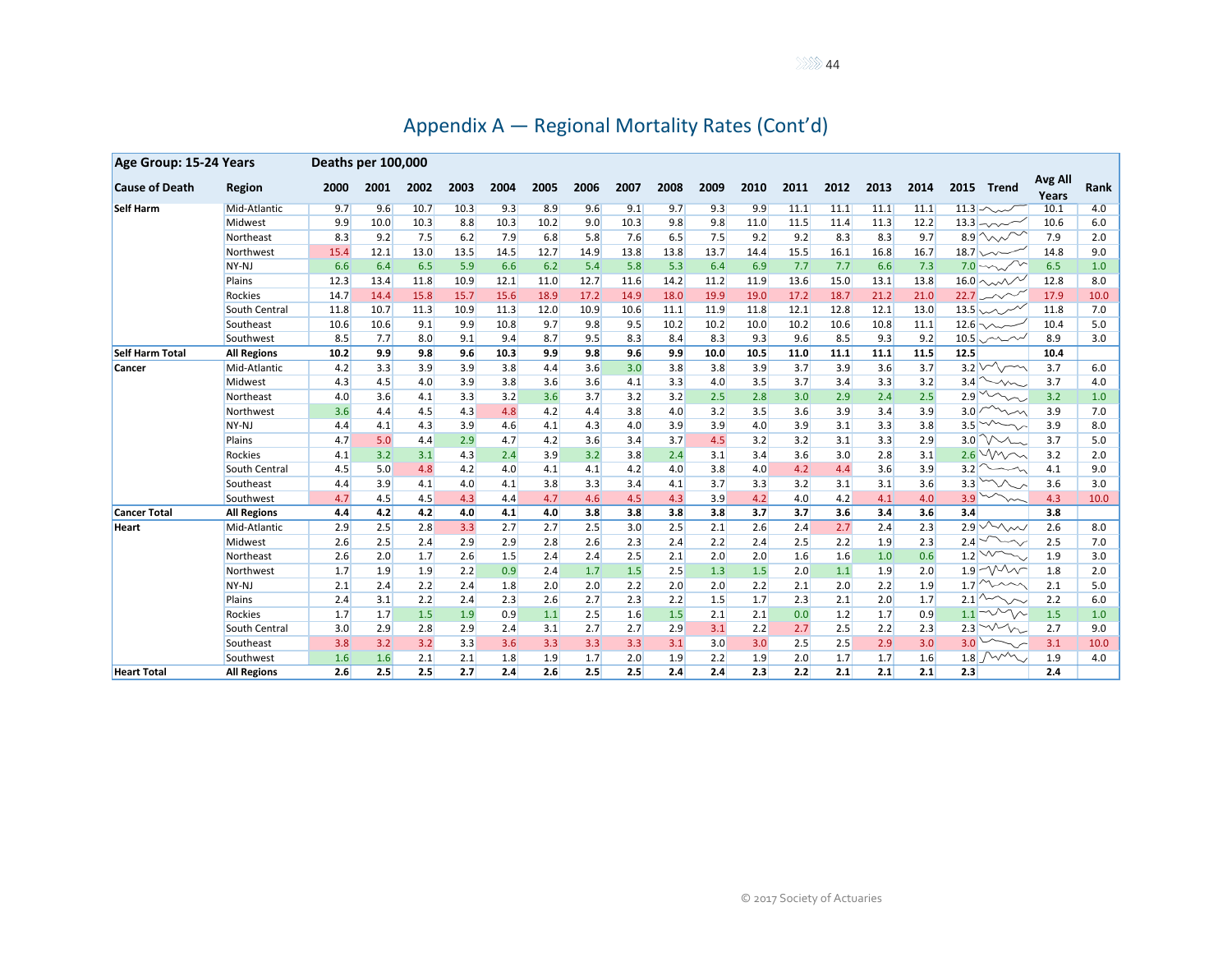| Age Group: 45-54 Years  |                    | Deaths per 100,000 |       |       |       |       |       |       |       |       |       |       |       |       |       |       |              |                           |                  |      |
|-------------------------|--------------------|--------------------|-------|-------|-------|-------|-------|-------|-------|-------|-------|-------|-------|-------|-------|-------|--------------|---------------------------|------------------|------|
| <b>Cause of Death</b>   | Region             | 2000               | 2001  | 2002  | 2003  | 2004  | 2005  | 2006  | 2007  | 2008  | 2009  | 2010  | 2011  | 2012  | 2013  | 2014  | 2015         | Trend                     | Avg All<br>Years | Rank |
| <b>All Causes</b>       | Mid-Atlantic       | 433.0              | 437.7 | 437.3 | 433.2 | 427.8 | 435.6 | 430.7 | 421.1 | 420.6 | 423.3 | 409.5 | 411.8 | 402.9 | 403.6 | 404.1 | 409.3        |                           | 421.1            | 8.0  |
|                         | Midwest            | 410.1              | 407.6 | 418.1 | 412.4 | 407.0 | 412.5 | 409.4 | 405.8 | 409.8 | 409.3 | 402.3 | 405.9 | 401.4 | 407.6 | 402.3 | 405.6        | Mm                        | 407.9            | 6.0  |
|                         | Northeast          | 353.2              | 347.0 | 353.9 | 350.7 | 344.1 | 338.1 | 342.1 | 329.9 | 333.1 | 329.0 | 320.0 | 321.7 | 323.0 | 326.9 | 332.1 | 333.0        |                           | 335.7            | 1.0  |
|                         | Northwest          | 351.8              | 354.7 | 373.5 | 372.6 | 368.9 | 376.0 | 369.7 | 372.5 | 370.1 | 377.8 | 359.5 | 358.6 | 366.9 | 361.6 | 364.7 | 362.0        | $\bar{m}$                 | 366.5            | 4.0  |
|                         | NY-NJ              | 408.8              | 417.7 | 400.4 | 395.0 | 380.3 | 377.5 | 372.4 | 357.7 | 347.6 | 345.4 | 337.1 | 336.4 | 330.0 | 331.4 | 325.5 | 322.0        |                           | 360.5            | 3.0  |
|                         | Plains             | 386.8              | 388.7 | 401.7 | 416.6 | 402.2 | 416.7 | 413.4 | 411.4 | 423.5 | 415.3 | 422.3 | 419.7 | 423.4 | 425.9 | 436.7 | 430.0 $\sim$ |                           | 414.9            | 7.0  |
|                         | <b>Rockies</b>     | 338.0              | 345.1 | 356.0 | 361.2 | 348.3 | 359.7 | 356.9 | 364.3 | 363.0 | 365.6 | 342.7 | 368.1 | 361.5 | 359.5 | 363.9 | 363.9        | $\sim$                    | 357.6            | 2.0  |
|                         | South Central      | 465.2              | 469.5 | 480.0 | 479.0 | 476.2 | 485.8 | 479.1 | 476.6 | 479.6 | 474.3 | 464.4 | 462.7 | 460.8 | 462.9 | 467.1 | 456.8        |                           | 471.1            | 9.0  |
|                         | Southeast          | 508.7              | 503.1 | 508.6 | 518.8 | 519.3 | 522.4 | 515.5 | 503.5 | 507.4 | 502.3 | 496.1 | 497.5 | 490.3 | 488.0 | 484.3 | 485.5        |                           | 502.7            | 10.0 |
|                         | Southwest          | 391.7              | 396.1 | 394.4 | 404.5 | 393.5 | 397.6 | 393.0 | 383.6 | 368.3 | 369.5 | 344.8 | 351.5 | 346.0 | 342.8 | 338.4 | 336.9        |                           | 370.8            | 5.0  |
| <b>All Causes Total</b> | <b>All Regions</b> | 425.6              | 426.7 | 431.0 | 433.1 | 426.8 | 431.9 | 427.5 | 420.3 | 419.6 | 418.1 | 407.1 | 409.8 | 405.4 | 406.1 | 404.8 | 404.0        |                           | 418.3            |      |
| Cancer                  | Mid-Atlantic       | 134.1              | 131.0 | 126.6 | 125.6 | 122.0 | 126.8 | 121.9 | 119.1 | 117.5 | 119.1 | 115.9 | 115.2 | 112.2 | 107.0 | 108.9 | 103.0        |                           | 118.9            | 8.0  |
|                         | Midwest            | 128.3              | 126.1 | 126.1 | 123.2 | 119.7 | 119.9 | 119.6 | 118.7 | 118.3 | 117.1 | 117.1 | 115.0 | 113.8 | 111.9 | 108.4 | 107.4        |                           | 118.1            | 7.0  |
|                         | Northeast          | 122.1              | 117.2 | 115.1 | 114.4 | 111.9 | 104.0 | 109.9 | 100.2 | 103.2 | 100.9 | 99.5  | 94.5  | 94.6  | 93.1  | 88.7  | 84.7         |                           | 103.1            | 4.0  |
|                         | Northwest          | 110.4              | 108.5 | 111.4 | 106.3 | 100.6 | 105.4 | 98.3  | 99.1  | 98.2  | 101.3 | 100.8 | 95.4  | 93.4  | 95.5  | 92.1  | 89.5         |                           | 100.3            | 3.0  |
|                         | NY-NJ              | 125.2              | 124.6 | 122.9 | 116.1 | 115.9 | 112.0 | 111.8 | 107.6 | 105.6 | 104.1 | 99.1  | 97.8  | 97.2  | 94.8  | 93.7  | 89.4         |                           | 107.0            | 5.0  |
|                         | Plains             | 122.4              | 123.8 | 122.8 | 125.3 | 118.6 | 118.6 | 115.7 | 114.8 | 118.5 | 116.8 | 116.6 | 115.6 | 115.3 | 113.3 | 114.3 | 108.7        |                           | 117.5            | 6.0  |
|                         | <b>Rockies</b>     | 92.2               | 94.6  | 95.6  | 92.4  | 85.3  | 92.8  | 92.0  | 88.0  | 83.1  | 87.1  | 85.3  | 84.7  | 84.3  | 77.9  | 81.0  | 77.5         | $\sim$                    | 87.0             | 1.0  |
|                         | South Central      | 133.9              | 129.3 | 128.8 | 127.6 | 126.1 | 123.0 | 120.7 | 119.9 | 117.6 | 116.3 | 118.3 | 114.4 | 115.3 | 111.1 | 107.5 | 103.6        |                           | 119.1            | 9.0  |
|                         | Southeast          | 145.7              | 143.7 | 140.6 | 139.9 | 138.5 | 138.1 | 133.6 | 130.1 | 131.6 | 131.5 | 130.6 | 127.7 | 125.9 | 123.2 | 118.7 | 114.5        |                           | 131.6            | 10.0 |
|                         | Southwest          | 111.2              | 112.7 | 109.6 | 108.0 | 102.5 | 101.6 | 98.2  | 98.9  | 95.3  | 93.5  | 91.0  | 90.3  | 90.8  | 87.1  | 85.1  | 83.0         |                           | 96.9             | 2.0  |
| <b>Cancer Total</b>     | <b>All Regions</b> | 127.5              | 125.8 | 124.1 | 122.1 | 119.0 | 118.6 | 116.3 | 114.2 | 113.4 | 112.8 | 111.6 | 109.3 | 108.5 | 105.5 | 103.2 | 99.7         |                           | 114.2            |      |
| Heart                   | Mid-Atlantic       | 97.1               | 97.0  | 96.9  | 94.2  | 89.8  | 93.7  | 89.6  | 86.7  | 86.1  | 84.5  | 82.5  | 79.1  | 79.3  | 80.6  | 78.2  | 78.8         |                           | 86.9             | 6.0  |
|                         | Midwest            | 97.5               | 96.1  | 97.3  | 93.8  | 93.7  | 93.1  | 89.1  | 88.6  | 89.5  | 83.0  | 84.9  | 84.5  | 82.8  | 85.5  | 81.9  | 81.1         |                           | 88.8             | 7.0  |
|                         | Northeast          | 75.1               | 70.0  | 71.6  | 67.3  | 67.7  | 64.3  | 60.7  | 61.6  | 60.0  | 58.1  | 57.1  | 56.7  | 59.1  | 56.3  | 54.5  | 52.5         |                           | 61.8             | 3.0  |
|                         | Northwest          | 65.3               | 65.8  | 66.7  | 64.3  | 64.7  | 60.7  | 62.2  | 61.1  | 58.4  | 58.5  | 57.4  | 56.2  | 57.5  | 53.0  | 57.2  | 53.2         |                           | 60.1             | 2.0  |
|                         | NY-NJ              | 83.9               | 81.9  | 83.6  | 77.7  | 72.8  | 73.4  | 73.3  | 71.6  | 69.6  | 65.1  | 67.4  | 65.6  | 63.4  | 64.6  | 65.6  | 64.1         |                           | 71.2             | 5.0  |
|                         | Plains             | 92.6               | 89.2  | 93.5  | 94.7  | 95.1  | 91.8  | 92.6  | 88.4  | 91.5  | 88.5  | 91.9  | 88.9  | 86.7  | 88.7  | 93.5  |              | $89.0 \vee \wedge \wedge$ | 91.0             | 8.0  |
|                         | <b>Rockies</b>     | 66.2               | 61.1  | 64.1  | 63.1  | 60.2  | 60.7  | 61.6  | 60.8  | 61.6  | 60.4  | 51.0  | 57.7  | 55.5  | 55.9  | 60.4  | 57.1         |                           | 59.7             | 1.0  |
|                         | South Central      | 105.3              | 108.6 | 110.2 | 106.5 | 103.6 | 102.3 | 102.3 | 99.6  | 101.8 | 98.5  | 97.9  | 95.8  | 94.7  | 95.6  | 98.3  | 96.9         |                           | 100.8            | 9.0  |
|                         | Southeast          | 118.9              | 115.2 | 113.8 | 115.7 | 115.1 | 113.0 | 110.4 | 105.1 | 106.0 | 103.2 | 102.5 | 102.2 | 101.9 | 102.1 | 101.2 | 101.8        |                           | 107.6            | 10.0 |
|                         | Southwest          | 76.2               | 73.3  | 79.0  | 81.0  | 75.5  | 76.0  | 75.9  | 70.9  | 68.8  | 68.5  | 64.4  | 64.3  | 61.5  | 61.9  | 61.1  | 61.4         |                           | 69.7             | 4.0  |
| <b>Heart Total</b>      | <b>All Regions</b> | 94.2               | 92.4  | 93.9  | 92.4  | 90.2  | 89.7  | 88.0  | 85.2  | 85.2  | 82.3  | 81.6  | 80.7  | 79.7  | 80.3  | 80.1  | 79.3         |                           | 85.7             |      |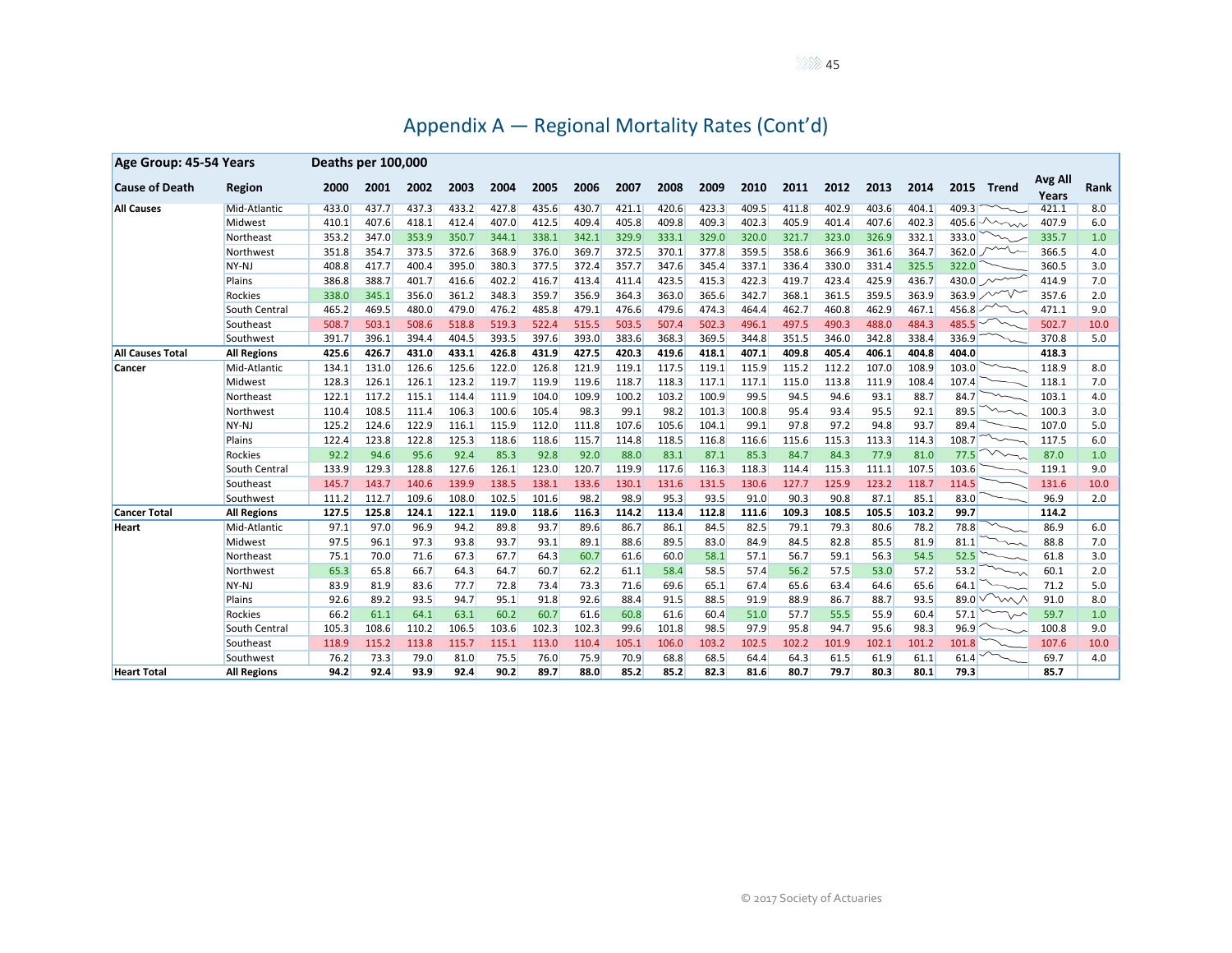| Age Group: 45-54 Years |                    | Deaths per 100,000 |      |      |      |      |      |      |      |      |      |      |      |      |      |      |            |               |                  |      |
|------------------------|--------------------|--------------------|------|------|------|------|------|------|------|------|------|------|------|------|------|------|------------|---------------|------------------|------|
| <b>Cause of Death</b>  | Region             | 2000               | 2001 | 2002 | 2003 | 2004 | 2005 | 2006 | 2007 | 2008 | 2009 | 2010 | 2011 | 2012 | 2013 | 2014 | 2015       | Trend         | Avg All<br>Years | Rank |
| <b>Accidents</b>       | Mid-Atlantic       | 28.5               | 30.2 | 31.4 | 35.1 | 37.4 | 35.9 | 37.6 | 40.5 | 40.5 | 37.9 | 39.6 | 44.1 | 43.9 | 44.4 | 45.7 | 50.8       |               | 39.1             | 3.0  |
|                        | Midwest            | 28.9               | 30.8 | 33.9 | 31.9 | 36.0 | 37.5 | 41.0 | 40.9 | 41.1 | 39.9 | 41.1 | 44.1 | 43.3 | 45.7 | 47.7 | $51.2$ $-$ |               | 39.8             | 4.0  |
|                        | Northeast          | 20.2               | 20.6 | 20.4 | 23.1 | 22.0 | 31.9 | 39.4 | 36.8 | 38.2 | 38.3 | 34.6 | 35.5 | 37.7 | 42.8 | 47.2 | 53.7       |               | 34.2             | 2.0  |
|                        | Northwest          | 34.7               | 34.0 | 39.5 | 41.3 | 44.2 | 45.6 | 50.3 | 50.1 | 49.8 | 49.1 | 44.1 | 46.5 | 45.6 | 47.6 | 48.4 | 48.3       |               | 45.1             | 7.0  |
|                        | NY-NJ              | 22.4               | 25.8 | 24.9 | 27.1 | 23.5 | 26.4 | 31.0 | 30.1 | 30.1 | 24.7 | 27.2 | 32.9 | 34.7 | 34.8 | 33.2 |            | 37.1 $\sim$   | 29.2             | 1.0  |
|                        | Plains             | 30.6               | 34.4 | 38.3 | 38.7 | 38.9 | 44.0 | 42.8 | 45.6 | 45.9 | 43.9 | 45.2 | 45.6 | 49.5 | 45.3 | 49.3 | 49.2       |               | 43.1             | 6.0  |
|                        | <b>Rockies</b>     | 36.3               | 36.9 | 40.2 | 41.0 | 40.9 | 44.6 | 43.5 | 47.7 | 50.0 | 50.2 | 44.4 | 49.7 | 51.4 | 50.3 | 51.5 | 52.5       |               | 45.9             | 8.0  |
|                        | South Central      | 38.4               | 40.9 | 42.0 | 45.5 | 47.8 | 50.6 | 52.4 | 53.1 | 51.4 | 52.5 | 49.1 | 51.0 | 50.3 | 51.1 | 51.5 | 50.8       |               | 48.9             | 9.0  |
|                        | Southeast          | 41.5               | 44.4 | 44.5 | 49.5 | 54.1 | 55.9 | 55.6 | 56.9 | 57.8 | 56.3 | 55.9 | 58.0 | 55.7 | 53.4 | 54.7 | 57.7       |               | 53.6             | 10.0 |
|                        | Southwest          | 34.6               | 30.3 | 41.1 | 42.8 | 43.0 | 46.1 | 48.7 | 49.5 | 45.1 | 44.9 | 42.0 | 43.3 | 42.5 | 44.0 | 42.8 | 42.8       |               | 42.9             | 5.0  |
| <b>Accidents Total</b> | <b>All Regions</b> | 32.6               | 33.9 | 36.7 | 38.8 | 40.7 | 43.2 | 45.5 | 46.2 | 45.8 | 44.5 | 43.7 | 46.4 | 46.1 | 46.5 | 47.4 | 49.8       |               | 43.2             |      |
| Liver                  | Mid-Atlantic       | 14.5               | 16.0 | 15.7 | 14.9 | 14.9 | 14.0 | 13.9 | 15.6 | 14.8 | 15.5 | 16.1 | 15.6 | 15.8 | 15.6 | 14.1 |            | 15.3          | 15.1             | 4.0  |
|                        | Midwest            | 16.5               | 16.4 | 16.0 | 16.0 | 16.4 | 16.2 | 15.6 | 16.4 | 17.2 | 17.7 | 18.2 | 17.8 | 18.9 | 18.0 | 18.4 |            | $18.1$ $\sim$ | 17.1             | 5.0  |
|                        | Northeast          | 14.2               | 13.4 | 14.4 | 14.3 | 14.2 | 13.1 | 14.7 | 15.6 | 14.9 | 15.2 | 14.5 | 15.8 | 14.1 | 14.3 | 15.5 |            | 14.7 $\sim$   | 14.6             | 2.0  |
|                        | Northwest          | 15.5               | 17.2 | 16.4 | 18.8 | 18.2 | 17.5 | 18.0 | 22.4 | 20.7 | 23.6 | 22.8 | 24.3 | 25.8 | 25.8 | 24.8 |            | 27.5          | 21.3             | 7.0  |
|                        | NY-NJ              | 13.1               | 15.0 | 13.8 | 13.9 | 12.9 | 11.4 | 11.2 | 12.0 | 12.0 | 11.7 | 13.3 | 12.4 | 13.0 | 13.2 | 11.8 |            | 12.1          | 12.7             | 1.0  |
|                        | Plains             | 11.7               | 12.5 | 13.6 | 12.5 | 12.8 | 14.6 | 13.2 | 14.5 | 14.2 | 14.8 | 16.1 | 15.0 | 17.0 | 19.8 | 16.8 |            | 18.1 $\sim$   | 14.8             | 3.0  |
|                        | Rockies            | 15.4               | 16.4 | 17.8 | 17.9 | 18.2 | 19.3 | 19.2 | 22.9 | 21.3 | 21.2 | 23.2 | 24.5 | 24.7 | 25.9 | 24.9 | 27.5       |               | 21.4             | 8.0  |
|                        | South Central      | 21.1               | 21.9 | 22.8 | 21.8 | 21.0 | 22.4 | 23.2 | 23.0 | 23.5 | 22.0 | 23.5 | 26.5 | 26.4 | 26.0 | 26.0 |            | $26.6$ $\sim$ | 23.7             | 10.0 |
|                        | Southeast          | 19.5               | 20.1 | 19.6 | 20.3 | 20.3 | 19.1 | 19.5 | 19.7 | 19.7 | 19.3 | 20.3 | 20.3 | 20.7 | 20.6 | 21.5 |            | $21.8$ ~      | 20.2             | 6.0  |
|                        | Southwest          | 23.8               | 24.6 | 22.6 | 24.2 | 23.1 | 23.0 | 23.1 | 23.5 | 22.3 | 23.4 | 22.2 | 24.2 | 23.2 | 23.5 | 23.1 |            | $24.6$ W w    | 23.4             | 9.0  |
| Liver Total            | <b>All Regions</b> | 17.7               | 18.4 | 18.0 | 18.3 | 18.0 | 17.7 | 17.8 | 18.7 | 18.5 | 18.7 | 19.2 | 19.8 | 20.1 | 20.1 | 19.9 | 20.5       |               | 18.9             |      |
| <b>Self Harm</b>       | Mid-Atlantic       | 14.6               | 14.6 | 14.1 | 15.2 | 16.8 | 16.0 | 16.4 | 16.6 | 17.9 | 18.9 | 18.4 | 19.7 | 18.5 | 19.4 | 20.4 |            | 19.3          | 17.4             | 4.0  |
|                        | Midwest            | 12.7               | 14.5 | 15.2 | 14.5 | 15.4 | 15.3 | 17.2 | 16.9 | 17.3 | 17.5 | 18.7 | 18.9 | 19.0 | 19.3 | 18.7 | 19.9       |               | 17.0             | 3.0  |
|                        | Northeast          | 11.9               | 12.1 | 12.0 | 12.3 | 13.4 | 12.7 | 14.4 | 13.6 | 16.7 | 16.6 | 16.5 | 18.3 | 18.7 | 16.0 | 18.9 | 19.7       |               | 15.3             | 2.0  |
|                        | Northwest          | 17.2               | 18.4 | 21.8 | 20.3 | 21.4 | 23.5 | 22.0 | 22.0 | 23.7 | 25.1 | 23.6 | 22.9 | 27.9 | 23.3 | 25.8 |            | $26.3$ $\sim$ | 22.9             | 9.0  |
|                        | NY-NJ              | 8.5                | 9.1  | 9.2  | 8.7  | 9.1  | 8.7  | 10.4 | 10.4 | 11.4 | 11.3 | 13.8 | 12.2 | 13.1 | 13.4 | 14.3 | 12.9       |               | 11.1             | 1.0  |
|                        | Plains             | 15.4               | 15.2 | 17.7 | 18.3 | 18.4 | 17.9 | 19.2 | 19.5 | 18.9 | 19.7 | 21.8 | 22.2 | 22.0 | 23.2 | 24.0 | 23.9       |               | 19.9             | 7.0  |
|                        | <b>Rockies</b>     | 20.6               | 22.2 | 22.9 | 23.3 | 25.0 | 22.4 | 22.7 | 25.0 | 27.5 | 26.2 | 27.5 | 30.3 | 33.3 | 30.5 | 29.6 |            | 31.4          | 26.4             | 10.0 |
|                        | South Central      | 15.4               | 16.8 | 17.0 | 18.0 | 16.9 | 17.6 | 16.5 | 18.3 | 19.1 | 20.0 | 19.6 | 20.3 | 19.3 | 19.7 | 21.0 |            | $21.5$ $\sim$ | 18.7             | 6.0  |
|                        | Southeast          | 16.9               | 17.6 | 17.9 | 17.9 | 18.7 | 19.1 | 19.8 | 19.8 | 21.1 | 21.5 | 22.1 | 22.3 | 23.0 | 21.9 | 21.4 | 22.4       |               | 20.3             | 8.0  |
|                        | Southwest          | 15.0               | 14.1 | 15.6 | 16.0 | 17.0 | 16.2 | 16.6 | 18.8 | 18.9 | 20.0 | 19.1 | 18.8 | 18.2 | 18.3 | 18.9 | $17.4$ $-$ |               | 17.5             | 5.0  |
| <b>Self Harm Total</b> | <b>All Regions</b> | 14.4               | 15.1 | 15.8 | 15.9 | 16.6 | 16.5 | 17.2 | 17.7 | 18.6 | 19.2 | 19.6 | 19.8 | 20.0 | 19.7 | 20.2 | 20.3       |               | 18.0             |      |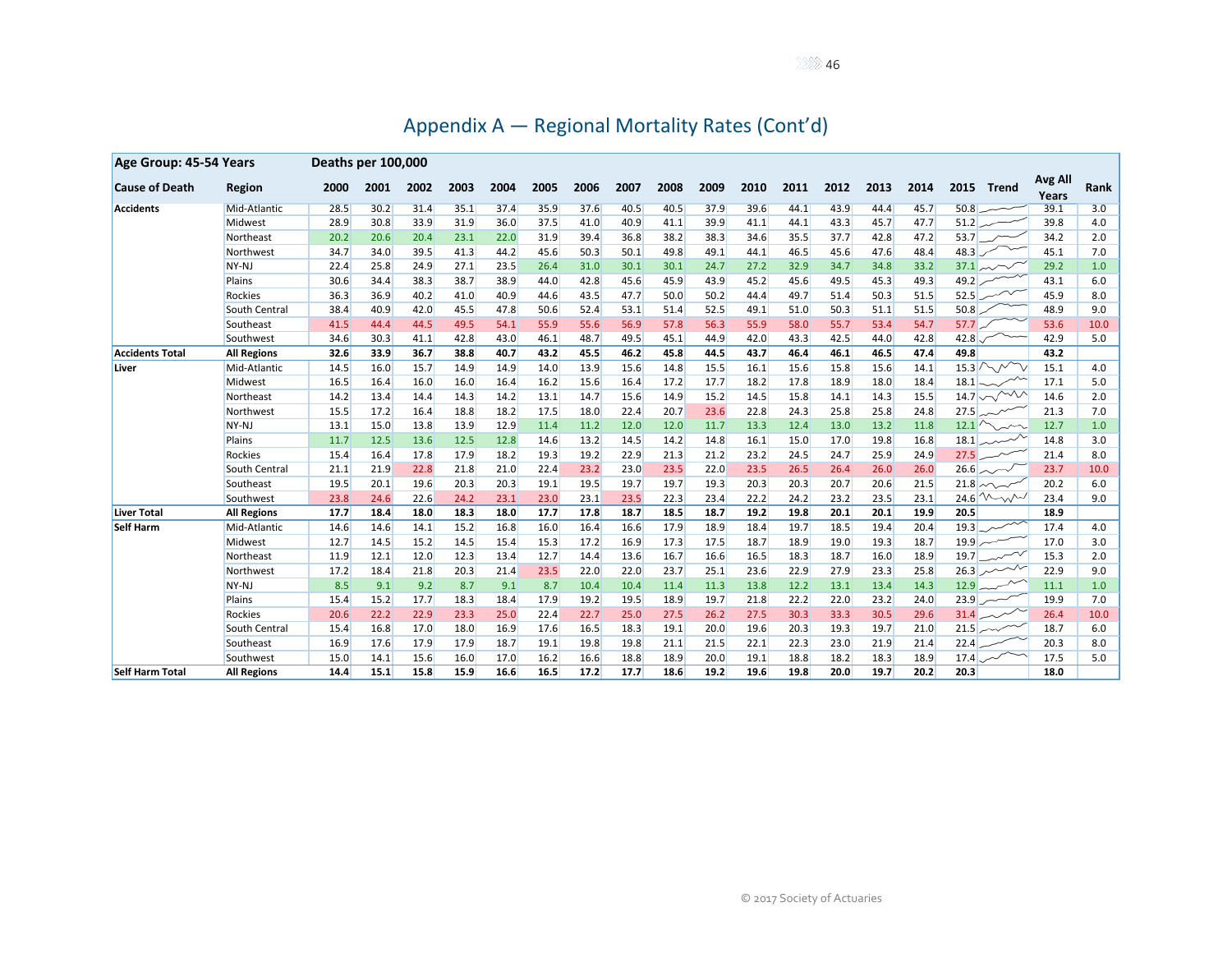| Age Group: 65-74 Years  |                    |       | Deaths per 100,000 |       |       |       |       |                                                                                                                                                 |       |       |       |       |       |       |       |       |       |            |                  |      |
|-------------------------|--------------------|-------|--------------------|-------|-------|-------|-------|-------------------------------------------------------------------------------------------------------------------------------------------------|-------|-------|-------|-------|-------|-------|-------|-------|-------|------------|------------------|------|
| <b>Cause of Death</b>   | Region             | 2000  | 2001               | 2002  | 2003  | 2004  | 2005  | 2006                                                                                                                                            | 2007  | 2008  | 2009  | 2010  | 2011  | 2012  | 2013  | 2014  |       | 2015 Trend | Avg All<br>Years | Rank |
| <b>All Causes</b>       | Mid-Atlantic       |       |                    |       |       |       |       | 2,508.1 2,448.4 2,379.1 2,348.2 2,260.8 2,210.0 2,134.4 2,046.2 2,033.4 1,979.7 1,951.2 1,914.3 1,849.9 1,846.3 1,833.5 1,840.5                 |       |       |       |       |       |       |       |       |       |            | 2,076.5          | 7.0  |
|                         | Midwest            |       |                    |       |       |       |       | 2,500.1 2,425.7 2,387.5 2,297.5 2,205.0 2,173.7 2,102.3 2,042.0 2,046.7 1,957.4 1,945.5 1,935.7 1,888.4 1,885.2 1,881.6 1,881.7                 |       |       |       |       |       |       |       |       |       |            | 2,078.4          | 8.0  |
|                         | Northeast          |       |                    |       |       |       |       | 2,253.9 2,205.8 2,148.3 2,080.6 2,006.2 1,958.2 1,873.6 1,819.6 1,732.6 1,683.6 1,671.8 1,637.8 1,572.5 1,582.3 1,555.6 1,572.7                 |       |       |       |       |       |       |       |       |       |            | 1,810.1          | 3.0  |
|                         | Northwest          |       |                    |       |       |       |       | 2,266.3 2,260.2 2,204.4 2,141.8 2,013.5 1,995.1 1,892.1 1,881.5 1,842.5 1,772.1 1,739.6 1,709.6 1,651.4 1,643.2 1,624.4 1,647.0                 |       |       |       |       |       |       |       |       |       |            | 1,851.0          | 5.0  |
|                         | NY-NJ              |       |                    |       |       |       |       | 2,273.0 2,186.7 2,162.2 2,073.3 1,970.8 1,934.1 1,863.9 1,811.2 1,780.4 1,714.1 1,689.1 1,672.4 1,613.6 1,605.4 1,586.4 1,569.3                 |       |       |       |       |       |       |       |       |       |            | 1,827.1          | 4.0  |
|                         | Plains             |       |                    |       |       |       |       | 2,385.8 2,360.3 2,334.5 2,255.7 2,143.8 2,151.9 2,095.5 2,034.6 2,059.8 1,965.6 1,967.3 1,958.3 1,907.7 1,902.6 1,923.3 1,919.7                 |       |       |       |       |       |       |       |       |       |            | 2,072.1          | 6.0  |
|                         | Rockies            |       |                    |       |       |       |       | 2, 105.2 2, 060.5 2, 052.8 1, 997.3 1, 877.9 1, 845.1 1, 794.5 1, 752.3 1, 740.1 1, 668.2 1, 646.5 1, 588.3 1, 576.1 1, 581.7 1, 560.4 1, 559.1 |       |       |       |       |       |       |       |       |       |            | 1,744.8          | 2.0  |
|                         | South Central      |       |                    |       |       |       |       | 2,528.0 2,493.0 2,476.6 2,409.3 2,302.4 2,293.5 2,167.4 2,144.8 2,153.0 2,066.5 2,049.7 2,037.5 1,996.7 2,020.4 1,999.5 2,013.4                 |       |       |       |       |       |       |       |       |       |            | 2,173.2          | 10.0 |
|                         | Southeast          |       |                    |       |       |       |       | 2,514.7 2,456.5 2,399.4 2,347.3 2,259.6 2,215.9 2,138.5 2,091.9 2,069.1 2,010.5 2,025.2 1,976.5 1,943.3 1,950.9 1,935.9 1,948.5                 |       |       |       |       |       |       |       |       |       |            | 2,117.4          | 9.0  |
|                         | Southwest          |       |                    |       |       |       |       | 2,147.4 2,107.2 2,055.1 1,996.0 1,914.5 1,890.9 1,826.5 1,744.3 1,708.5 1,647.9 1,612.2 1,582.2 1,557.6 1,538.7 1,508.2 1,547.2                 |       |       |       |       |       |       |       |       |       |            | 1,743.5          | 1.0  |
| <b>All Causes Total</b> | <b>All Regions</b> |       |                    |       |       |       |       | 2,399.1 2,344.2 2,300.3 2,235.0 2,141.0 2,109.7 2,031.4 1,976.0 1,958.4 1,888.7 1,875.1 1,846.2 1,802.5 1,802.1 1,786.3 1,796.8                 |       |       |       |       |       |       |       |       |       |            | 1,994.1          |      |
| <b>Cancer</b>           | Mid-Atlantic       | 852.9 | 841.3              | 827.3 | 804.0 | 779.7 | 778.4 | 765.0                                                                                                                                           | 725.4 | 723.2 | 706.2 | 696.7 | 684.8 | 659.3 | 635.9 | 628.5 | 613.4 |            | 724.3            | 8.0  |
|                         | Midwest            | 868.9 | 838.8              | 838.7 | 799.9 | 791.8 | 769.2 | 762.0                                                                                                                                           | 748.6 | 738.5 | 716.1 | 708.8 | 693.7 | 669.5 | 664.7 | 646.0 | 632.3 |            | 735.6            | 10.0 |
|                         | Northeast          | 832.1 | 799.1              | 804.8 | 786.2 | 767.9 | 748.0 | 731.4                                                                                                                                           | 708.2 | 677.8 | 665.5 | 647.9 | 632.7 | 616.6 | 588.4 | 578.0 | 573.2 |            | 687.5            | 5.0  |
|                         | Northwest          | 807.5 | 809.4              | 790.3 | 780.1 | 750.5 | 730.1 | 689.4                                                                                                                                           | 701.1 | 677.5 | 651.7 | 651.2 | 621.0 | 603.8 | 579.7 | 568.4 | 578.0 |            | 670.5            | 4.0  |
|                         | NY-NJ              | 795.0 | 769.4              | 759.2 | 733.2 | 704.5 | 686.3 | 680.7                                                                                                                                           | 670.4 | 653.7 | 631.8 | 628.1 | 615.6 | 605.1 | 586.0 | 570.1 | 554.4 |            | 659.4            | 3.0  |
|                         | Plains             | 820.0 | 835.5              | 811.7 | 791.1 | 775.3 | 766.9 | 756.9                                                                                                                                           | 745.4 | 728.0 | 693.3 | 703.3 | 687.0 | 669.5 | 659.9 | 646.4 | 630.9 |            | 726.5            | 9.0  |
|                         | Rockies            | 702.4 | 688.3              | 696.0 | 676.7 | 643.5 | 628.0 | 626.0                                                                                                                                           | 606.1 | 589.2 | 561.3 | 566.1 | 542.4 | 538.4 | 521.4 | 509.7 | 500.1 |            | 588.1            | 1.0  |
|                         | South Central      | 813.7 | 795.4              | 793.4 | 766.1 | 751.1 | 741.9 | 717.7                                                                                                                                           | 705.9 | 706.0 | 678.9 | 677.1 | 664.9 | 646.3 | 638.8 | 614.9 | 614.4 |            | 699.0            | 6.0  |
|                         | Southeast          | 833.4 | 822.1              | 790.3 | 776.6 | 764.3 | 752.3 | 732.7                                                                                                                                           | 726.6 | 704.1 | 686.8 | 695.8 | 671.8 | 659.3 | 646.2 | 635.7 | 622.9 |            | 710.8            | 7.0  |
|                         | Southwest          | 728.4 | 715.8              | 704.7 | 682.1 | 669.3 | 657.8 | 629.8                                                                                                                                           | 618.4 | 602.0 | 590.1 | 583.5 | 560.4 | 556.9 | 534.6 | 524.9 | 525.8 |            | 607.6            | 2.0  |
| <b>Cancer Total</b>     | <b>All Regions</b> | 816.3 | 799.7              | 787.2 | 763.5 | 746.8 | 733.2 | 716.3                                                                                                                                           | 702.9 | 688.4 | 668.2 | 666.1 | 647.6 | 632.2 | 616.9 | 603.1 | 594.3 |            | 690.0            |      |
| Heart                   | Mid-Atlantic       | 701.6 | 660.1              | 625.5 | 612.8 | 567.2 | 538.8 | 511.1                                                                                                                                           | 477.0 | 459.8 | 443.3 | 435.6 | 408.1 | 396.0 | 397.2 | 395.6 | 394.4 |            | 492.0            | 8.0  |
|                         | Midwest            | 684.0 | 649.6              | 621.0 | 590.8 | 542.3 | 521.4 | 491.3                                                                                                                                           | 456.5 | 453.2 | 427.0 | 421.0 | 413.3 | 407.6 | 402.4 | 404.9 | 407.1 |            | 485.2            | 6.0  |
|                         | Northeast          | 573.1 | 546.7              | 521.4 | 487.5 | 458.4 | 433.9 | 390.1                                                                                                                                           | 378.3 | 347.8 | 332.3 | 331.9 | 311.0 | 295.5 | 314.0 | 297.1 | 307.1 |            | 386.6            | 3.0  |
|                         | Northwest          | 538.3 | 522.3              | 496.7 | 468.2 | 426.5 | 408.8 | 388.4                                                                                                                                           | 374.3 | 359.3 | 342.3 | 319.3 | 319.6 | 295.9 | 297.1 | 290.4 | 288.6 |            | 368.2            | 2.0  |
|                         | NY-NJ              | 708.1 | 667.1              | 653.4 | 611.2 | 550.9 | 534.5 | 506.9                                                                                                                                           | 483.4 | 469.0 | 441.9 | 416.4 | 405.5 | 383.3 | 386.7 | 376.9 | 377.5 |            | 490.3            | 7.0  |
|                         | Plains             | 658.8 | 611.6              | 604.8 | 552.2 | 516.7 | 493.4 | 473.9                                                                                                                                           | 450.7 | 449.6 | 425.5 | 419.5 | 405.3 | 397.5 | 398.1 | 401.1 | 403.6 |            | 472.6            | 5.0  |
|                         | Rockies            | 500.4 | 474.7              | 455.7 | 440.8 | 400.6 | 375.2 | 372.3                                                                                                                                           | 351.1 | 332.9 | 328.2 | 306.8 | 299.9 | 306.5 | 310.0 | 291.9 | 298.6 |            | 355.1            | 1.0  |
|                         | South Central      | 711.8 | 691.0              | 685.0 | 653.2 | 597.3 | 569.7 | 525.5                                                                                                                                           | 504.0 | 491.2 | 477.9 | 459.4 | 459.7 | 453.0 | 455.5 | 459.0 | 466.2 |            | 530.1            | 10.0 |
|                         | Southeast          | 704.6 | 666.5              | 644.3 | 606.1 | 567.4 | 541.3 | 506.4                                                                                                                                           | 479.5 | 463.3 | 450.3 | 440.2 | 424.5 | 417.3 | 423.9 | 416.8 | 422.7 |            | 498.8            | 9.0  |
|                         | Southwest          | 589.3 | 566.2              | 551.2 | 520.7 | 486.5 | 465.9 | 450.2                                                                                                                                           | 411.5 | 397.7 | 376.9 | 354.9 | 357.3 | 342.0 | 340.7 | 329.2 | 337.8 |            | 417.7            | 4.0  |
| <b>Heart Total</b>      | <b>All Regions</b> | 665.6 | 632.6              | 612.0 | 579.8 | 535.7 | 512.3 | 483.0                                                                                                                                           | 454.8 | 441.4 | 422.8 | 409.2 | 399.0 | 388.3 | 390.3 | 385.2 | 389.5 |            | 470.8            |      |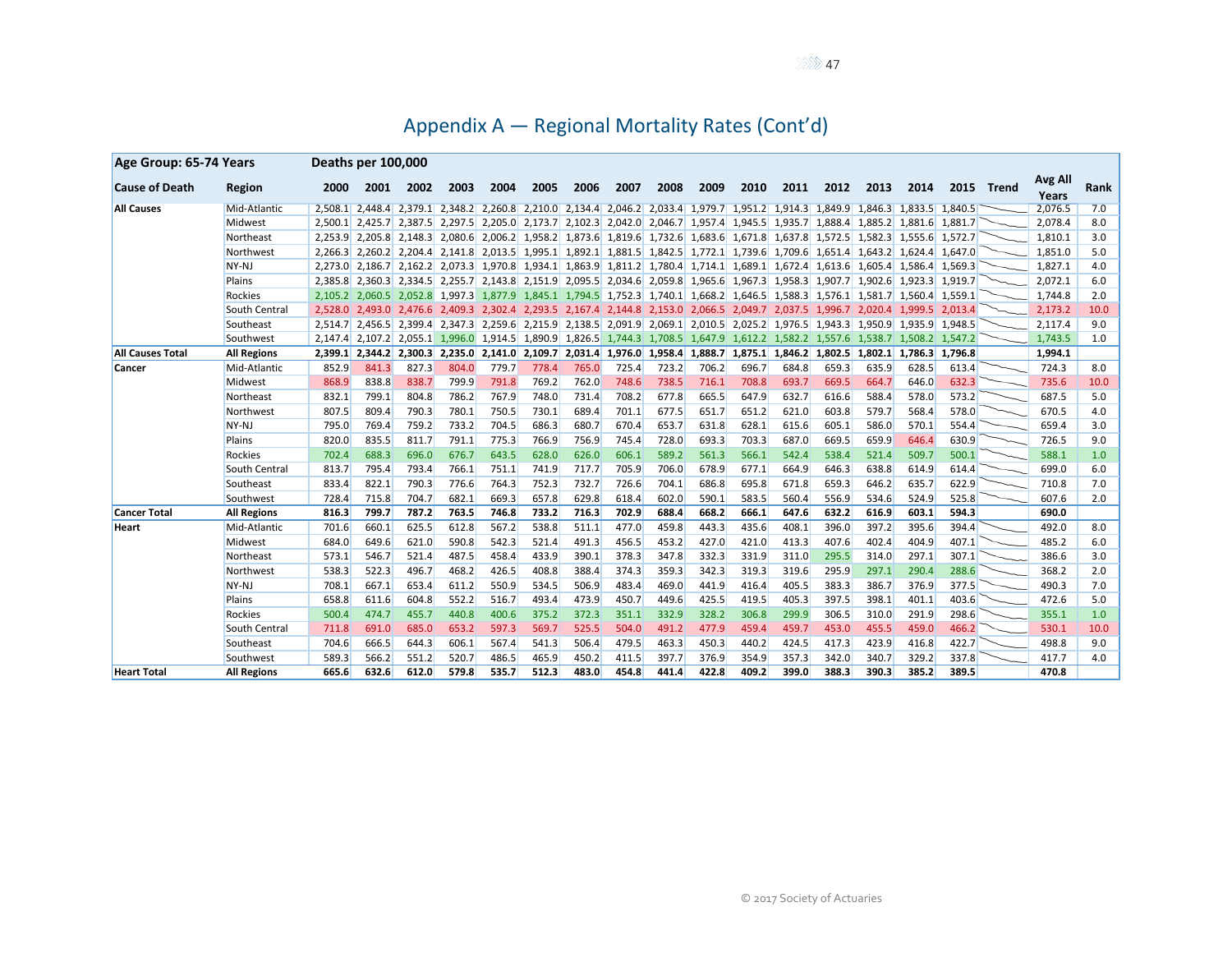| Appendix A - Regional Mortality Rates (Cont'd) |  |  |
|------------------------------------------------|--|--|
|                                                |  |  |

| Age Group: 65-74 Years |                    | Deaths per 100,000 |       |       |       |       |       |       |       |       |       |       |       |       |       |       |       |              |                         |      |
|------------------------|--------------------|--------------------|-------|-------|-------|-------|-------|-------|-------|-------|-------|-------|-------|-------|-------|-------|-------|--------------|-------------------------|------|
| <b>Cause of Death</b>  | Region             | 2000               | 2001  | 2002  | 2003  | 2004  | 2005  | 2006  | 2007  | 2008  | 2009  | 2010  | 2011  | 2012  | 2013  | 2014  | 2015  | Trend        | <b>Avg All</b><br>Years | Rank |
| <b>CLRD</b>            | Mid-Atlantic       | 155.4              | 152.2 | 145.0 | 150.9 | 144.5 | 141.1 | 134.3 | 131.4 | 143.8 | 138.5 | 136.2 | 134.6 | 126.9 | 129.3 | 123.0 | 124.2 |              | 137.2                   | 4.0  |
|                        | Midwest            | 175.6              | 174.0 | 165.8 | 166.4 | 159.8 | 167.4 | 155.1 | 152.6 | 166.7 | 156.3 | 156.8 | 157.6 | 153.4 | 155.3 | 145.0 | 149.3 | $\sim$       | 159.1                   | 6.0  |
|                        | Northeast          | 160.9              | 154.6 | 146.5 | 141.1 | 131.5 | 140.6 | 132.2 | 121.7 | 125.1 | 126.4 | 113.6 | 117.4 | 110.8 | 107.4 | 103.0 | 107.1 |              | 125.7                   | 2.0  |
|                        | Northwest          | 196.8              | 188.2 | 190.0 | 180.2 | 173.9 | 172.1 | 159.4 | 167.1 | 160.5 | 158.9 | 154.8 | 152.8 | 139.7 | 141.1 | 131.4 | 136.2 |              | 158.9                   | 5.0  |
|                        | NY-NJ              | 124.7              | 124.3 | 115.5 | 113.6 | 112.6 | 111.8 | 97.6  | 99.5  | 103.4 | 101.1 | 100.0 | 97.2  | 96.2  | 91.2  | 87.1  | 87.4  |              | 103.1                   | 1.0  |
|                        | Plains             | 183.5              | 191.9 | 184.7 | 185.2 | 168.6 | 189.7 | 175.7 | 170.0 | 196.3 | 190.0 | 181.6 | 189.7 | 177.2 | 180.9 | 179.5 |       | 176.0 $\sim$ | 182.4                   | 10.0 |
|                        | <b>Rockies</b>     | 189.7              | 182.5 | 188.2 | 183.7 | 176.0 | 170.1 | 162.8 | 163.8 | 168.9 | 158.4 | 159.0 | 137.6 | 133.9 | 148.7 | 140.3 | 141.8 |              | 159.9                   | 7.0  |
|                        | South Central      | 183.9              | 183.7 | 179.6 | 180.2 | 166.3 | 180.3 | 163.1 | 166.7 | 177.4 | 166.9 | 168.1 | 161.3 | 160.8 | 162.8 | 156.9 | 155.8 | $\sim$       | 168.4                   | 9.0  |
|                        | Southeast          | 182.4              | 178.3 | 177.8 | 176.0 | 165.2 | 174.0 | 160.0 | 162.5 | 176.9 | 164.2 | 166.3 | 163.6 | 160.9 | 163.6 | 158.3 | 159.6 | mm           | 167.2                   | 8.0  |
|                        | Southwest          | 160.7              | 158.8 | 150.1 | 151.1 | 135.0 | 139.8 | 135.2 | 123.9 | 129.3 | 119.3 | 116.9 | 115.6 | 112.1 | 110.6 | 105.2 | 107.9 |              | 126.9                   | 3.0  |
| <b>CLRD Total</b>      | <b>All Regions</b> | 169.4              | 167.3 | 162.0 | 161.7 | 152.1 | 158.4 | 147.0 | 145.5 | 155.9 | 147.5 | 146.3 | 144.3 | 140.0 | 141.2 | 134.9 | 136.6 |              | 149.4                   |      |
| <b>Stroke</b>          | Mid-Atlantic       | 128.8              | 125.0 | 119.4 | 112.0 | 109.3 | 101.5 | 96.3  | 89.9  | 86.0  | 84.7  | 81.9  | 81.0  | 77.9  | 75.0  | 75.4  | 75.4  |              | 93.2                    | 7.0  |
|                        | Midwest            | 130.9              | 122.2 | 119.6 | 110.9 | 103.4 | 99.8  | 95.4  | 92.9  | 88.4  | 82.4  | 81.6  | 82.9  | 77.3  | 75.0  | 76.6  | 75.5  |              | 93.1                    | 6.0  |
|                        | Northeast          | 102.0              | 103.4 | 97.7  | 88.8  | 89.2  | 76.6  | 71.6  | 68.9  | 65.3  | 57.3  | 62.2  | 56.2  | 51.1  | 51.3  | 51.1  | 50.2  |              | 69.5                    | 2.0  |
|                        | Northwest          | 124.6              | 132.0 | 124.5 | 126.3 | 108.7 | 97.9  | 90.1  | 86.7  | 83.4  | 76.5  | 74.2  | 70.4  | 63.4  | 64.9  | 66.7  | 63.9  |              | 86.4                    | 4.0  |
|                        | NY-NJ              | 99.2               | 91.4  | 89.6  | 80.7  | 75.2  | 73.4  | 71.4  | 67.1  | 61.7  | 59.3  | 62.4  | 61.1  | 58.0  | 55.8  | 54.7  | 57.0  |              | 69.0                    | 1.0  |
|                        | Plains             | 123.4              | 121.9 | 117.5 | 118.9 | 104.1 | 100.8 | 98.0  | 94.9  | 94.5  | 87.4  | 87.3  | 78.8  | 82.3  | 76.3  | 79.9  | 75.3  |              | 94.9                    | 8.0  |
|                        | <b>Rockies</b>     | 117.3              | 103.0 | 101.6 | 95.6  | 86.3  | 86.1  | 80.2  | 74.0  | 71.7  | 71.9  | 68.8  | 67.0  | 62.3  | 62.0  | 60.2  | 58.4  |              | 76.5                    | 3.0  |
|                        | South Central      | 136.8              | 138.9 | 138.8 | 126.6 | 122.1 | 112.7 | 110.1 | 110.7 | 107.4 | 100.1 | 96.6  | 95.1  | 92.3  | 92.6  | 91.7  | 92.3  |              | 108.1                   | 10.0 |
|                        | Southeast          | 144.6              | 133.8 | 130.5 | 122.9 | 120.8 | 111.5 | 105.1 | 101.5 | 96.8  | 93.6  | 92.7  | 86.5  | 86.0  | 83.8  | 86.2  | 89.6  |              | 102.9                   | 9.0  |
|                        | Southwest          | 131.4              | 125.2 | 120.5 | 112.4 | 107.1 | 99.0  | 92.3  | 87.1  | 82.3  | 77.6  | 74.7  | 67.3  | 67.7  | 67.9  | 64.1  | 67.9  |              | 87.2                    | 5.0  |
| <b>Stroke Total</b>    | <b>All Regions</b> | 128.6              | 122.9 | 119.6 | 111.9 | 106.6 | 99.8  | 94.9  | 91.4  | 87.3  | 82.8  | 81.7  | 78.2  | 75.7  | 74.2  | 74.5  | 75.5  |              | 92.0                    |      |
| <b>Diabetes</b>        | Mid-Atlantic       | 97.9               | 96.5  | 94.8  | 92.8  | 88.9  | 88.2  | 78.9  | 76.1  | 72.1  | 70.1  | 66.9  | 71.6  | 69.3  | 68.7  | 71.9  | 71.1  |              | 78.8                    | 7.0  |
|                        | Midwest            | 96.3               | 98.5  | 95.3  | 95.7  | 88.6  | 88.1  | 84.8  | 81.5  | 78.5  | 73.6  | 69.4  | 75.0  | 74.4  | 71.6  | 72.9  | 74.6  |              | 81.6                    | 9.0  |
|                        | Northeast          | 73.1               | 75.3  | 75.7  | 73.7  | 69.0  | 67.5  | 58.2  | 62.0  | 54.0  | 52.8  | 49.6  | 54.8  | 49.6  | 48.4  | 51.7  | 52.7  |              | 59.6                    | 1.0  |
|                        | Northwest          | 91.3               | 99.3  | 98.1  | 96.2  | 87.5  | 87.5  | 86.5  | 81.6  | 84.1  | 74.3  | 66.7  | 73.9  | 73.1  | 66.3  | 74.1  | 76.5  |              | 80.6                    | 8.0  |
|                        | NY-NJ              | 84.2               | 82.2  | 84.1  | 82.7  | 76.8  | 77.2  | 75.6  | 67.4  | 66.6  | 59.9  | 61.0  | 64.8  | 60.0  | 61.4  | 57.7  | 54.4  |              | 68.9                    | 3.0  |
|                        | Plains             | 81.8               | 76.6  | 82.5  | 75.2  | 75.0  | 78.8  | 75.7  | 70.3  | 69.1  | 61.4  | 65.7  | 69.2  | 59.9  | 65.8  | 71.1  | 75.4  | $\sim$       | 71.8                    | 5.0  |
|                        | <b>Rockies</b>     | 75.9               | 80.3  | 76.5  | 74.0  | 76.8  | 85.9  | 69.4  | 72.3  | 73.7  | 59.9  | 63.3  | 61.9  | 57.8  | 57.8  | 58.4  | 65.0  |              | 68.0                    | 2.0  |
|                        | South Central      | 115.1              | 120.4 | 118.6 | 117.5 | 107.8 | 105.6 | 100.4 | 93.0  | 90.1  | 84.0  | 76.8  | 81.1  | 81.9  | 80.0  | 75.9  | 78.9  |              | 93.3                    | 10.0 |
|                        | Southeast          | 88.2               | 86.1  | 86.7  | 90.4  | 88.6  | 85.6  | 79.3  | 77.3  | 75.4  | 73.5  | 71.4  | 75.3  | 73.1  | 72.5  | 71.4  | 72.7  |              | 78.3                    | 6.0  |
|                        | Southwest          | 79.4               | 78.7  | 81.0  | 76.3  | 78.4  | 79.1  | 76.4  | 70.2  | 70.1  | 62.4  | 65.2  | 69.4  | 67.1  | 64.9  | 66.2  | 70.0  |              | 71.5                    | 4.0  |
| <b>Diabetes Total</b>  | <b>All Regions</b> | 90.7               | 91.0  | 90.9  | 90.0  | 86.2  | 85.7  | 80.6  | 76.7  | 74.7  | 69.6  | 67.6  | 72.0  | 69.7  | 68.5  | 69.0  | 70.6  |              | 77.3                    |      |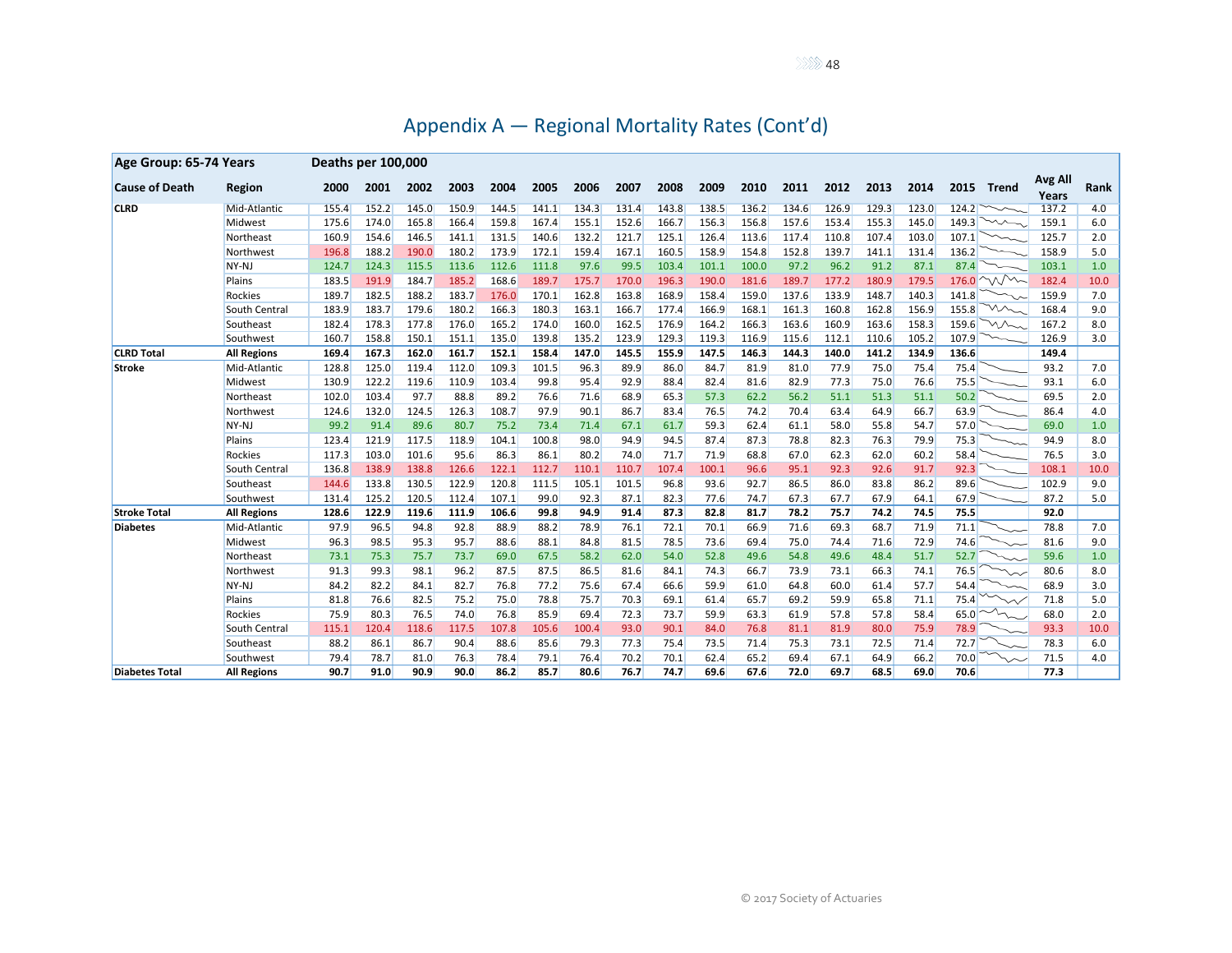<span id="page-48-0"></span>





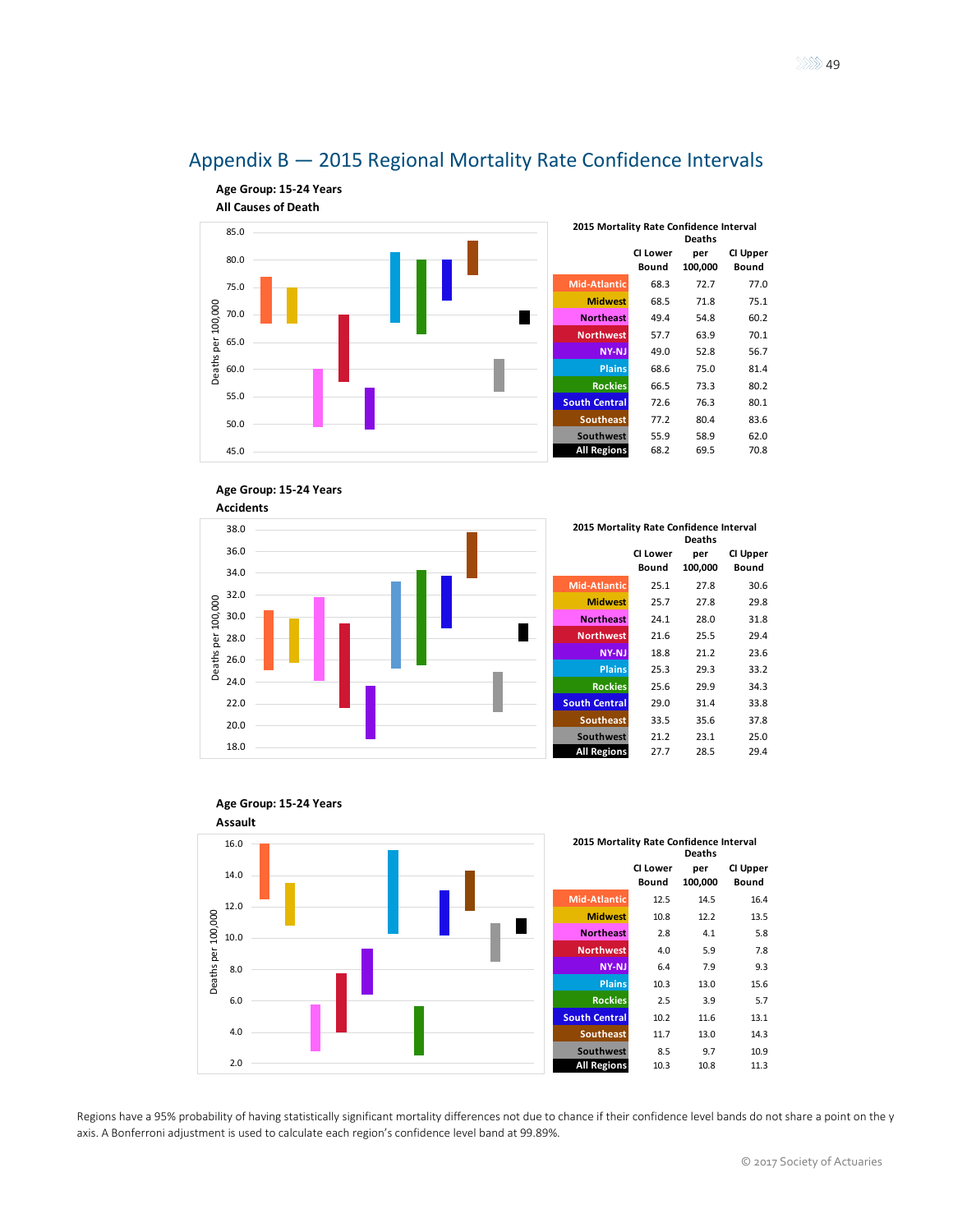







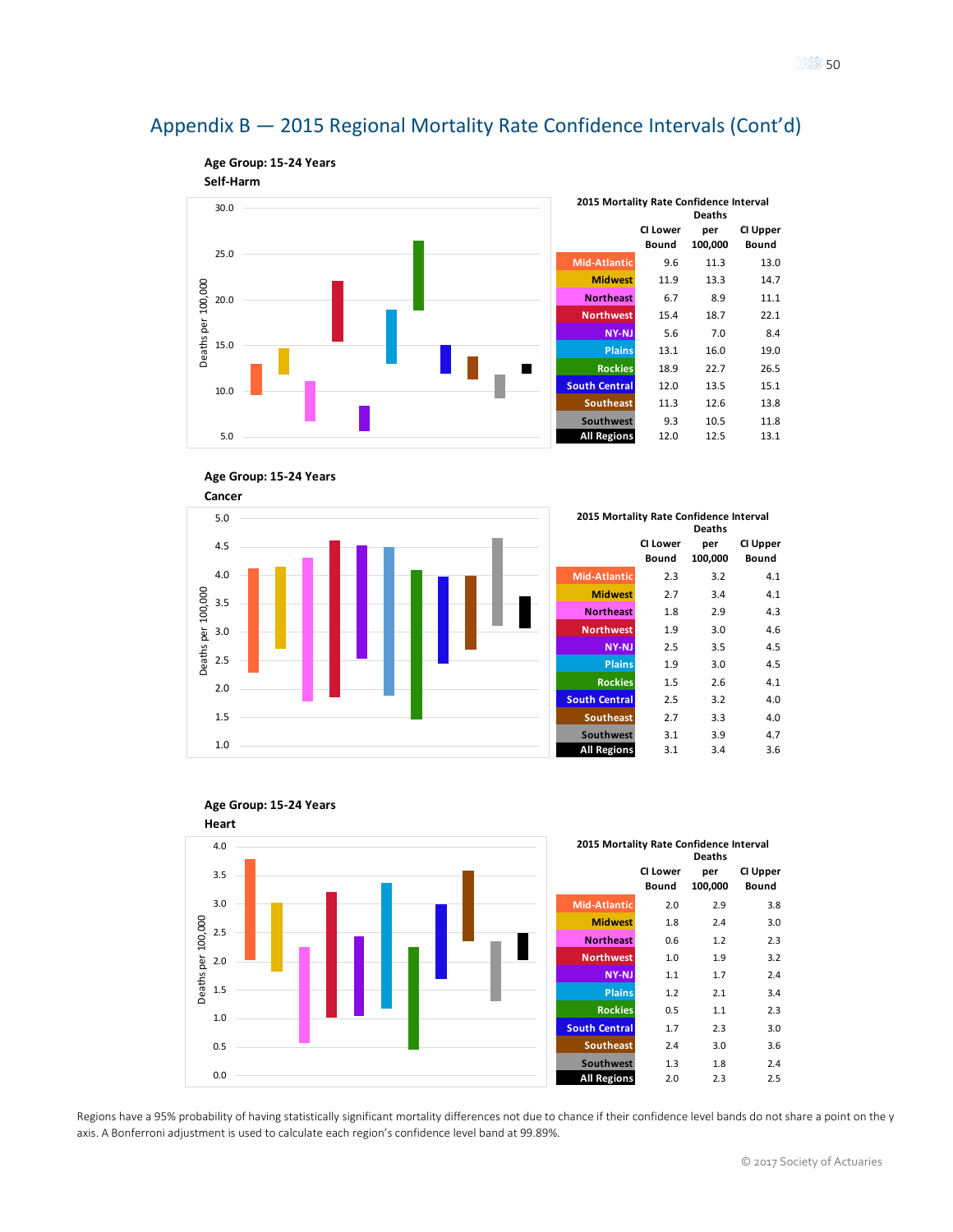









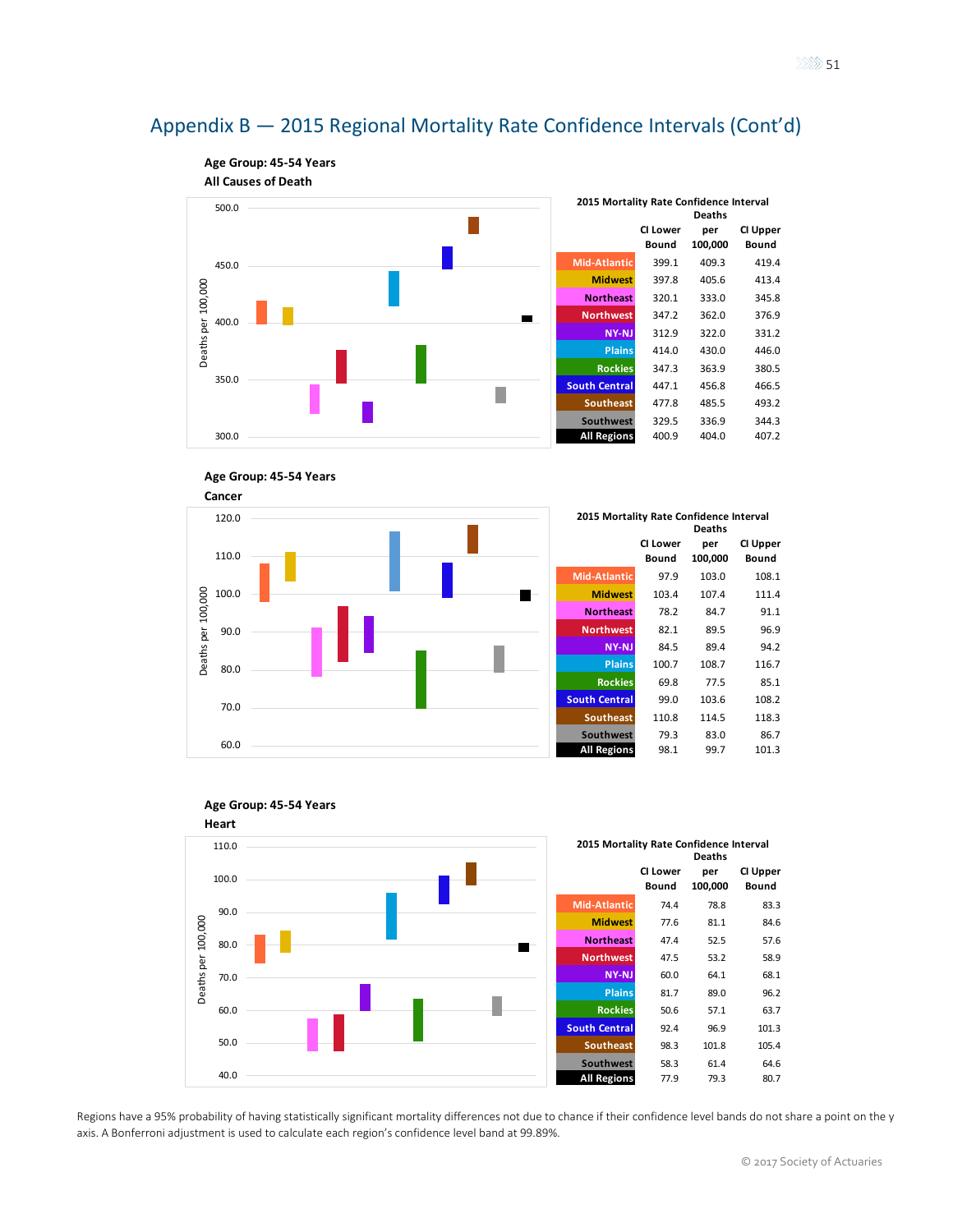







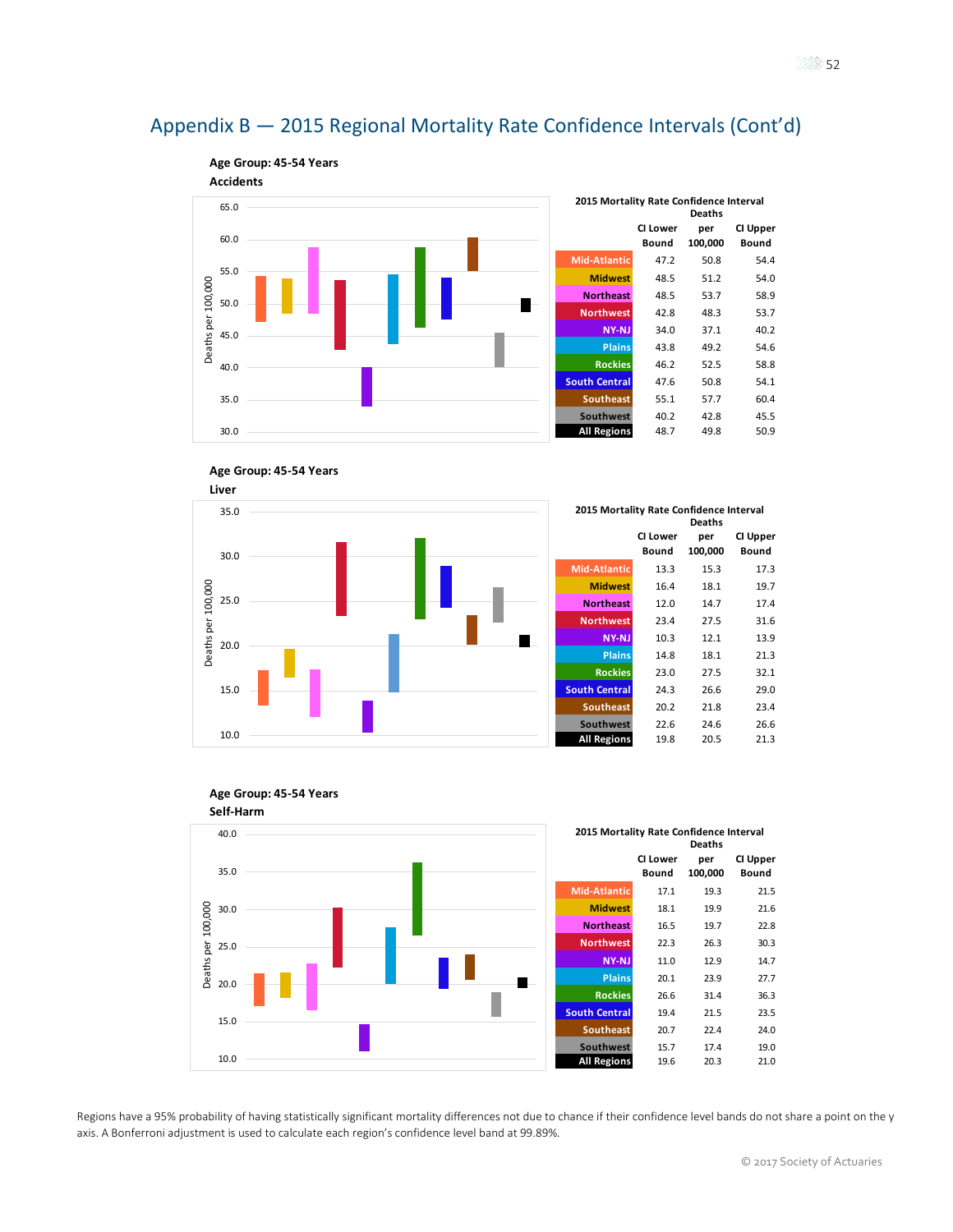**Age Group: 65-74 Years All Causes of Death 2015 Mortality Rate Confidence Interval** 2,100.0 **Deaths CI Lower per CI Upper Bound 100,000 Bound** 2,000.0 **Mid-Atlantic** 1,813.7 1,840.5 1,867.3 **Midwest** 1,860.6 1,881.7 1,902.8 Deaths per 100,000 1,900.0 **Northeast** 1,537.3 1,572.7 1,608.2 **Northwest** 1,608.9 1,647.0 1,685.1 1,800.0 **NY-NJ** 1,542.9 1,569.3 1,595.6 **Plains** 1,878.4 1,919.7 1,961.1 1,700.0 **Rockies** 1,516.1 1,559.1 1,602.1 **South Central** 1,987.1 2,013.4 2,039.7 1,600.0 **Southeast** 1,930.0 1,948.5 1,967.0 Г **Southwest** 1,526.9 1,547.2 1,567.5 1,500.0 **All Regions** 1,788.4 1,796.8 1,805.1





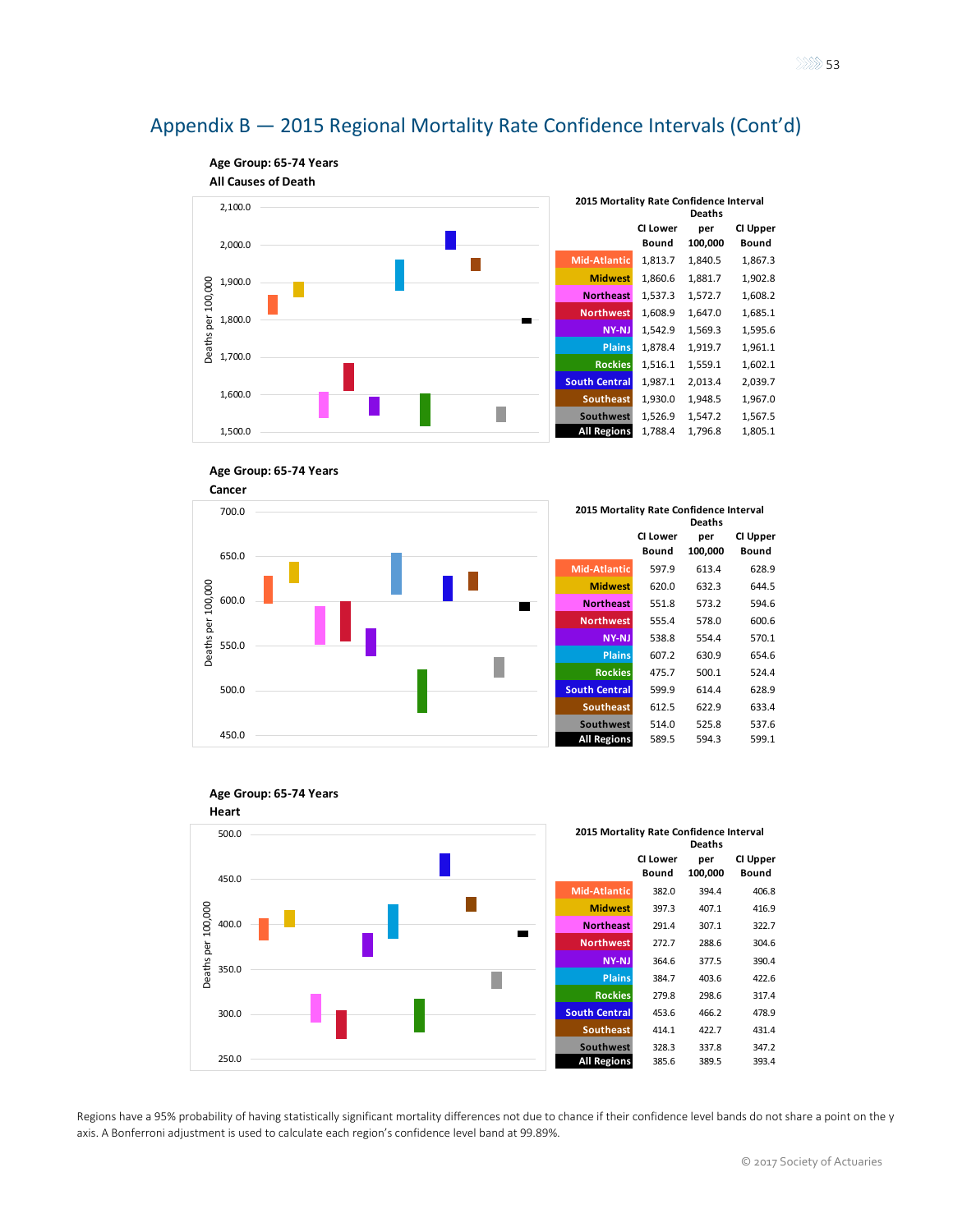





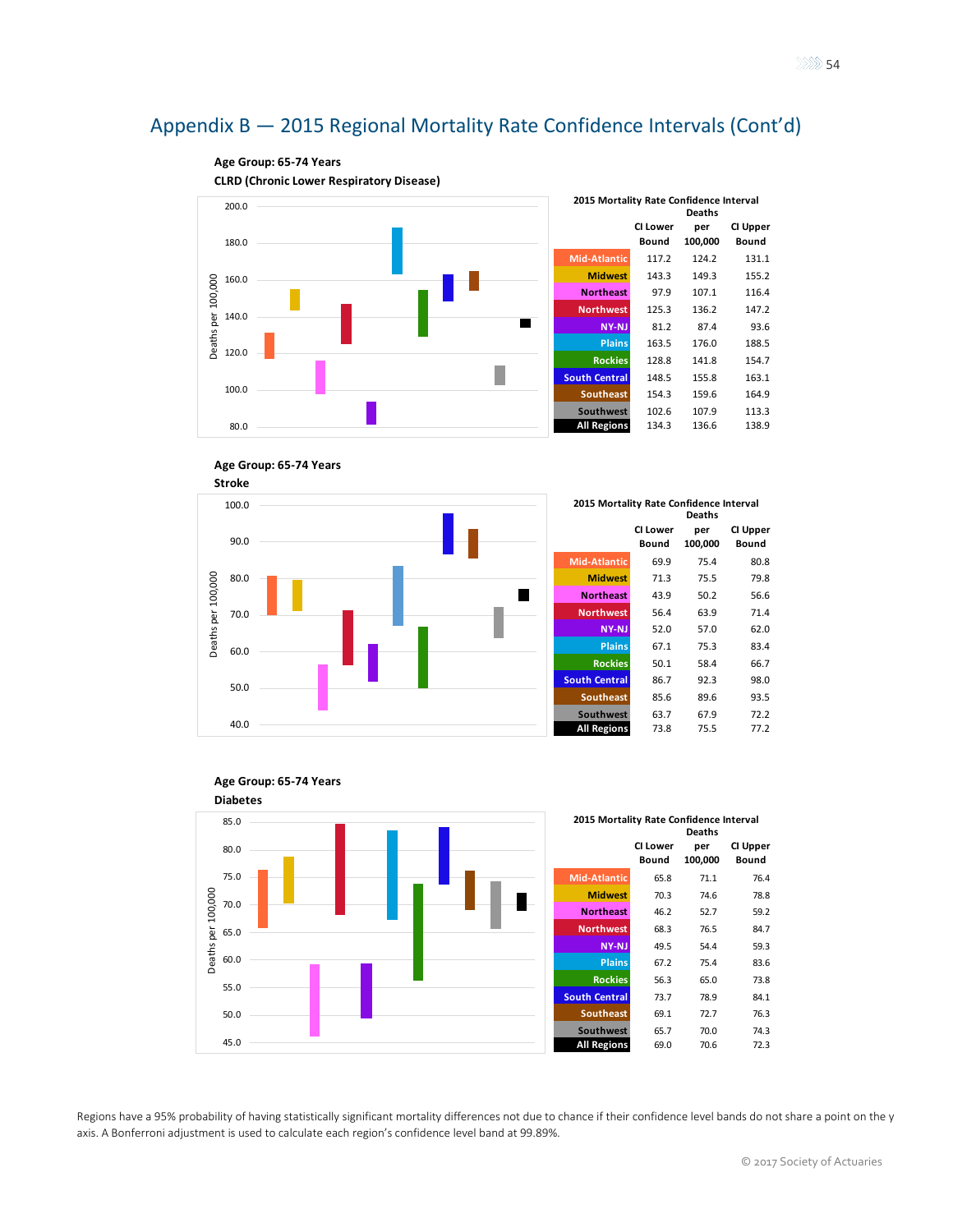#### <span id="page-54-0"></span>**Age Group: 15-24 Years All Causes of Death**

|               | Mid-Atlantic | Midwest | Northeast | Northwest | NY-NJ  | Plains | Rockies | South Central Southeast |   | Southwest |
|---------------|--------------|---------|-----------|-----------|--------|--------|---------|-------------------------|---|-----------|
| Mid-Atlantic  |              |         |           |           |        |        |         |                         |   |           |
| Midwest       |              |         |           |           |        |        |         |                         |   |           |
| Northeast     | $\ast$       | $\ast$  |           |           |        |        |         |                         |   |           |
| Northwest     |              |         |           |           |        |        |         |                         |   |           |
| NY-NJ         | $\ast$       | *       |           | $\ast$    |        |        |         |                         |   |           |
| Plains        |              |         | $\ast$    |           | $\ast$ |        |         |                         |   |           |
| Rockies       |              |         | $\ast$    |           | $\ast$ |        |         |                         |   |           |
| South Central |              |         | $\ast$    | $\ast$    | $\ast$ |        |         |                         |   |           |
| Southeast     | $\ast$       | $\ast$  | $\ast$    | $*$       | $\ast$ |        |         |                         |   |           |
| Southwest     | $\ast$       | $\ast$  |           |           |        | $\ast$ | $\ast$  | $\ast$                  | * |           |

\* Indicates 95% probability of regional pairs having statistically significant mortality rate differences.

#### **Age Group: 15-24 Years Accidents**

|               | Mid-Atlantic | Midwest | Northeast | Northwest | NY-NJ  | Plains | Rockies | South Central Southeast |        | Southwest |
|---------------|--------------|---------|-----------|-----------|--------|--------|---------|-------------------------|--------|-----------|
| Mid-Atlantic  |              |         |           |           |        |        |         |                         |        |           |
| Midwest       |              |         |           |           |        |        |         |                         |        |           |
| Northeast     |              |         |           |           |        |        |         |                         |        |           |
| Northwest     |              |         |           |           |        |        |         |                         |        |           |
| NY-NJ         | $\ast$       | *       | $\ast$    |           |        |        |         |                         |        |           |
| Plains        |              |         |           |           | $\ast$ |        |         |                         |        |           |
| Rockies       |              |         |           |           | $\ast$ |        |         |                         |        |           |
| South Central |              |         |           |           | $\ast$ |        |         |                         |        |           |
| Southeast     | $\ast$       | *       | $\ast$    | $\ast$    | $\ast$ | $\ast$ |         |                         |        |           |
| Southwest     | $\ast$       | *       |           |           |        | $\ast$ | $\ast$  | $\ast$                  | $\ast$ |           |

\* Indicates 95% probability of regional pairs having statistically significant mortality rate differences.

## **Age Group: 15-24 Years**

#### **Assault**

|               | Mid-Atlantic | Midwest | Northeast | Northwest | NY-NJ  | Plains | Rockies | South Central Southeast |   | Southwest |
|---------------|--------------|---------|-----------|-----------|--------|--------|---------|-------------------------|---|-----------|
| Mid-Atlantic  |              |         |           |           |        |        |         |                         |   |           |
| Midwest       |              |         |           |           |        |        |         |                         |   |           |
| Northeast     | $\ast$       | $*$     |           |           |        |        |         |                         |   |           |
| Northwest     | $\ast$       | $\ast$  |           |           |        |        |         |                         |   |           |
| NY-NJ         | $\ast$       | $\ast$  | $\ast$    |           |        |        |         |                         |   |           |
| Plains        |              |         | $\ast$    | $*$       | $\ast$ |        |         |                         |   |           |
| Rockies       | $\ast$       | *       |           |           | $\ast$ | $\ast$ |         |                         |   |           |
| South Central |              |         | $\ast$    | $\ast$    | $\ast$ |        | $\ast$  |                         |   |           |
| Southeast     |              |         | $\ast$    | $\ast$    | $\ast$ |        | $\ast$  |                         |   |           |
| Southwest     | $\ast$       |         | $\ast$    | $\ast$    |        |        | $\ast$  |                         | * |           |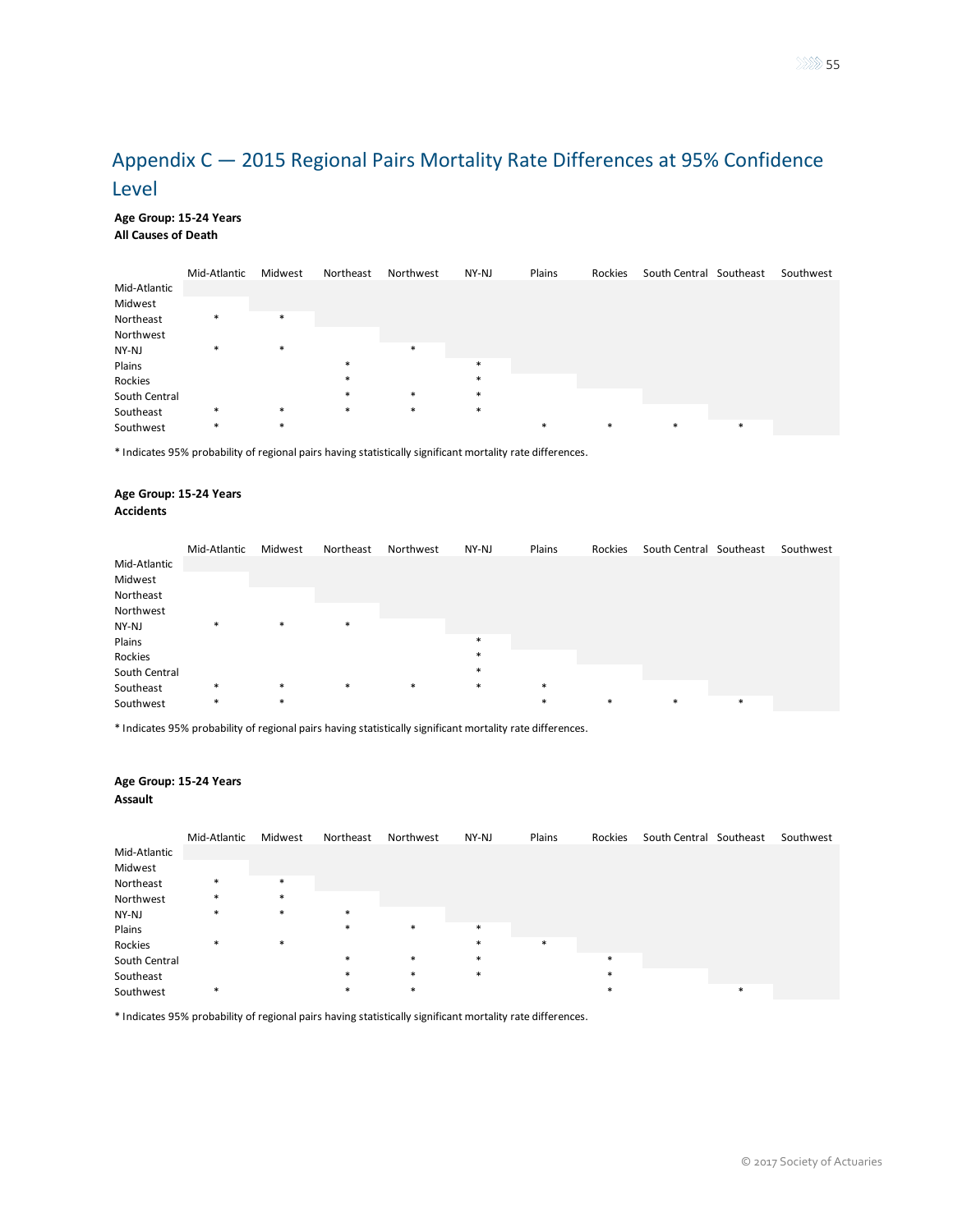#### **Age Group: 15-24 Years Self-Harm**

|               | Mid-Atlantic | Midwest | Northeast | Northwest | NY-NJ  | Plains | Rockies | South Central Southeast | Southwest |
|---------------|--------------|---------|-----------|-----------|--------|--------|---------|-------------------------|-----------|
| Mid-Atlantic  |              |         |           |           |        |        |         |                         |           |
| Midwest       |              |         |           |           |        |        |         |                         |           |
| Northeast     |              | $\ast$  |           |           |        |        |         |                         |           |
| Northwest     | $\ast$       | $\ast$  | $\ast$    |           |        |        |         |                         |           |
| NY-NJ         | $\ast$       | *       |           | $\ast$    |        |        |         |                         |           |
| Plains        | $\ast$       |         | ∗         |           | $\ast$ |        |         |                         |           |
| Rockies       | $\ast$       | *       | $\ast$    |           | $\ast$ |        |         |                         |           |
| South Central |              |         | $\ast$    | $\ast$    | $\ast$ |        | $\ast$  |                         |           |
| Southeast     |              |         | $\ast$    | $\ast$    | $\ast$ |        | *       |                         |           |
| Southwest     |              |         |           | *         | $\ast$ | $\ast$ | $\ast$  | *                       |           |

\* Indicates 95% probability of regional pairs having statistically significant mortality rate differences.

#### **Age Group: 15-24 Years Cancer**

|               | Mid-Atlantic | Midwest | Northeast | Northwest | NY-NJ | Plains | Rockies | South Central Southeast | Southwest |
|---------------|--------------|---------|-----------|-----------|-------|--------|---------|-------------------------|-----------|
| Mid-Atlantic  |              |         |           |           |       |        |         |                         |           |
| Midwest       |              |         |           |           |       |        |         |                         |           |
| Northeast     |              |         |           |           |       |        |         |                         |           |
| Northwest     |              |         |           |           |       |        |         |                         |           |
| NY-NJ         |              |         |           |           |       |        |         |                         |           |
| Plains        |              |         |           |           |       |        |         |                         |           |
| Rockies       |              |         |           |           |       |        |         |                         |           |
| South Central |              |         |           |           |       |        |         |                         |           |
| Southeast     |              |         |           |           |       |        |         |                         |           |
| Southwest     |              |         |           |           |       |        |         |                         |           |

\* Indicates 95% probability of regional pairs having statistically significant mortality rate differences.

#### **Age Group: 15-24 Years Heart** Mid-Atlantic Midwest Northeast Northwest NY-NJ Plains Rockies South Central Southeast Southwest Mid-Atlantic Midwest Northeast Northwest NY-NJ Plains Rockies South Central Southeast \* \* Southwest \*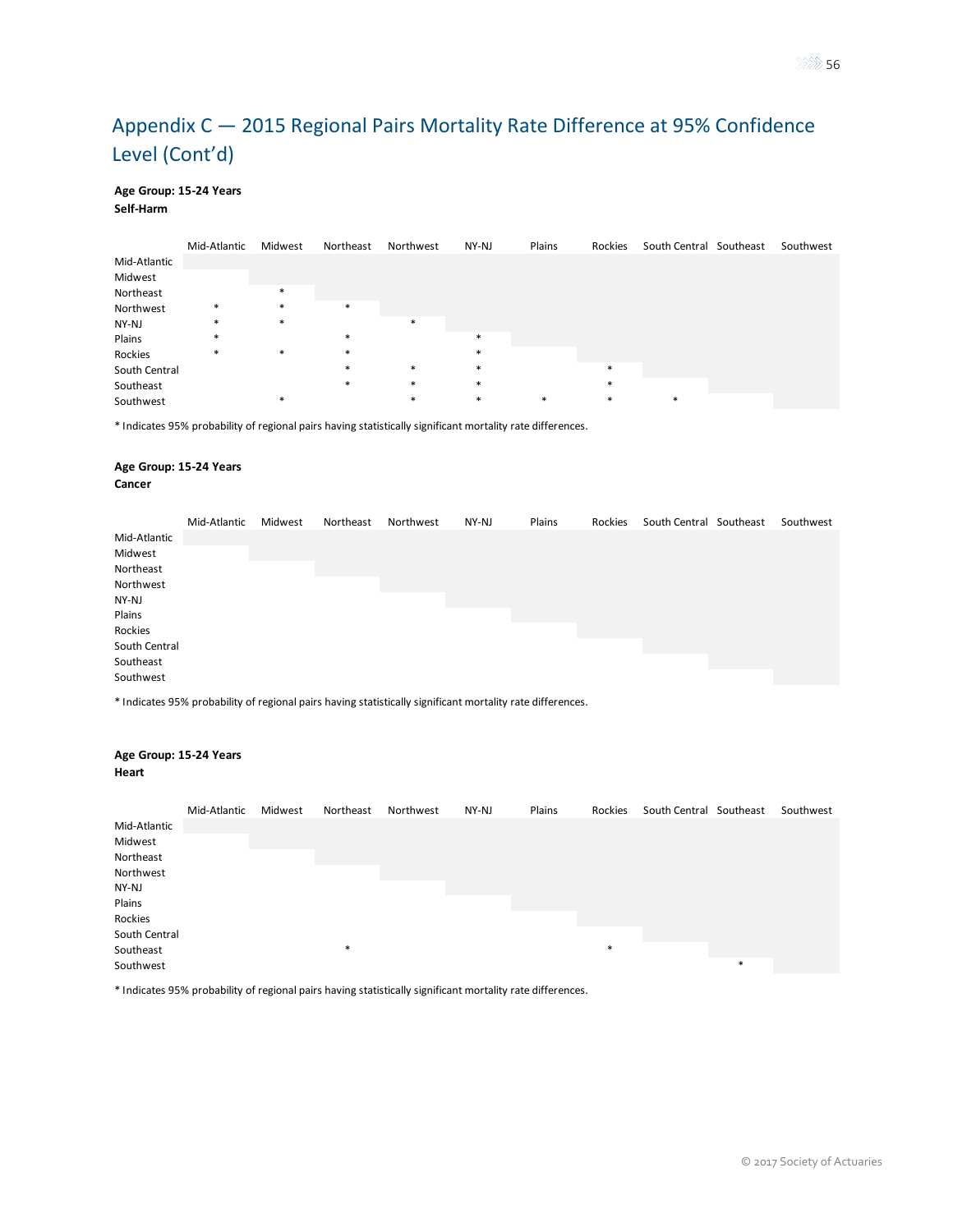#### **Age Group: 45-54 Years All Causes of Death**

|               | Mid-Atlantic | Midwest | Northeast | Northwest | NY-NJ  | Plains | Rockies | South Central Southeast |        | Southwest |
|---------------|--------------|---------|-----------|-----------|--------|--------|---------|-------------------------|--------|-----------|
| Mid-Atlantic  |              |         |           |           |        |        |         |                         |        |           |
| Midwest       |              |         |           |           |        |        |         |                         |        |           |
| Northeast     | $\ast$       | $\ast$  |           |           |        |        |         |                         |        |           |
| Northwest     | $\ast$       | $\ast$  | $\ast$    |           |        |        |         |                         |        |           |
| NY-NJ         | $\ast$       | $\ast$  |           | $*$       |        |        |         |                         |        |           |
| Plains        |              | $\ast$  | $\ast$    | $\ast$    | $\ast$ |        |         |                         |        |           |
| Rockies       | $\ast$       | *       | *         |           |        | $\ast$ |         |                         |        |           |
| South Central | $\ast$       | $\ast$  | *         | $\ast$    | $\ast$ | $\ast$ | $\ast$  |                         |        |           |
| Southeast     | $\ast$       | $*$     | $\ast$    | $\ast$    | $\ast$ | $\ast$ | $\ast$  | $\ast$                  |        |           |
| Southwest     | $\ast$       | $\ast$  |           | $\ast$    |        | $\ast$ | $\ast$  | $\ast$                  | $\ast$ |           |

\* Indicates 95% probability of regional pairs having statistically significant mortality rate differences.

#### **Age Group: 45-54 Years Cancer**

|               | Mid-Atlantic | Midwest | Northeast | Northwest | NY-NJ  | Plains | Rockies | South Central Southeast |        | Southwest |
|---------------|--------------|---------|-----------|-----------|--------|--------|---------|-------------------------|--------|-----------|
| Mid-Atlantic  |              |         |           |           |        |        |         |                         |        |           |
| Midwest       |              |         |           |           |        |        |         |                         |        |           |
| Northeast     | $\ast$       | $\ast$  |           |           |        |        |         |                         |        |           |
| Northwest     | $\ast$       | $\ast$  |           |           |        |        |         |                         |        |           |
| NY-NJ         | $\ast$       | $\ast$  |           |           |        |        |         |                         |        |           |
| Plains        |              |         | *         | $\ast$    | $\ast$ |        |         |                         |        |           |
| Rockies       | $\ast$       | $\ast$  |           |           |        | $\ast$ |         |                         |        |           |
| South Central |              |         | *         | $\ast$    | $\ast$ |        | $\ast$  |                         |        |           |
| Southeast     | $\ast$       |         | $\ast$    | $\ast$    | *      |        | $\ast$  | $\ast$                  |        |           |
| Southwest     | $\ast$       | $\ast$  |           |           |        | $\ast$ |         | ∗                       | $\ast$ |           |

\* Indicates 95% probability of regional pairs having statistically significant mortality rate differences.

### **Age Group: 45-54 Years**

**Heart**

|               | Mid-Atlantic | Midwest | Northeast | Northwest | NY-NJ  | Plains | Rockies | South Central Southeast |   | Southwest |
|---------------|--------------|---------|-----------|-----------|--------|--------|---------|-------------------------|---|-----------|
| Mid-Atlantic  |              |         |           |           |        |        |         |                         |   |           |
| Midwest       |              |         |           |           |        |        |         |                         |   |           |
| Northeast     | $\ast$       | $\ast$  |           |           |        |        |         |                         |   |           |
| Northwest     | *            | $\ast$  |           |           |        |        |         |                         |   |           |
| NY-NJ         | *            | *       | $\ast$    | $*$       |        |        |         |                         |   |           |
| Plains        |              |         | $\ast$    | *         | $\ast$ |        |         |                         |   |           |
| Rockies       | $\ast$       | $\ast$  |           |           |        | $\ast$ |         |                         |   |           |
| South Central | $\ast$       | $\ast$  | $\ast$    | $*$       | $\ast$ |        | $\ast$  |                         |   |           |
| Southeast     | $\ast$       | $\ast$  | $\ast$    | $\ast$    | $\ast$ | *      | *       |                         |   |           |
| Southwest     | *            | *       | $\ast$    |           |        | *      |         | *                       | * |           |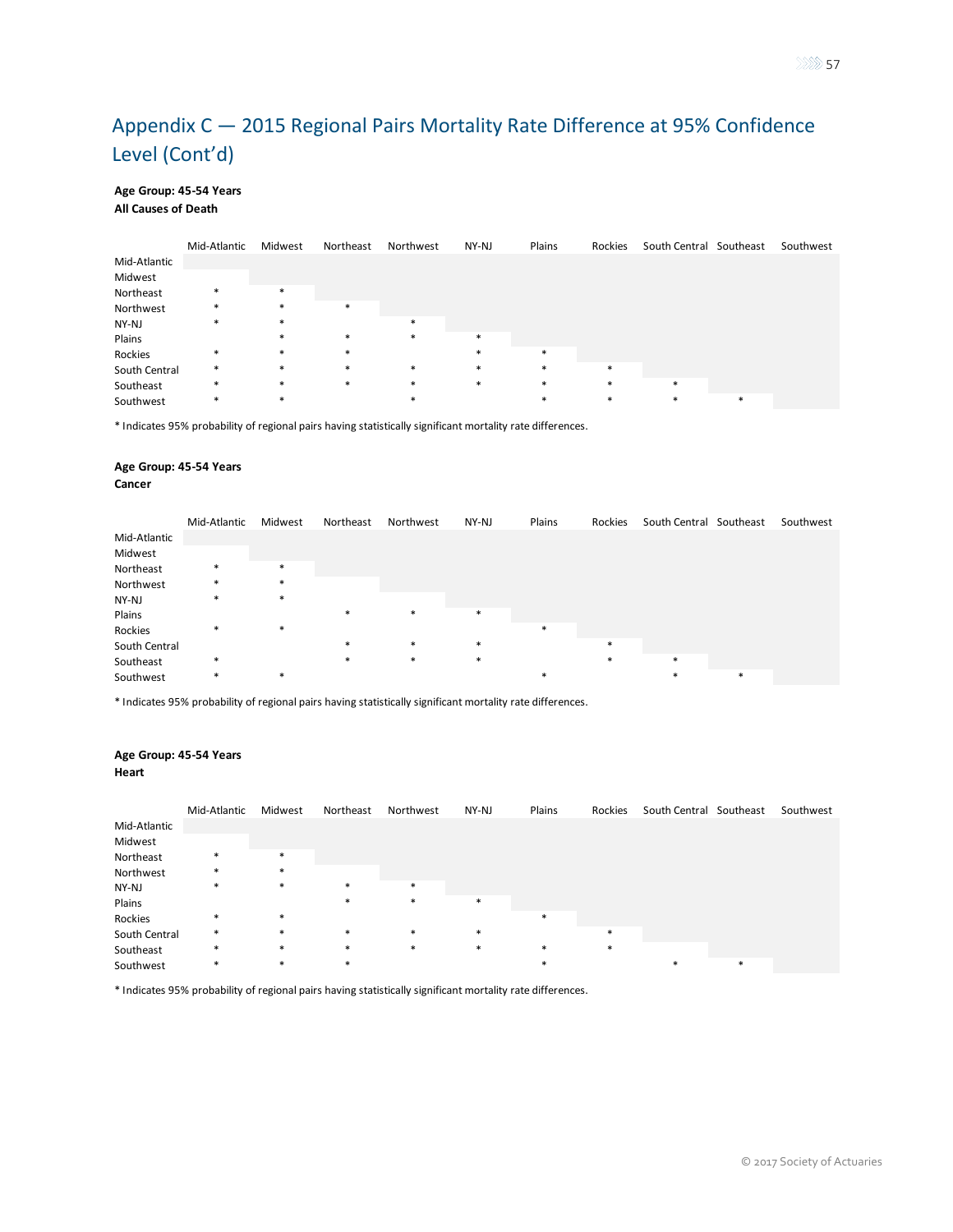### **Age Group: 45-54 Years**

#### **Accidents**

|               | Mid-Atlantic | Midwest | Northeast | Northwest | NY-NJ  | Plains | Rockies | South Central Southeast |   | Southwest |
|---------------|--------------|---------|-----------|-----------|--------|--------|---------|-------------------------|---|-----------|
| Mid-Atlantic  |              |         |           |           |        |        |         |                         |   |           |
| Midwest       |              |         |           |           |        |        |         |                         |   |           |
| Northeast     |              |         |           |           |        |        |         |                         |   |           |
| Northwest     |              |         |           |           |        |        |         |                         |   |           |
| NY-NJ         | $\ast$       | $\ast$  | $\ast$    | $*$       |        |        |         |                         |   |           |
| Plains        |              |         |           |           | $\ast$ |        |         |                         |   |           |
| Rockies       |              |         |           |           | *      |        |         |                         |   |           |
| South Central |              |         |           |           | $\ast$ |        |         |                         |   |           |
| Southeast     | $\ast$       | $\ast$  |           | $*$       | $\ast$ | $\ast$ |         | $\ast$                  |   |           |
| Southwest     | $\ast$       | $\ast$  | $\ast$    |           | *      |        | $\ast$  | $\ast$                  | * |           |

\* Indicates 95% probability of regional pairs having statistically significant mortality rate differences.

#### **Age Group: 45-54 Years Liver**

|               | Mid-Atlantic | Midwest | Northeast | Northwest | NY-NJ  | Plains | Rockies | South Central Southeast | Southwest |
|---------------|--------------|---------|-----------|-----------|--------|--------|---------|-------------------------|-----------|
| Mid-Atlantic  |              |         |           |           |        |        |         |                         |           |
| Midwest       |              |         |           |           |        |        |         |                         |           |
| Northeast     |              |         |           |           |        |        |         |                         |           |
| Northwest     | $\ast$       | $\ast$  | $\ast$    |           |        |        |         |                         |           |
| NY-NJ         |              | *       |           | $*$       |        |        |         |                         |           |
| Plains        |              |         |           | $\ast$    | $\ast$ |        |         |                         |           |
| Rockies       | *            | $\ast$  | *         |           | $\ast$ | $\ast$ |         |                         |           |
| South Central | $\ast$       | $\ast$  | *         |           | $\ast$ | $\ast$ |         |                         |           |
| Southeast     | *            | $\ast$  | $\ast$    |           | $\ast$ |        |         | $\ast$                  |           |
| Southwest     | *            | *       | *         |           | $\ast$ | $\ast$ |         |                         |           |

\* Indicates 95% probability of regional pairs having statistically significant mortality rate differences.

## **Age Group: 45-54 Years**

|  | Self-Harm |  |
|--|-----------|--|
|--|-----------|--|

|               | Mid-Atlantic | Midwest | Northeast | Northwest | NY-NJ  | Plains | Rockies | South Central Southeast |   | Southwest |
|---------------|--------------|---------|-----------|-----------|--------|--------|---------|-------------------------|---|-----------|
| Mid-Atlantic  |              |         |           |           |        |        |         |                         |   |           |
| Midwest       |              |         |           |           |        |        |         |                         |   |           |
| Northeast     |              |         |           |           |        |        |         |                         |   |           |
| Northwest     | $\ast$       | $\ast$  |           |           |        |        |         |                         |   |           |
| NY-NJ         | $\ast$       | $\ast$  | $\ast$    | $*$       |        |        |         |                         |   |           |
| Plains        |              |         |           |           | $\ast$ |        |         |                         |   |           |
| Rockies       | $\ast$       | $\ast$  | $\ast$    |           | $\ast$ |        |         |                         |   |           |
| South Central |              |         |           |           | $\ast$ |        | $\ast$  |                         |   |           |
| Southeast     |              |         |           |           | $\ast$ |        | $\ast$  |                         |   |           |
| Southwest     |              |         |           | $\ast$    | $\ast$ | $\ast$ | $\ast$  | $\ast$                  | * |           |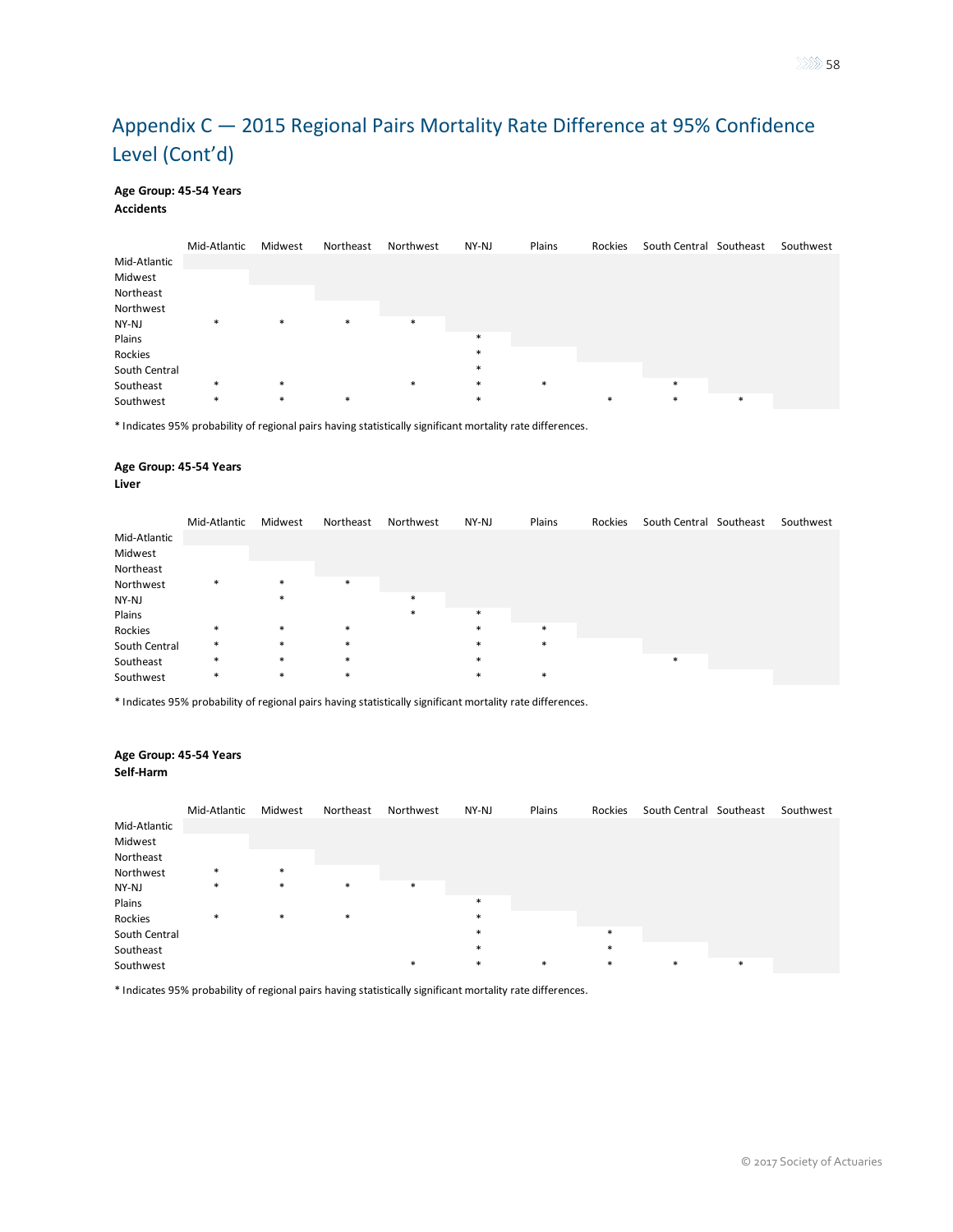#### **Age Group: 65-74 Years All Causes of Death**

|               | Mid-Atlantic | Midwest | Northeast | Northwest | NY-NJ  | Plains | Rockies | South Central Southeast |        | Southwest |
|---------------|--------------|---------|-----------|-----------|--------|--------|---------|-------------------------|--------|-----------|
| Mid-Atlantic  |              |         |           |           |        |        |         |                         |        |           |
| Midwest       |              |         |           |           |        |        |         |                         |        |           |
| Northeast     | *            | $\ast$  |           |           |        |        |         |                         |        |           |
| Northwest     | $\ast$       | *       | $\ast$    |           |        |        |         |                         |        |           |
| NY-NJ         | $\ast$       | *       |           | $\ast$    |        |        |         |                         |        |           |
| Plains        | $\ast$       |         | $\ast$    | $*$       | $\ast$ |        |         |                         |        |           |
| Rockies       | $\ast$       | $\ast$  |           | $\ast$    |        | $\ast$ |         |                         |        |           |
| South Central | $\ast$       | $\ast$  | $\ast$    | $*$       | $\ast$ | $\ast$ | $\ast$  |                         |        |           |
| Southeast     | $\ast$       | $\ast$  | $\ast$    | $*$       | $\ast$ |        |         | $\ast$                  |        |           |
| Southwest     | $\ast$       | *       |           |           |        | $\ast$ |         |                         | $\ast$ |           |

\* Indicates 95% probability of regional pairs having statistically significant mortality rate differences.

#### **Age Group: 65-74 Years Cancer**

|               | Mid-Atlantic | Midwest | Northeast | Northwest | NY-NJ  | Plains | Rockies | South Central Southeast |        | Southwest |
|---------------|--------------|---------|-----------|-----------|--------|--------|---------|-------------------------|--------|-----------|
| Mid-Atlantic  |              |         |           |           |        |        |         |                         |        |           |
| Midwest       |              |         |           |           |        |        |         |                         |        |           |
| Northeast     | $\ast$       | $\ast$  |           |           |        |        |         |                         |        |           |
| Northwest     |              | $\ast$  |           |           |        |        |         |                         |        |           |
| NY-NJ         | $\ast$       | $\ast$  |           |           |        |        |         |                         |        |           |
| Plains        |              |         | $\ast$    | $\ast$    | $\ast$ |        |         |                         |        |           |
| Rockies       | $\ast$       | $\ast$  | *         | *         | *      | $\ast$ |         |                         |        |           |
| South Central |              |         | $\ast$    |           | $\ast$ |        | $\ast$  |                         |        |           |
| Southeast     |              |         | $\ast$    | $\ast$    | $\ast$ |        | 堆       |                         |        |           |
| Southwest     | $\ast$       | $\ast$  | $\ast$    | *         | $\ast$ | $\ast$ |         | *                       | $\ast$ |           |

\* Indicates 95% probability of regional pairs having statistically significant mortality rate differences.

### **Age Group: 65-74 Years**

**Heart**

|               | Mid-Atlantic | Midwest | Northeast | Northwest | NY-NJ  | Plains | Rockies | South Central Southeast |        | Southwest |
|---------------|--------------|---------|-----------|-----------|--------|--------|---------|-------------------------|--------|-----------|
| Mid-Atlantic  |              |         |           |           |        |        |         |                         |        |           |
| Midwest       |              |         |           |           |        |        |         |                         |        |           |
| Northeast     | $\ast$       | $\ast$  |           |           |        |        |         |                         |        |           |
| Northwest     | $\ast$       | $\ast$  |           |           |        |        |         |                         |        |           |
| NY-NJ         |              | $\ast$  | $\ast$    | $\ast$    |        |        |         |                         |        |           |
| Plains        |              |         | $\ast$    | *         |        |        |         |                         |        |           |
| Rockies       | $\ast$       | $*$     |           |           | $\ast$ | $\ast$ |         |                         |        |           |
| South Central | $\ast$       | $\ast$  | $\ast$    | $*$       | $\ast$ | $\ast$ | $\ast$  |                         |        |           |
| Southeast     | $\ast$       |         | $\ast$    | $\ast$    | $\ast$ |        | $\ast$  | $\ast$                  |        |           |
| Southwest     | $\ast$       | $\ast$  | $\ast$    | $\ast$    | $\ast$ | $\ast$ | $\ast$  | $\ast$                  | $\ast$ |           |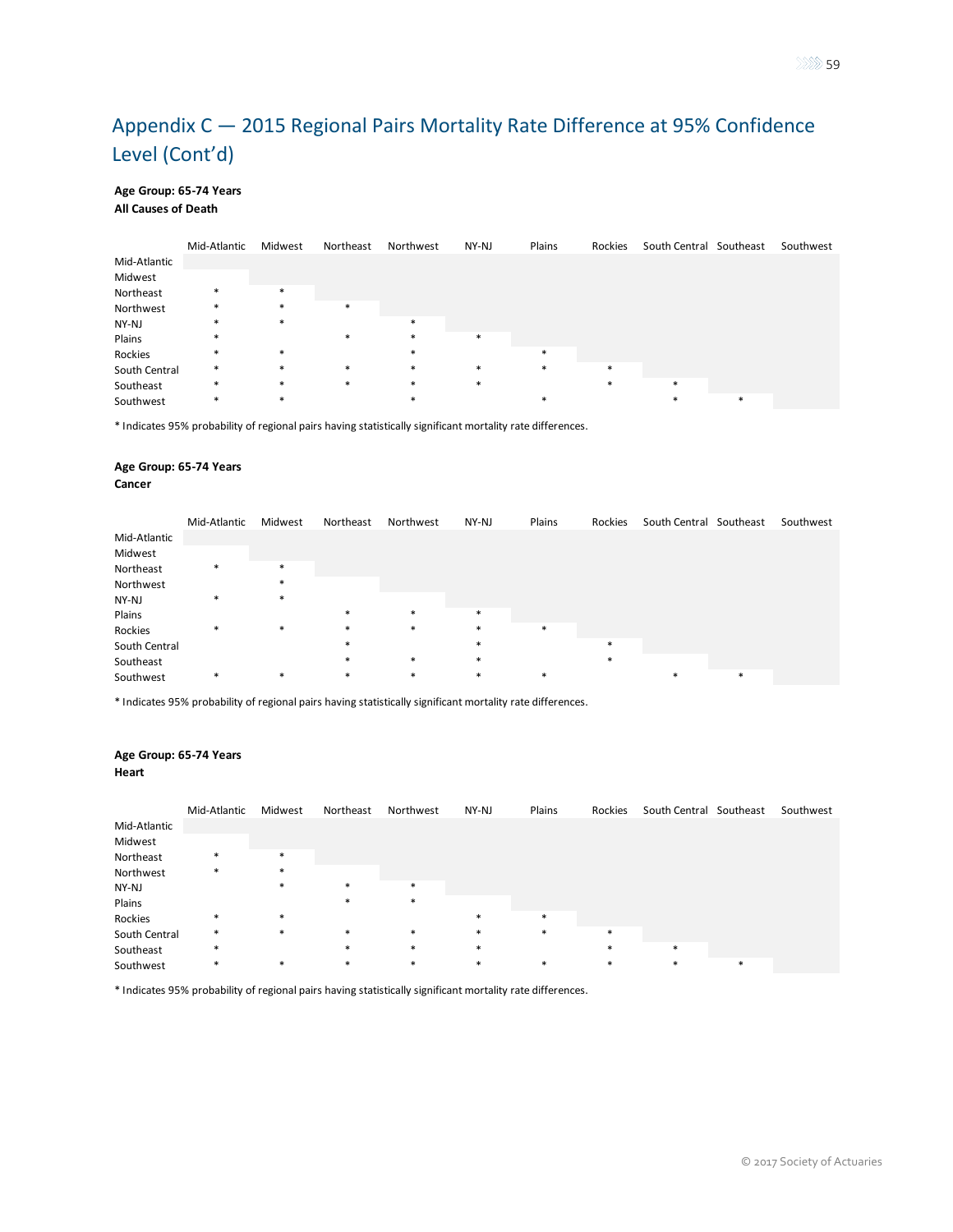#### **Age Group: 65-74 Years**

#### **CLRD (Chronic Lower Respiratory Disease)**

|               | Mid-Atlantic | Midwest | Northeast | Northwest | NY-NJ  | Plains | Rockies | South Central Southeast |   | Southwest |
|---------------|--------------|---------|-----------|-----------|--------|--------|---------|-------------------------|---|-----------|
| Mid-Atlantic  |              |         |           |           |        |        |         |                         |   |           |
| Midwest       | $\ast$       |         |           |           |        |        |         |                         |   |           |
| Northeast     | $\ast$       | $*$     |           |           |        |        |         |                         |   |           |
| Northwest     |              |         | $\ast$    |           |        |        |         |                         |   |           |
| NY-NJ         | $\ast$       | $*$     | $\ast$    | $*$       |        |        |         |                         |   |           |
| Plains        | $\ast$       | $\ast$  | $\ast$    | $\ast$    | $\ast$ |        |         |                         |   |           |
| Rockies       |              |         | $\ast$    |           | $\ast$ | $\ast$ |         |                         |   |           |
| South Central | $\ast$       |         | $\ast$    | $\ast$    | $\ast$ | $\ast$ |         |                         |   |           |
| Southeast     | $\ast$       |         | $\ast$    | $*$       | $\ast$ |        |         |                         |   |           |
| Southwest     | $\ast$       | $\ast$  |           | $\ast$    | $\ast$ | $\ast$ | $\ast$  | $\ast$                  | * |           |

\* Indicates 95% probability of regional pairs having statistically significant mortality rate differences.

#### **Age Group: 65-74 Years Stroke**

|               | Mid-Atlantic | Midwest | Northeast | Northwest | NY-NJ  | Plains | Rockies | South Central Southeast |        | Southwest |
|---------------|--------------|---------|-----------|-----------|--------|--------|---------|-------------------------|--------|-----------|
| Mid-Atlantic  |              |         |           |           |        |        |         |                         |        |           |
| Midwest       |              |         |           |           |        |        |         |                         |        |           |
| Northeast     | $\ast$       | $\ast$  |           |           |        |        |         |                         |        |           |
| Northwest     |              |         |           |           |        |        |         |                         |        |           |
| NY-NJ         | $\ast$       | $\ast$  |           |           |        |        |         |                         |        |           |
| Plains        |              |         | *         |           | $\ast$ |        |         |                         |        |           |
| Rockies       | $\ast$       | $\ast$  |           |           |        | $\ast$ |         |                         |        |           |
| South Central | $\ast$       | $\ast$  | $\ast$    | *         | $\ast$ | $\ast$ | $\ast$  |                         |        |           |
| Southeast     | $\ast$       | $\ast$  | $\ast$    | $\ast$    | $\ast$ | $\ast$ | $\ast$  |                         |        |           |
| Southwest     |              |         | *         |           | $\ast$ |        |         | *                       | $\ast$ |           |

\* Indicates 95% probability of regional pairs having statistically significant mortality rate differences.

#### **Age Group: 65-74 Years Diabetes**

|               | Mid-Atlantic | Midwest | Northeast | Northwest | NY-NJ  | Plains | Rockies | South Central Southeast | Southwest |
|---------------|--------------|---------|-----------|-----------|--------|--------|---------|-------------------------|-----------|
| Mid-Atlantic  |              |         |           |           |        |        |         |                         |           |
| Midwest       |              |         |           |           |        |        |         |                         |           |
| Northeast     | $\ast$       | $\ast$  |           |           |        |        |         |                         |           |
| Northwest     |              |         | $\ast$    |           |        |        |         |                         |           |
| NY-NJ         | $\ast$       | *       |           | $\ast$    |        |        |         |                         |           |
| Plains        |              |         | $\ast$    |           | $\ast$ |        |         |                         |           |
| Rockies       |              |         |           |           |        |        |         |                         |           |
| South Central |              |         | $\ast$    |           | $\ast$ |        |         |                         |           |
| Southeast     |              |         | $\ast$    |           | $\ast$ |        |         |                         |           |
| Southwest     |              |         | $\ast$    |           | $\ast$ |        |         |                         |           |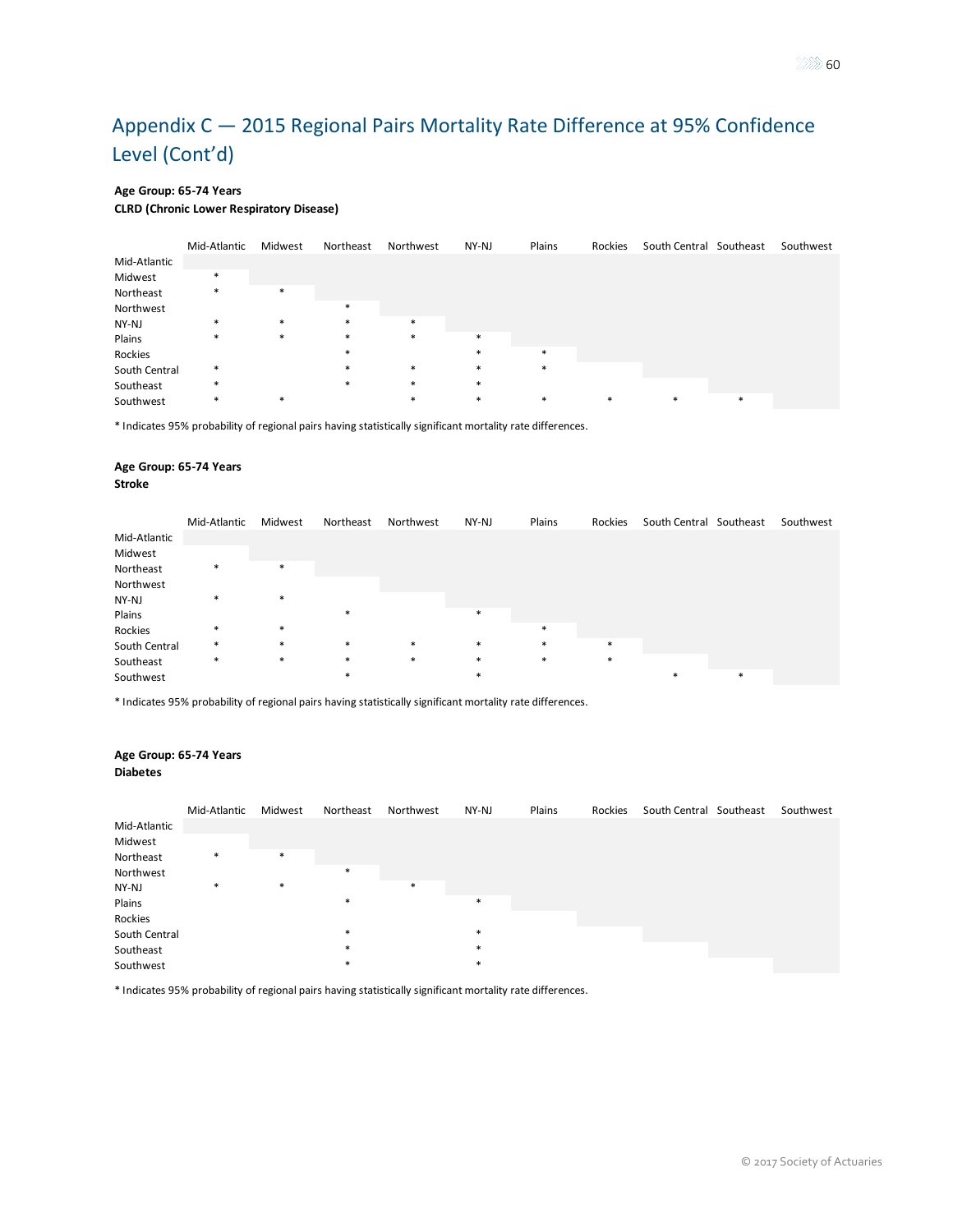<span id="page-60-0"></span>

|                | <b>Large Central</b> | <b>Large Fringe</b> | <b>Medium</b> |                    | Micropolitan | <b>Non-Core</b> |              |
|----------------|----------------------|---------------------|---------------|--------------------|--------------|-----------------|--------------|
|                | <b>Metro</b>         | <b>Metro</b>        | <b>Metro</b>  | <b>Small Metro</b> | (non-metro)  | (non-metro)     | <b>Total</b> |
| 15-24 years    | 71.7                 | 69.6                | 72.3          | 68.6               | 82.6         | 109.1           | 74.1         |
| Mid-Atlantic   | 94.0                 | 70.5                | 73.3          | 63.3               | 89.2         | 102.3           | 77.4         |
| Midwest        | 80.4                 | 67.1                | 63.9          | 59.9               | 69.9         | 92.6            | 71.3         |
| Northeast      | 52.8                 | 50.4                | 57.0          | 60.0               | 60.8         | 81.6            | 55.5         |
| Northwest      | 55.3                 | 62.6                | 64.7          | 69.0               | 73.3         | 141.2           | 67.3         |
| NY-NJ          | 56.0                 | 58.0                | 56.1          | 58.1               | 58.5         | 72.9            | 57.2         |
| Plains         | 129.0                | 82.1                | 65.2          | 49.1               | 75.6         | 98.6            | 77.1         |
| <b>Rockies</b> | 71.5                 | 71.9                | 59.2          | 66.4               | 79.2         | 129.7           | 74.7         |
| South Central  | 79.3                 | 79.4                | 82.5          | 86.4               | 94.5         | 119.7           | 85.3         |
| Southeast      | 82.3                 | 83.9                | 84.5          | 77.5               | 95.2         | 117.0           | 87.0         |
| Southwest      | 62.6                 | 66.6                | 68.1          | 76.3               | 102.3        | 123.7           | 66.2         |
| 45-54 years    | 423.5                | 346.7               | 431.9         | 452.8              | 477.6        | 509.7           | 418.3        |
| Mid-Atlantic   | 615.7                | 335.5               | 409.1         | 434.5              | 471.7        | 505.8           | 421.1        |
| Midwest        | 481.9                | 328.8               | 422.7         | 405.0              | 404.9        | 412.3           | 407.9        |
| Northeast      | 397.9                | 306.2               | 335.6         | 353.4              | 330.9        | 365.5           | 335.7        |
| Northwest      | 336.4                | 331.9               | 372.2         | 391.3              | 424.5        | 429.4           | 366.5        |
| NY-NJ          | 410.0                | 306.9               | 367.8         | 397.0              | 372.7        | 398.1           | 360.5        |
| Plains         | 611.2                | 361.3               | 394.0         | 393.9              | 441.0        | 426.2           | 414.9        |
| <b>Rockies</b> | 431.4                | 304.2               | 310.0         | 382.9              | 353.9        | 414.4           | 357.6        |
| South Central  | 424.1                | 389.7               | 484.7         | 530.2              | 572.6        | 588.4           | 471.1        |
| Southeast      | 461.1                | 419.1               | 506.1         | 544.6              | 598.3        | 644.7           | 502.7        |
| Southwest      | 351.2                | 346.8               | 401.4         | 468.4              | 484.6        | 507.3           | 370.8        |
| 65-74 years    | 1,938.8              | 1,859.7             | 1,985.4       | 2,068.9            | 2,202.6      | 2,224.4         | 1,994.1      |
| Mid-Atlantic   | 2,424.6              | 1,853.8             | 2,040.0       | 2,142.6            | 2,298.4      | 2,281.2         | 2,076.5      |
| Midwest        | 2,196.8              | 1,926.1             | 2,102.5       | 2,093.4            | 2,108.5      | 2,050.2         | 2,078.4      |
| Northeast      | 1,888.3              | 1,753.5             | 1,814.0       | 1,788.7            | 1,841.8      | 1,919.1         | 1,810.1      |
| Northwest      | 1,747.9              | 1,859.7             | 1,877.5       | 1,833.2            | 1,951.4      | 1,818.6         | 1,851.0      |
| NY-NJ          | 1,809.1              | 1,743.0             | 1,998.3       | 2,048.2            | 2,108.0      | 2,063.5         | 1,827.1      |
| Plains         | 2,490.0              | 1,974.7             | 2,018.8       | 2,007.9            | 2,172.9      | 2,053.5         | 2,072.1      |
| <b>Rockies</b> | 1,864.8              | 1,630.1             | 1,589.4       | 1,811.7            | 1,746.1      | 1,869.8         | 1,744.8      |
| South Central  | 2,047.9              | 2,030.3             | 2,142.8       | 2,297.8            | 2,369.8      | 2,360.3         | 2,173.2      |
| Southeast      | 2,024.2              | 1,933.7             | 2,013.6       | 2,143.3            | 2,453.7      | 2,567.9         | 2,117.4      |
| Southwest      | 1,695.3              | 1,719.0             | 1,808.2       | 1,920.2            | 1,920.6      | 1,836.0         | 1,743.5      |

# Appendix D — Combined 2000-2015 Urban-Rural Mortality Rates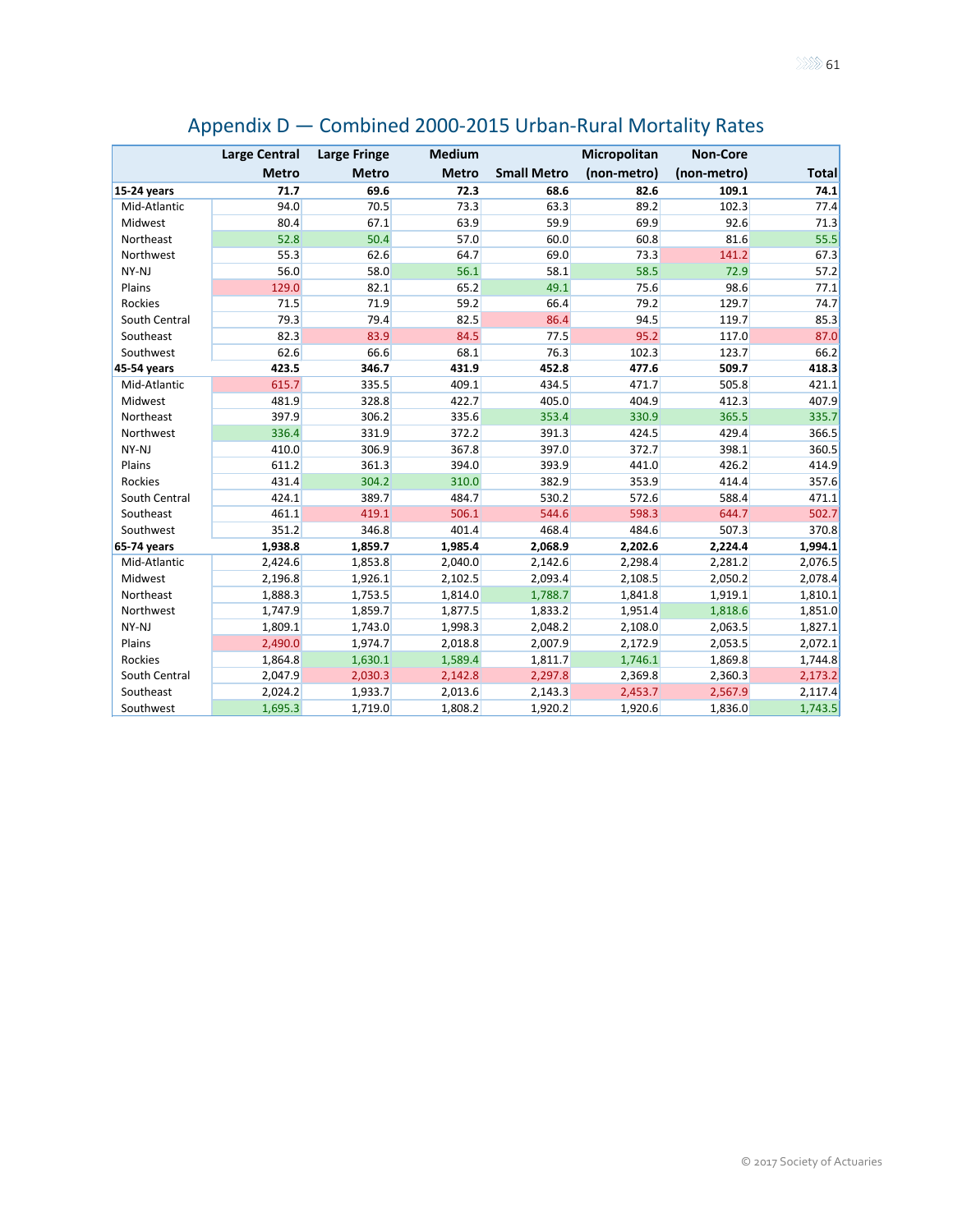<span id="page-61-0"></span>

|               | <b>Large Central</b> | <b>Large Fringe</b> | <b>Medium</b> |                    | Micropolitan | <b>Non-Core</b> |
|---------------|----------------------|---------------------|---------------|--------------------|--------------|-----------------|
|               | <b>Metro</b>         | <b>Metro</b>        | <b>Metro</b>  | <b>Small Metro</b> | (non-metro)  | (non-metro)     |
| 15-24 years   | 30.76%               | 22.59%              | 21.60%        | 9.11%              | 5.62%        | 10.32%          |
| Mid-Atlantic  | 19.6%                | 41.2%               | 16.5%         | 5.6%               | 5.2%         | 11.9%           |
| Midwest       | 28.3%                | 24.2%               | 16.1%         | 12.7%              | 5.9%         | 12.8%           |
| Northeast     | 17.8%                | 34.1%               | 31.1%         | 7.2%               | 4.0%         | 5.8%            |
| Northwest     | 19.2%                | 22.3%               | 24.7%         | 13.2%              | 4.0%         | 16.6%           |
| NY-NJ         | 42.9%                | 37.2%               | 9.8%          | 4.0%               | 1.5%         | 4.6%            |
| Plains        | 7.1%                 | 20.0%               | 23.5%         | 16.2%              | 15.4%        | 17.8%           |
| Rockies       | 14.7%                | 15.5%               | 27.8%         | 13.8%              | 11.0%        | 17.2%           |
| South Central | 33.0%                | 14.0%               | 24.9%         | 11.0%              | 6.9%         | 10.1%           |
| Southeast     | 20.4%                | 20.3%               | 28.6%         | 11.2%              | 8.0%         | 11.4%           |
| Southwest     | 61.2%                | 10.5%               | 20.4%         | 2.4%               | 0.7%         | 4.7%            |
| 45-54 years   | 29.39%               | 25.94%              | 20.39%        | 8.88%              | 6.46%        | 8.95%           |
| Mid-Atlantic  | 16.2%                | 45.3%               | 16.9%         | 6.0%               | 5.9%         | 9.7%            |
| Midwest       | 27.0%                | 27.6%               | 14.9%         | 12.5%              | 7.1%         | 11.0%           |
| Northeast     | 13.9%                | 36.1%               | 31.3%         | 8.2%               | 4.8%         | 5.7%            |
| Northwest     | 21.5%                | 24.1%               | 23.0%         | 11.6%              | 4.9%         | 14.9%           |
| NY-NJ         | 39.3%                | 42.1%               | 9.4%          | 3.7%               | 1.5%         | 4.0%            |
| Plains        | 7.3%                 | 23.8%               | 23.1%         | 14.9%              | 18.2%        | 12.8%           |
| Rockies       | 13.5%                | 20.5%               | 21.9%         | 14.1%              | 13.9%        | 16.1%           |
| South Central | 33.2%                | 16.1%               | 23.1%         | 10.3%              | 8.2%         | 9.1%            |
| Southeast     | 20.4%                | 22.6%               | 27.8%         | 10.7%              | 8.6%         | 9.8%            |
| Southwest     | 61.5%                | 11.3%               | 18.7%         | 2.9%               | 0.9%         | 4.6%            |
| 65-74 years   | 26.55%               | 23.46%              | 21.32%        | 10.24%             | 8.34%        | 10.08%          |
| Mid-Atlantic  | 15.9%                | 39.4%               | 18.8%         | 7.3%               | 7.7%         | 11.0%           |
| Midwest       | 25.3%                | 24.3%               | 15.3%         | 14.3%              | 9.4%         | 11.4%           |
| Northeast     | 13.9%                | 34.8%               | 29.7%         | 8.7%               | 5.9%         | 6.9%            |
| Northwest     | 17.6%                | 20.9%               | 22.5%         | 15.4%              | 6.3%         | 17.4%           |
| NY-NJ         | 39.3%                | 41.0%               | 9.4%          | 4.1%               | 1.8%         | 4.4%            |
| Plains        | 6.5%                 | 21.0%               | 20.6%         | 16.4%              | 23.1%        | 12.4%           |
| Rockies       | 12.3%                | 16.7%               | 20.1%         | 14.3%              | 18.6%        | 18.1%           |
| South Central | 26.4%                | 14.3%               | 24.0%         | 12.9%              | 12.1%        | 10.2%           |
| Southeast     | 16.9%                | 20.1%               | 30.7%         | 11.4%              | 9.6%         | 11.2%           |
| Southwest     | 59.0%                | 10.9%               | 18.9%         | 3.7%               | 1.3%         | 6.2%            |

# Appendix E — Combined 2000-2015 Regional Urban-Rural Population Mix